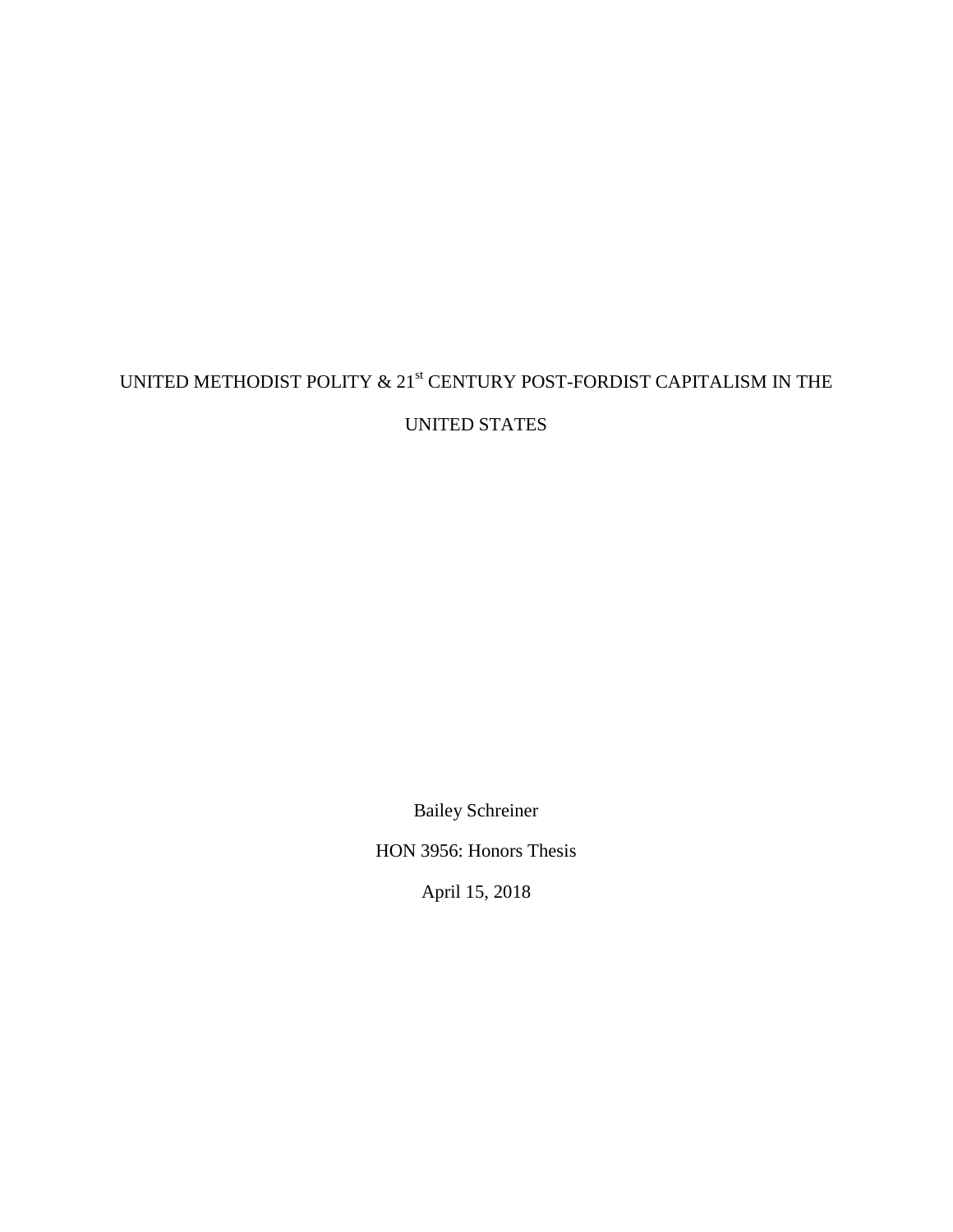#### **Introduction**

I contend that there is a material connection between the value structures found in both Christianity and capitalism. Historically, this connection has been treated as static. This treatment is unfair because it has led to reduced criticism and imaginative thinking about economic systems and United Methodist polity. I also acknowledge that unawareness of this dynamic relationship has led to some harmful changes in the value structures of both Christianity and capitalism; the fallacy of misplaced concreteness is a classic example. The value structures found within Christianity can beneficially inform capitalism, and vice versa. No true progress can be made by talking about Christianity and capitalism in strictly abstract terms, so I will focus on United Methodist polity and businesses that operate within  $21<sup>st</sup>$  century post-Fordist capitalism in the United States. To do so, I will provide a brief history of both United Methodist polity and capitalism in the United States to provide adequate context and connect a few of their historically-shared value structures: abundance over scarcity, innovation over traditionalism, and connectionalism over self-interest. Then, I will explain how each field has deviated from these value structures and propose practical solutions for each to improve upon their positions. Before I do that, I must verify that the roots of capitalism's value structures do, in fact, reside in Christian history.

## **Chapter 1 - The Roots of Capitalism's Value Structures Reside in Christian History**

It is clear that a material relationship exists between the value structures of both Christianity and capitalism. In *The Protestant Ethic and the Spirit of Capitalism*, Max Weber agrees and attempts to theorize how the growth of both Christianity and capitalism came about in relationship to one another. He does this by describing the historical relationship between the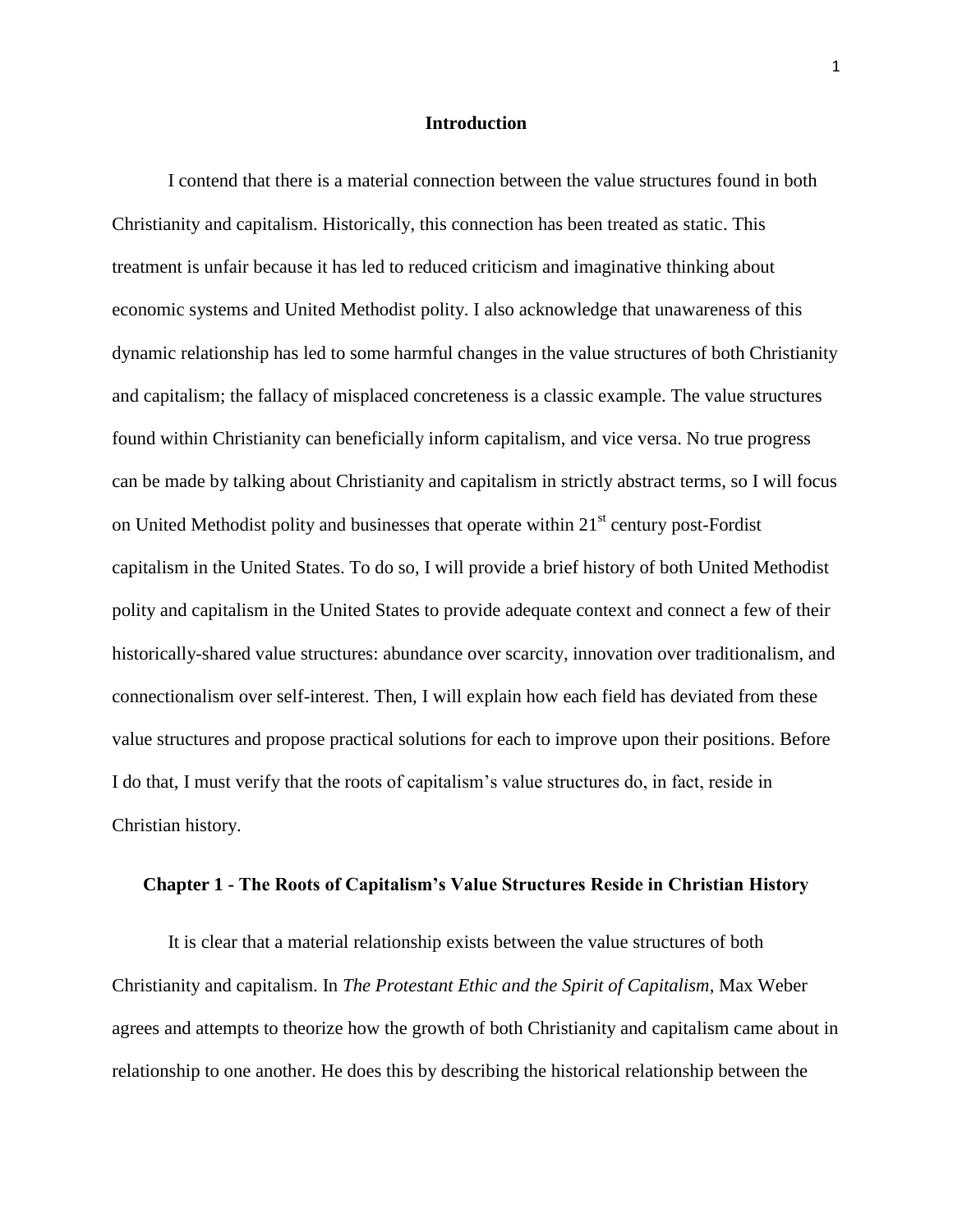Protestant Reformation and the development of capitalism, placing emphasis on how ascetic Protestants indirectly established the value structures found in capitalism.

Weber's definitions of "the Protestant ethic" and "the spirit of capitalism" are material to my argument that the value structures of Christianity and capitalism are connected. He paints "the Protestant ethic" as the hard work demonstrated by ascetic Protestants in their application of religious character to worldly activities. Calvinists serve as an excellent example. Since Calvinists assume that God's grace is unreachable, they are led to seek the creation of their own salvation or, as Weber more accurately states, "the conviction of it."<sup>1</sup> They seek confirmation of their own salvation in their worldly successes because "lack of self-confidence is the result of insufficient faith"<sup>2</sup> and the elect are those who walk among the faithful. Weber defines the "spirit" of capitalism" as "that attitude which seeks profit rationally and systematically in the manner… illustrated by the example of Benjamin Franklin, $\mathbf{r}^3$  who articulates that time spent in idleness is time spent throwing away opportunities to increase one's wealth. In Weber's definitions alone, we have already identified two value structures: 1) hard work leads to self-confidence, and 2) profit is attained through systematic means.

Capitalism did not spontaneously appear as the result of the development of rationalism. If that were true, capitalism would have come about when Rome was first establishing its legal system. Weber, too, holds that capitalism is not merely some natural product of rationalism. In reality, the growth of Christianity was a major cause of present-day capitalism. The teachings of Martin Luther and the Protestant Reformation and the influx of Protestants into universities tell the most significant part of this story.

<sup>1</sup> Weber, *The Protestant Ethic and the Spirit of Capitalism*, 69.

 $2$  Weber, 66.

 $3$  Weber, 28.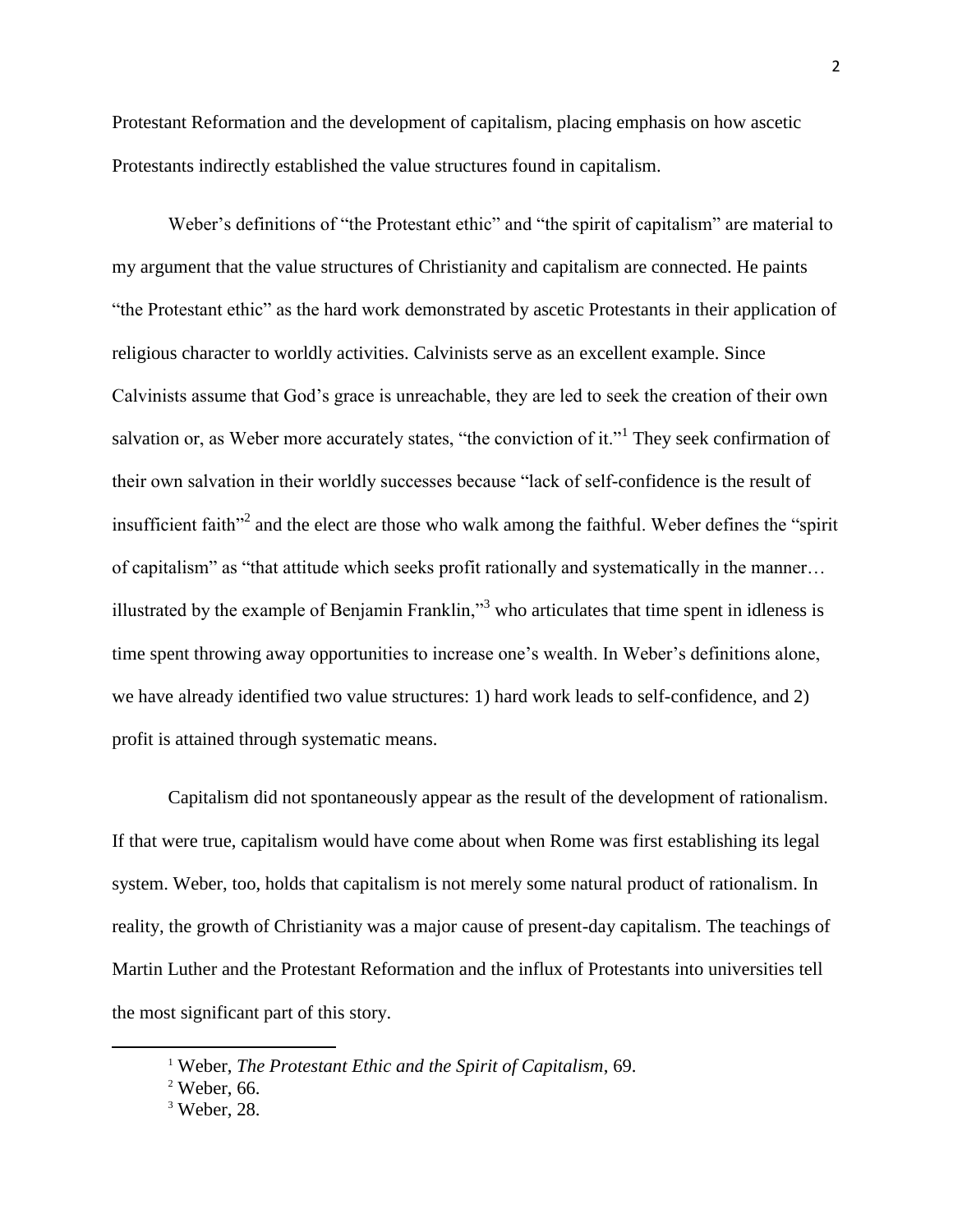Capitalism existed long before the Protestant Reformation. However, the Reformation provided it with religious justification, which fueled its proliferation. Martin Luther would not have condoned the abstract idea of capitalism as it exists today. He spoke directly against usury and interest and thought that seeking material gain was equivalent to taking from others. Even so, he certainly is responsible for sparking the revolution about individual callings that contributed to the development of capitalism. He said that "every legitimate calling has exactly the same worth in the sight of God."<sup>4</sup> This statement provided worldly labor with religious sanction and significance, which was divergent from Catholic teachings at the time.

Throughout the Protestant Reformation, universities experienced an influx of Protestants. Weber shares that many Catholics stayed at home because they tended to have wealthier parents. He says, "[in] the present case the Protestant prefers to eat well, the Catholic to sleep undisturbed."<sup>5</sup> As these Protestants began graduating from college, they embraced the idea that their worldly activities (i.e., jobs) had religious significance. Weber explains how four different categories of ascetic Protestants came to incorporate capitalism into their doctrines. As noted previously, Calvinists embraced the Protestant ethic to attain self-confidence of their salvation. Pietists "[rationalized life] from the standpoint of utility."<sup>6</sup> Methodists, who believed that someone could be assured of their salvation immediately through faith, established a way for people to engage in ascetic conduct in a world that rejected predestination. The Baptist sects valued silent waiting in anticipation of God's revelation, leading them to worldly ascetic lives. These four categories of ascetic Protestantism share many of the same value structures. They believe that doing the will of God can be accomplished through systematic, methodical living.

 $4$  Weber, 41.

<sup>5</sup> Weber, 8.

 $6$  Weber, 86.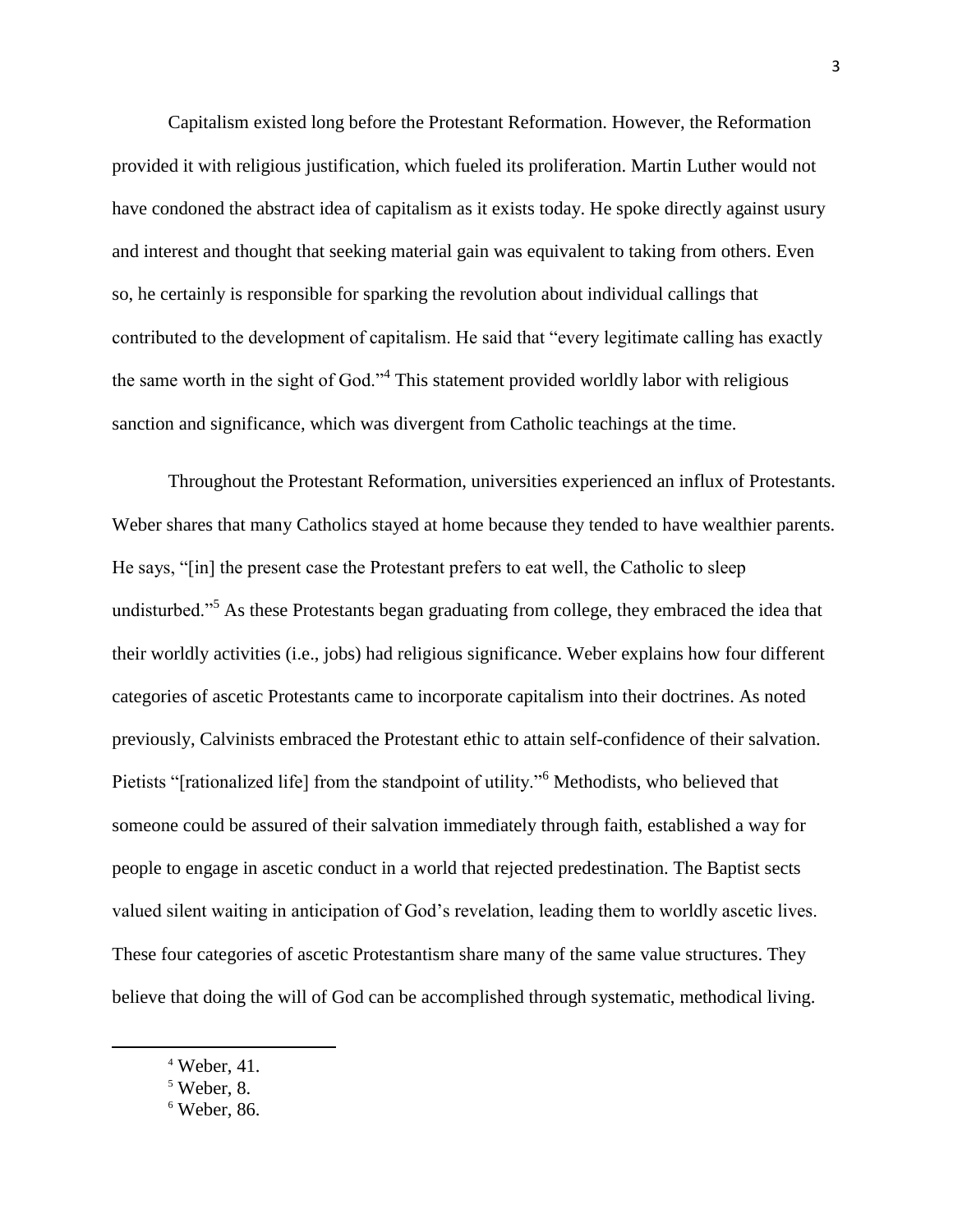They believe that each person has a life-task, or calling, that can provide them with some confidence in the possibility of their salvation. They believe that labor is an end ordained by God, that seeking spontaneous enjoyment is wrong, and that inequality is normal. These value structures became secularized and distorted because leaders and other thinkers treated them as static and unconnected rather than dynamic and interwoven.

#### Distorted Value Structures and the Theological Economy

Christianity and capitalism are not ideologies; they are operating systems, subject to changes and updates. For much of history, they have not been treated in this manner. Because they have been treated as ideologies, professionals have often strayed away from approaching them creatively. In *Economy of Grace*, Kathryn Tanner critiques economists for taking the assumptions of Western capitalism as a given and introduces the idea of noncompetitiveness as the basis for an alternative economic system. Tanner presents her "theological economy" to further challenge the assumption that capitalism is merely the natural result of rationalization over time by demonstrating how theology can be used to imagine alternative economic models.

In a sense, theology is dynamic. There are certain fundamental truths, such as the Trinitarian nature of God, the attributes of God, and original sin, but most topics that extrapolate from these have been contested for millennia. Because of this dynamic nature, Tanner argues that theology can serve as a tool to imagine alternatives to capitalism as it exists today. She introduces the idea of a "theological economy," otherwise known as an "economy of grace." At first glance, the concept of a "theological economy" seems unrealistic because it would require an extensive reimagining of the global economic system. Tanner asserts that "a theological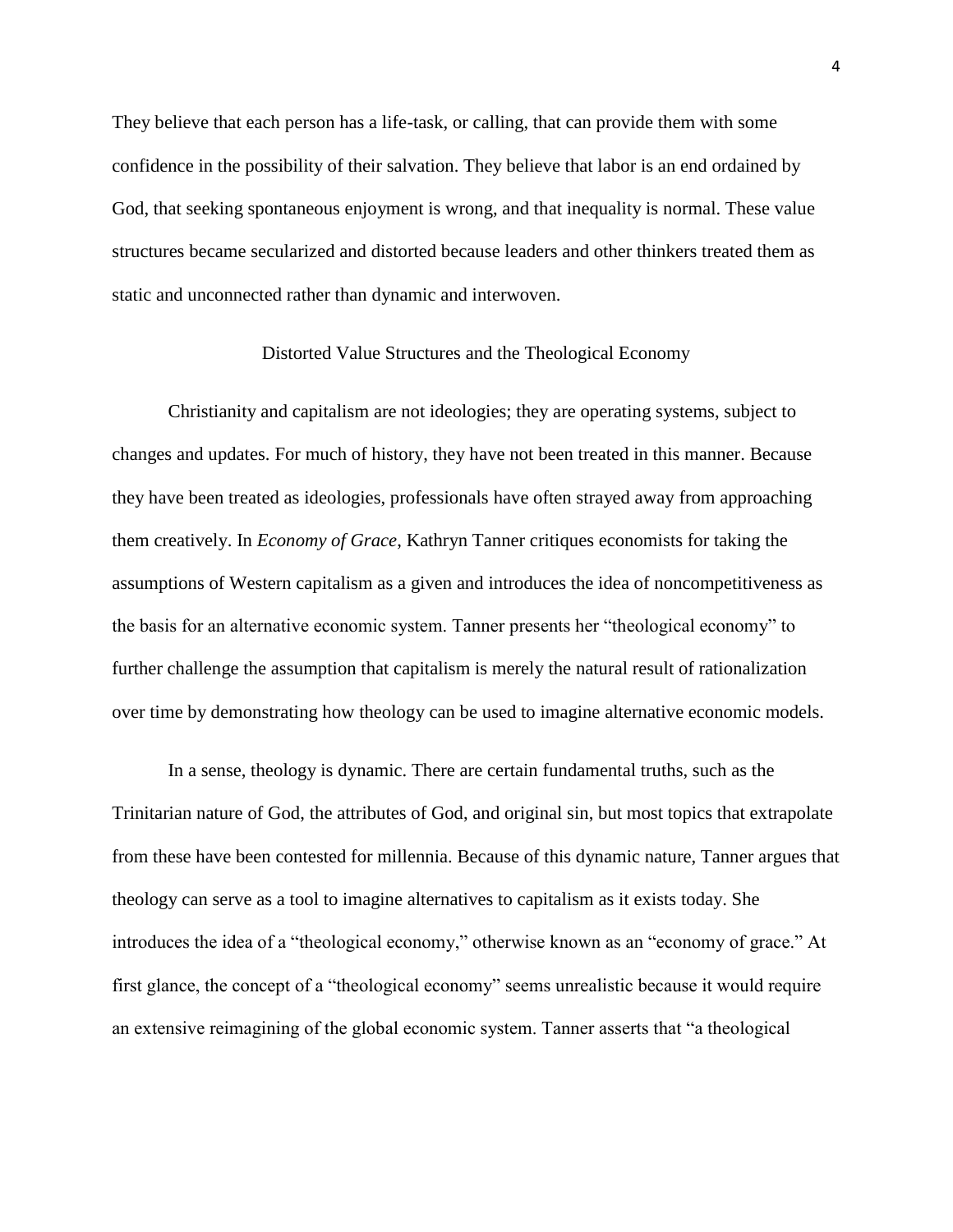economy... is always formed in response to... the economy it contests."<sup>7</sup> She, like many other theologians, emphasizes how God is transformative. Tanner acknowledges some of the challenges associated with her proposal and states that global capitalism and her idea of a theological economy are more similar than different. The primary issue with capitalism is the injustice it sparks and pours lighter fluid over. Such issues include greater wealth inequality, predatory interest rates on payday loans, and highly conditional bailouts for indebted nations. These are problems that can be resolved systematically. While it may seem like humans are powerless and cannot change the system, Tanner asserts that capitalism is malleable, especially by engaging with political bodies.

Like Weber, Tanner believes that Protestant theology played a significant role in the propagation of capitalism in the West. She fights the reductionism that attempts to discuss other fields in narrow economic terms. Pierre Bourdieu had fallen victim to this; he tried to reduce the complexities of human beings by assuming that all people are "purely self-concerned calculators of what will most benefit them economically."<sup>8</sup> Tanner argues that people are social actors because they were raised in a social system, not because they are perfectly independent rationalchoice actors. Her battle against Bourdieu's reductionism is one of the ways she opposes the assumption that capitalism was merely the natural result of rationalization over time. In her view, economists often engage in reductionist dialogue. A result of this has been the assumption by economists that capitalism has no connection to and shares no value structures with Christianity. Not only do economists need to recognize this relationship, they also need to see how the value structures capitalism once shared with Christianity have been distorted, and vice versa.

<sup>7</sup> Tanner, *Economy of Grace*, 88.

<sup>8</sup> Tanner, 17.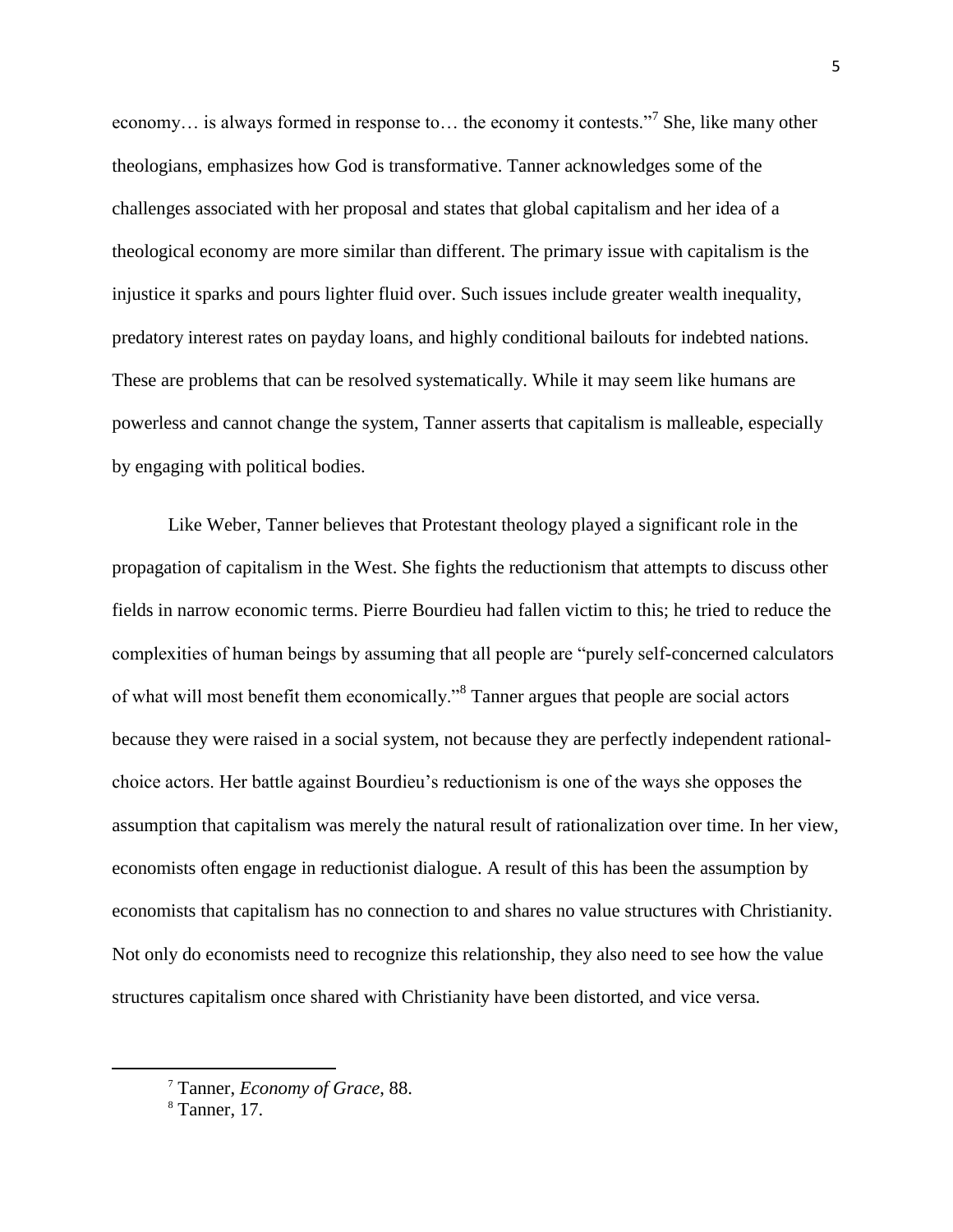#### A Case of a Distorted Value Structure

The dynamic, substantive connection between the value structures of Christianity and capitalism, gone unrecognized and unevaluated, has led to some harmful changes. It is crucial that theologians and economists become aware of these deviations and make strides to correct them. Within the field of economics, just one example of this is the fallacy of misplaced concreteness. In *For the Common Good*, Daly and Cobb assert that the success of a discipline is often measured by the extent of abstraction it has achieved. This value structure has deviated from the Christian value structure that recognizes the complexity of human beings.

Economics is successful by this measure because economists have been able predict with relative certainty the nearness of future recessions by analyzing the Treasury yield curve (i.e., economists generally agree that an inverted yield curve indicates the coming of a recession). The physical sciences, too, have experienced success by this measurement because they have been able to explore such abstract topics as quantum physics and string theory with enough confidence to make productive advances. However, high levels of abstraction can easily lead professionals to place an undue amount of confidence in their findings. This confidence leads to a scarcitycentric view of the world rather than an abundance-oriented one and leads people to view themselves as wholly set apart rather than part of a larger, interconnected economic system.

The primary problem with using abstraction as the measure of success is that it encourages professionals in nearly every academic field to make overgeneralizations about the nature of their subject matter. For economists, it means jumping into the reductionist trap Tanner mentioned earlier. Humans are complex beings that cannot be simply reduced to rational-choice actors on a supply-demand curve. The world of economics has long placed extrapolating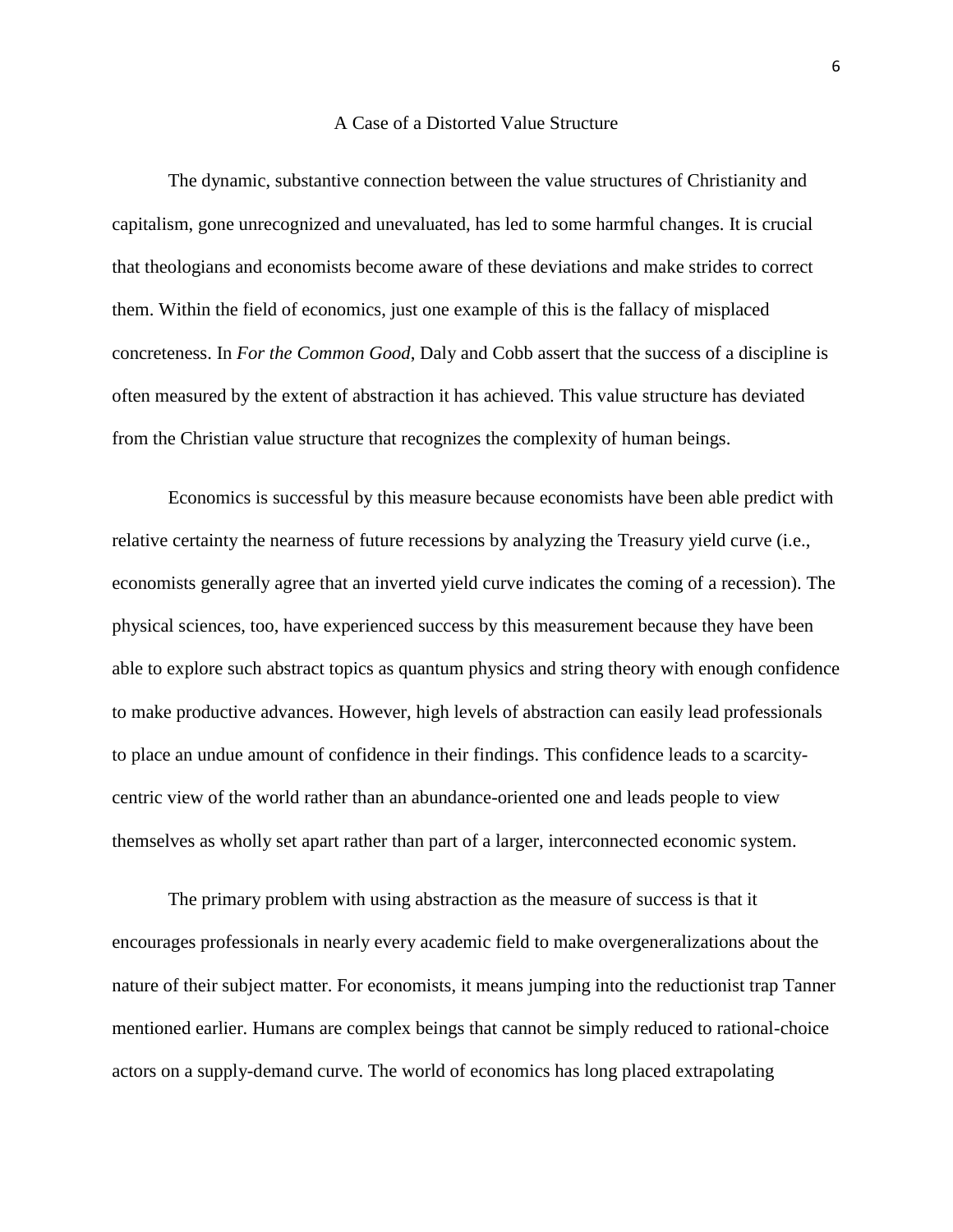scientific findings over maintaining historical accuracy. For example, Adam Smith established a set of economic laws for societies to operate under, but did not devote much time to defining the limits of the societies he suggested they would be applicable to. $9$  It is where these abstractions attempt to replace the concreteness of reality that we encounter the fallacy of misplaced concreteness. Smith takes the assumption that market participants are pure, rational-choice economic actors; Cobb and Daly disagree. When the externalities of economic exchange become more than just minor externalities, we must restructure the fundamental way that we approach exchange. Capitalism, being an economic system, must be reimagined accordingly.

## Structuring this Thesis

Thus far, I have been speaking in abstract terms about the relationship between the value structures of Christianity and capitalism. While some level of abstraction is necessary, it is now my intent to step toward practical and useful applications by narrowing down my arguments to United Methodist polity and 21<sup>st</sup> century post-Fordist capitalism. To do so, I must provide a brief history of each of these in the United States and begin to highlight some of their shared value structures.

## Narrowing Christianity down to United Methodist Polity

## *A Brief History*

 $\overline{\phantom{a}}$ 

United Methodist polity emerged from abstract Christianity over the course of four major stages: 1) the Protestant Reformation, 2) John Wesley at Oxford University, 3) United Methodism in the United States, and 4) United Methodist polity found in the Book of Discipline, Book of Worship, and United Methodist Hymnal.

<sup>9</sup> Daly, Cobb, and Cobb, *For the Common Good*.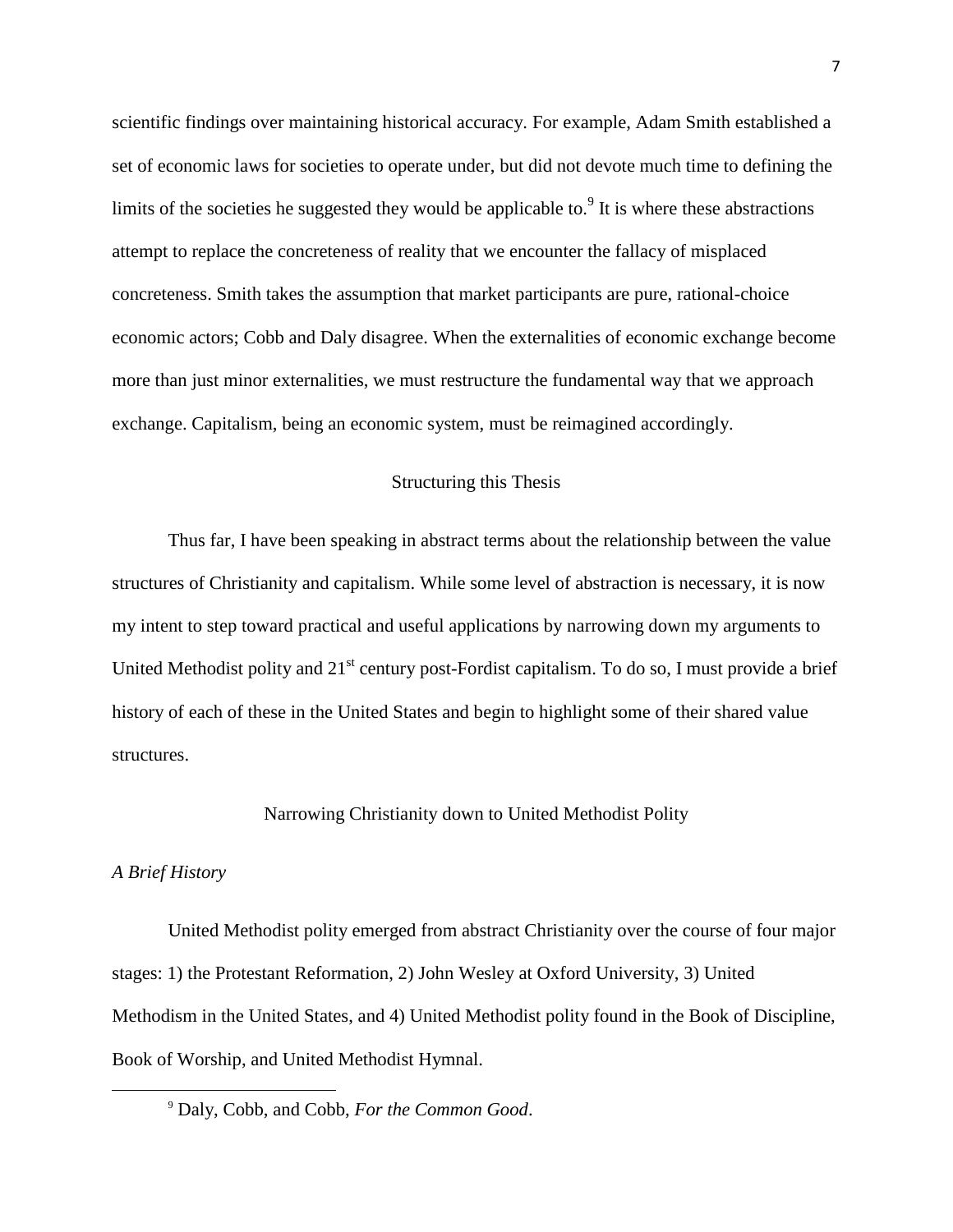The first stage is the Protestant Reformation, which began after Martin Luther nailed his "95 Theses" to the door of the Wittenberg Castle Church on October 31, 1517. His theses detailed his complaints about the Catholic Church, which included his opposition to the Church's practice of selling indulgences to reduce a parishioner's time in purgatory before going to heaven. Luther's teachings on salvation by faith alone and the authority of the Bible, which the Catholic Church (by implication) opposed at the time, culminated in the Protestant Reformation. The United Methodist Church falls under the heading of "Protestant" and holds both of these Lutheran teachings as doctrine.

The second stage is the growth of Methodism, first at Christ Church in Oxford and then beyond, under the leadership of John Wesley, the founder of the Methodist church. It all started with the foundation of the Holy Club in 1729. During this time, "Luther's liberating idea of justification by faith… had been buried under two centuries of rubble, but now suddenly, across the English-speaking world, it was rising again with astonishing power."<sup>10</sup> Wesley struggled with the idea of predestination, feeling a deep inner disgust for it because he saw it as an attack on both God's goodness and human responsibility. As he grew intellectually and spiritually, the foundational doctrines of the Methodist church became increasingly concrete. He sailed to Georgia to serve as a pastor for the British colonists there for a while, but ended up returning to England prematurely after the congregation rebelled.

The third stage is the growth of Methodism in the United States, which began in 1766. A small group of Methodists were successfully expanding, and they wrote to Wesley to send over missionaries that could help lead them. Ministers such as Francis Asbury traveled throughout the colonies and shared the Methodist message. In resemblance to the historic Holy Club,

<sup>10</sup> Tomkins, *John Wesley*, 44.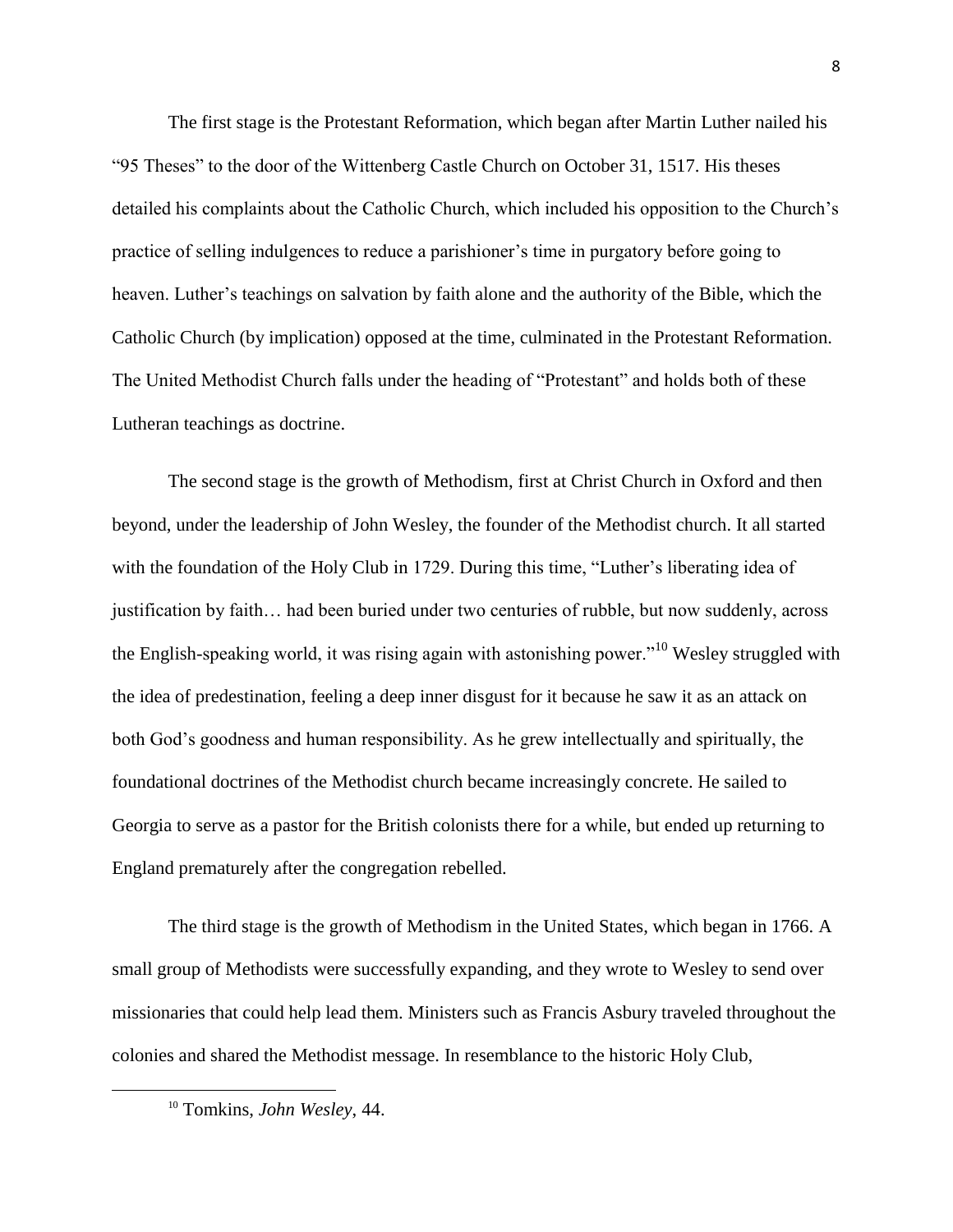Methodists maintained a systematic, methodical approach to fellowship, worship, and service. The fellowship of Methodists experienced a number of schisms and reunifications over disagreements on topics such as slavery. On April 23, 1968, the Evangelical United Brethren Church and the Methodist Church combined to officially form the United Methodist Church.<sup>11</sup>

The fourth stage is the establishment of United Methodist polity, which can be found mainly in the Book of Discipline of the United Methodist Church and partly in the United Methodist Hymnal and the United Methodist Book of Worship. The Book of Discipline was first published in 1784 and has been updated every 4 years to express the changes made by the corresponding General Conference. The Book of Discipline is the codification of the laws and doctrines of the United Methodist Church. It contains such items as the Constitution, Social Principles, and information about the organization and administration of the Church.

## *Connecting Value Structures between Christianity and UM Polity*

 $\overline{\phantom{a}}$ 

United Methodist polity retains many of the characteristics and value structures that Weber, Tanner, and Daly and Cobb referred to. Namely, the most prominent of these are the high valuation of methodical, systematic means to experience God's grace, the emphasis on calling (especially in the church), and the importance of social principles and good stewardship.

Both early Christians and modern United Methodists place a great deal of value on engaging in methodical, systematic means of experiencing God's grace. The esteemed Richard Foster, in his book *Celebration of Discipline*, says that "inner righteousness is a gift from God to be graciously received." (p.6) Christians have long engaged in the pursuit of inner righteousness through such spiritual disciplines as prayer, fasting, service, and confession, to name a few. In

<sup>11</sup> United Methodist Church (U.S.) et al., *The Book of Discipline, 2012 (Free Edition).*, 11.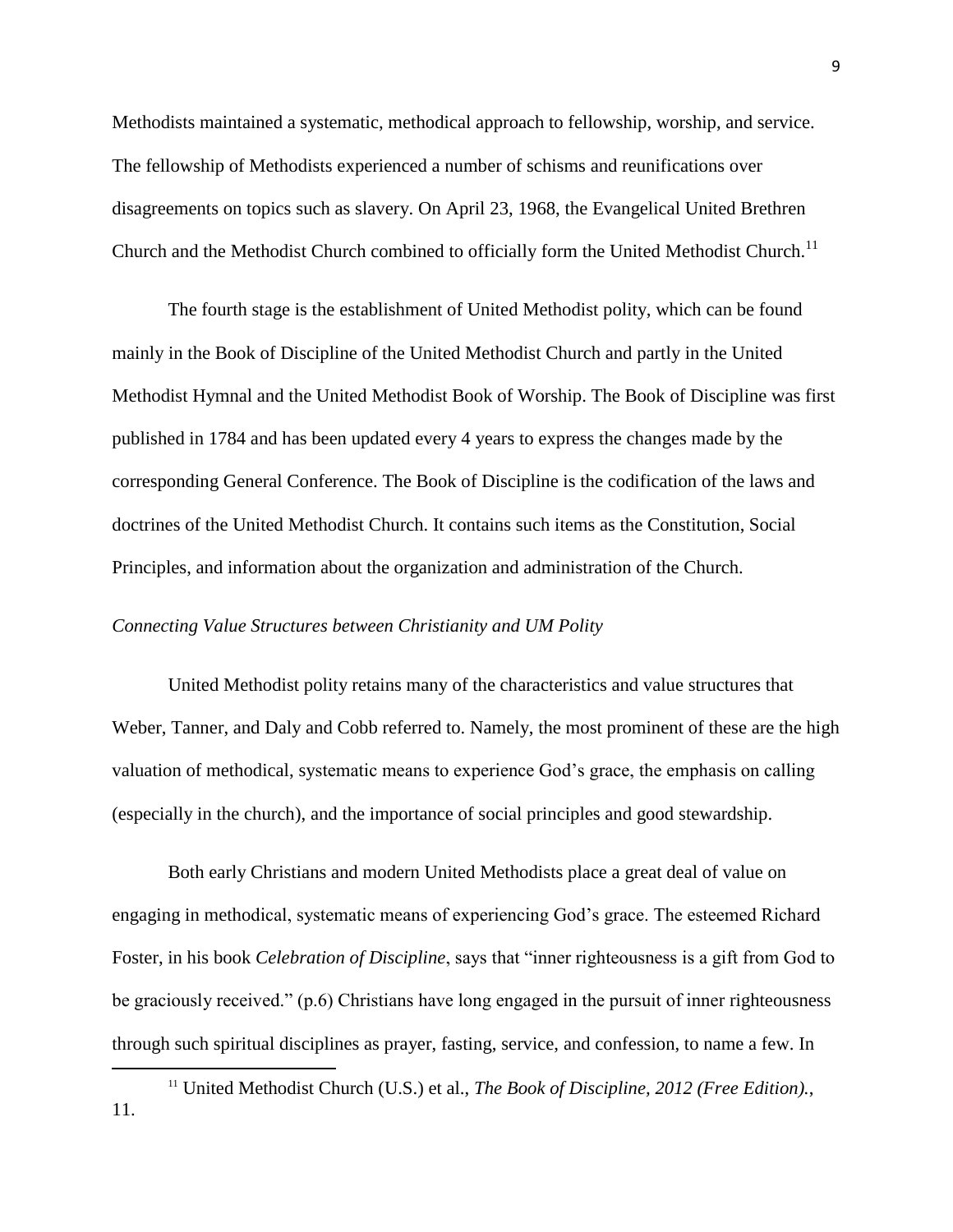the Holy Club, John Wesley required the maintenance of strict schedule of practicing these means of grace. Methodists often divide the means of grace into works of piety and works of mercy. Examples of works of piety include fasting, evangelizing, and sharing in the sacraments (Baptism and Communion). These are practiced to receive and experience God's grace. Examples of works of mercy include feeding the hungry, clothing the naked, and giving the thirsty something to drink. These are practiced to share God's grace with others.<sup>12</sup> Both early Christians and United Methodists believe that God's grace can be experienced through systematic means.

The importance of calling is emphasized among early Christians and modern United Methodists. The biblical stories of Jonah, David, each of the disciples, and Jesus himself all deal with calling. Within the UMC, people who feel a call to ministry are led through a strict, discipline-oriented candidacy process that encourages continuous discernment, stability (e.g., mental, financial, physical), and connectionalism. People who aspire to become full-time ordained ministers typically apply for membership in the Order of Elders or Order of Deacons. While the concept of calling, especially as it exists individually, primarily resides in later Protestant teachings, early Christians experienced God's communal call upon their lives to follow "the Way", respond to the Great Commission, and evangelize.

Early Christians wrestled with their historical and cultural context to establish social principles to operate under. The Church of Corinth struggled with whether or not to continue the tradition of circumcising new believers. The Book of James emphasizes the importance of works in the life of faith, saying "faith without works is dead." (James 2:26b) United Methodists continue the tradition of brawling to establish social principles. One of the most profound current

<sup>&</sup>lt;sup>12</sup> United Methodist Church (U.S.), "Growing Vital Churches."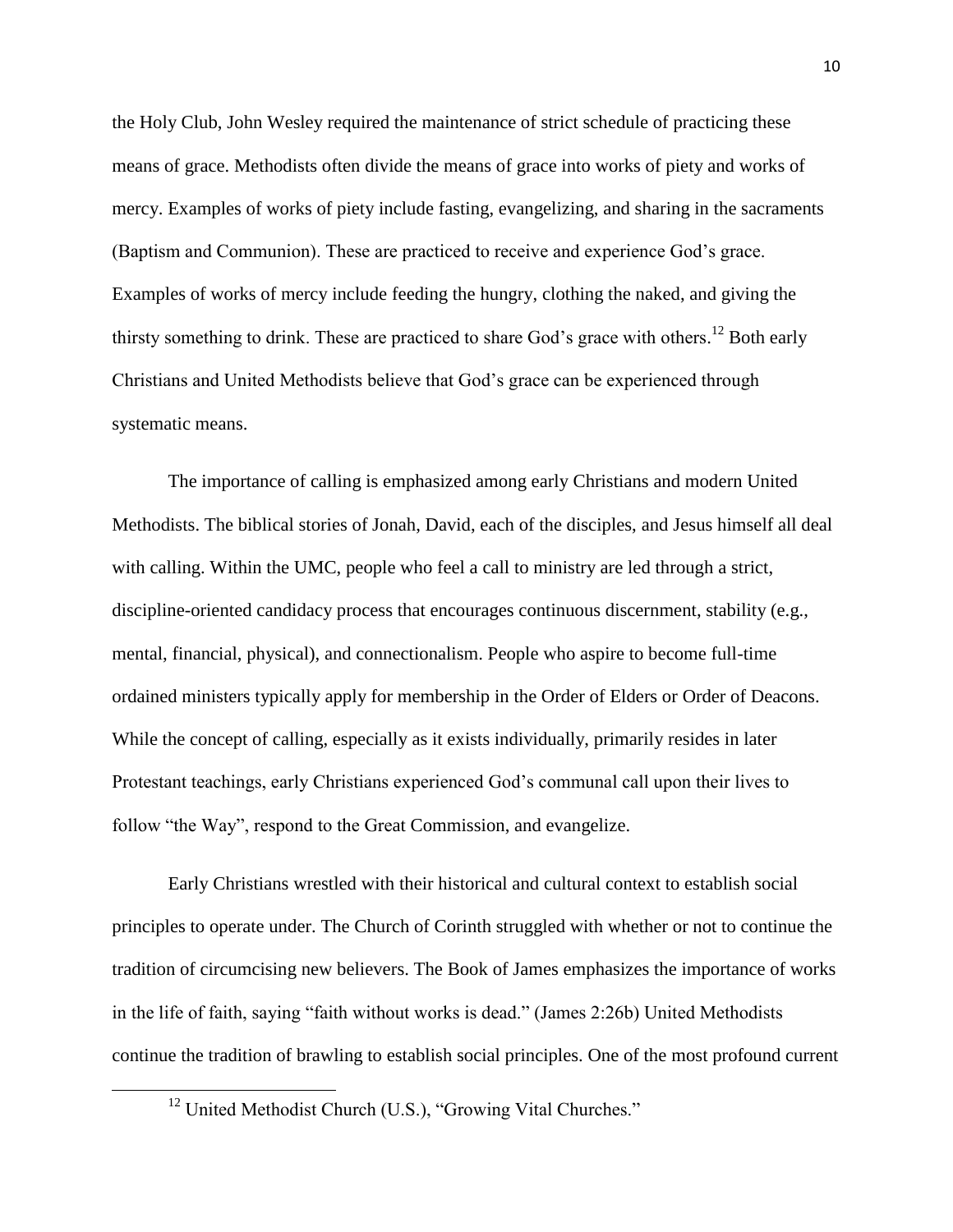threats to the integrity of the UMC is the topic of homosexuality and the debate on whether individuals who identify as members of the LGBTQ+ community should be guaranteed full inclusion in the church. The UMC's current stance is that "the practice of homosexuality is incompatible with Christian teaching."<sup>13</sup>

Narrowing capitalism down to  $21<sup>st</sup>$  century post-Fordist capitalism

## *A Brief History*

 $\overline{\phantom{a}}$ 

Capitalism has experienced a notably shorter history than Christianity. The "father of capitalism", Adam Smith, never used the term "capitalism". Its first record of use was by William Makepeace Thackeray in 1854 in his book, *The Newcomes*. Fordism in the United States came about in the early  $20<sup>th</sup>$  century and was characterized by mass production for the mass consumer through the specialization of labor. Henry Ford is credited with its creation as he sought to produce an affordable Ford Model T. Post-Fordism, which has become the dominant system of production in the U.S. with the turn of the  $21<sup>st</sup>$  century, is typified by market segmentation, small-batch production, and the growth of the service and white-collar industries. In simple terms, it represents a shift from standardization to customization. It has enabled many of the processes of production to be outsourced to lower-wage countries, resulting in shared economic growth. Some notable examples include the outsourcing of IT services and textile production to India.

Throughout this paper, I maintain the assumption that capitalism was formulated for a noncompetitive, connectional purpose. Understandably, this may come across as surprising. My rationale is that early capitalists drew much of their drive from forming relationships with the

<sup>13</sup> United Methodist Church (U.S.) et al., *The Book of Discipline, 2012 (Free Edition).*, para. 304.3.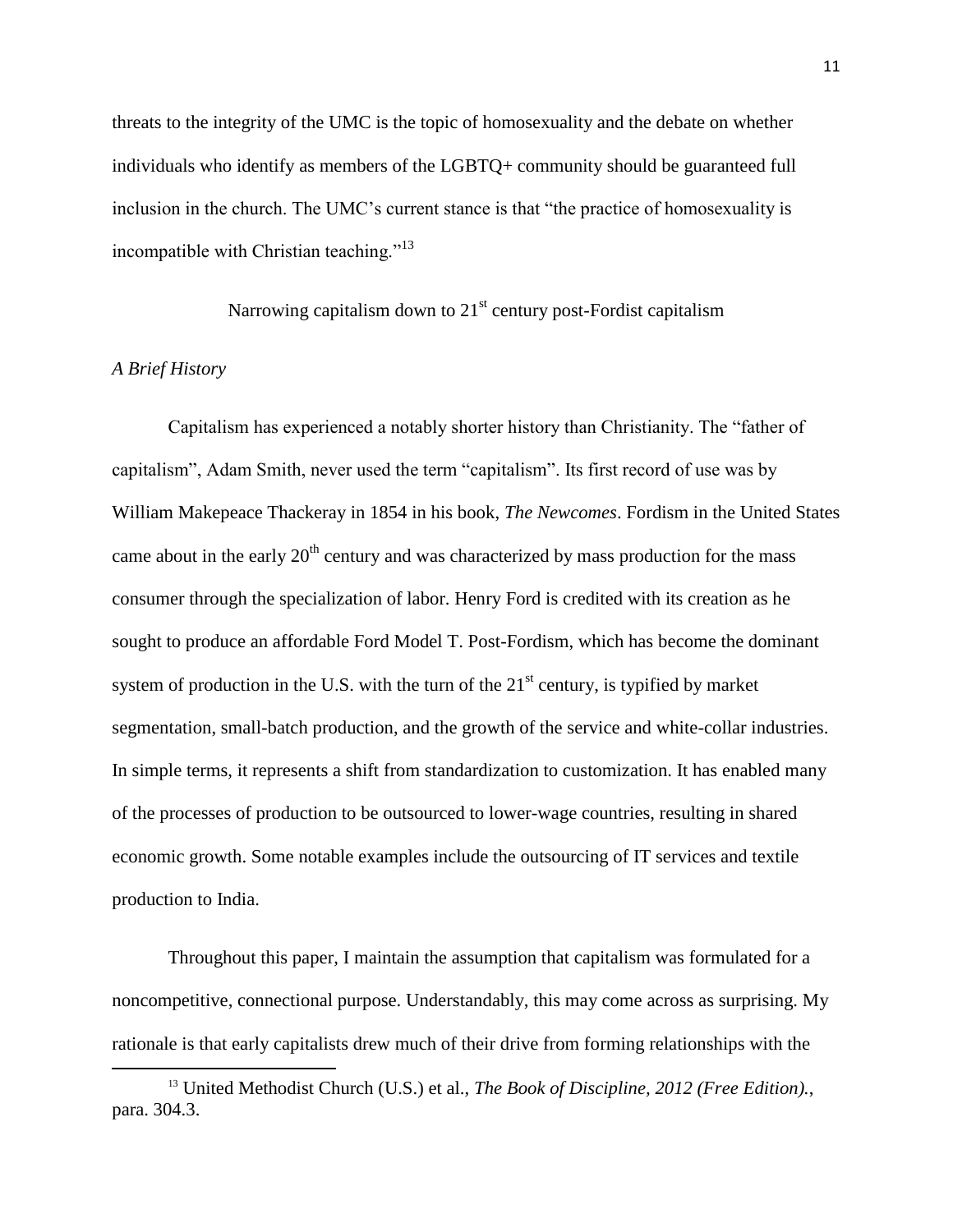people and businesses around them. Networking has always been an integral component of the system of capitalism, and it is not successful if both parties are simply trying to take advantage of the other. Networking requires both parties to be intentional and engaging in their relationship; it requires them to periodically act in each other's best interest. Without a genuine concern for the best interest of each other, networking fails. Capitalism also began with labor specialization in small communities of people, allowing some to focus on farming and others on taking care of the home or selling goods. The first capitalists realized that interdependence and connectionalism were vital to the success of their communities. This connectionalism can be seen throughout the early history of capitalism, but it has since begun to fade away.

# *Connecting Value Structures between Capitalism and 21st Century post-Fordist Capitalism*

21<sup>st</sup> century post-Fordist capitalism preserves many of the characteristics and value structures that existed when capitalism was first being practiced. The most significant of these are value maximization, private property ownership, and self-interest.

Value maximization has remained a stable tenet of capitalism. It simply means that the production of goods and services should contribute to a positive-sum game. When someone goes to the store to purchase a carton of eggs, they do so because the value the eggs brings to their household is greater than the price of obtaining them. Profit is often depicted as an outcome of this. This still rings true within  $21<sup>st</sup>$  century post-Fordist capitalism. Technology has enabled companies to empower consumers to customize their new cars down to the shade of the interior leather and whether or not they want carbon fiber décor. Profit is often temporarily foregone to increase production capacity for different markets. Amazon, founded in 1994, did not turn a profit until 2001. By increasingly segmenting markets, companies are able to create more value.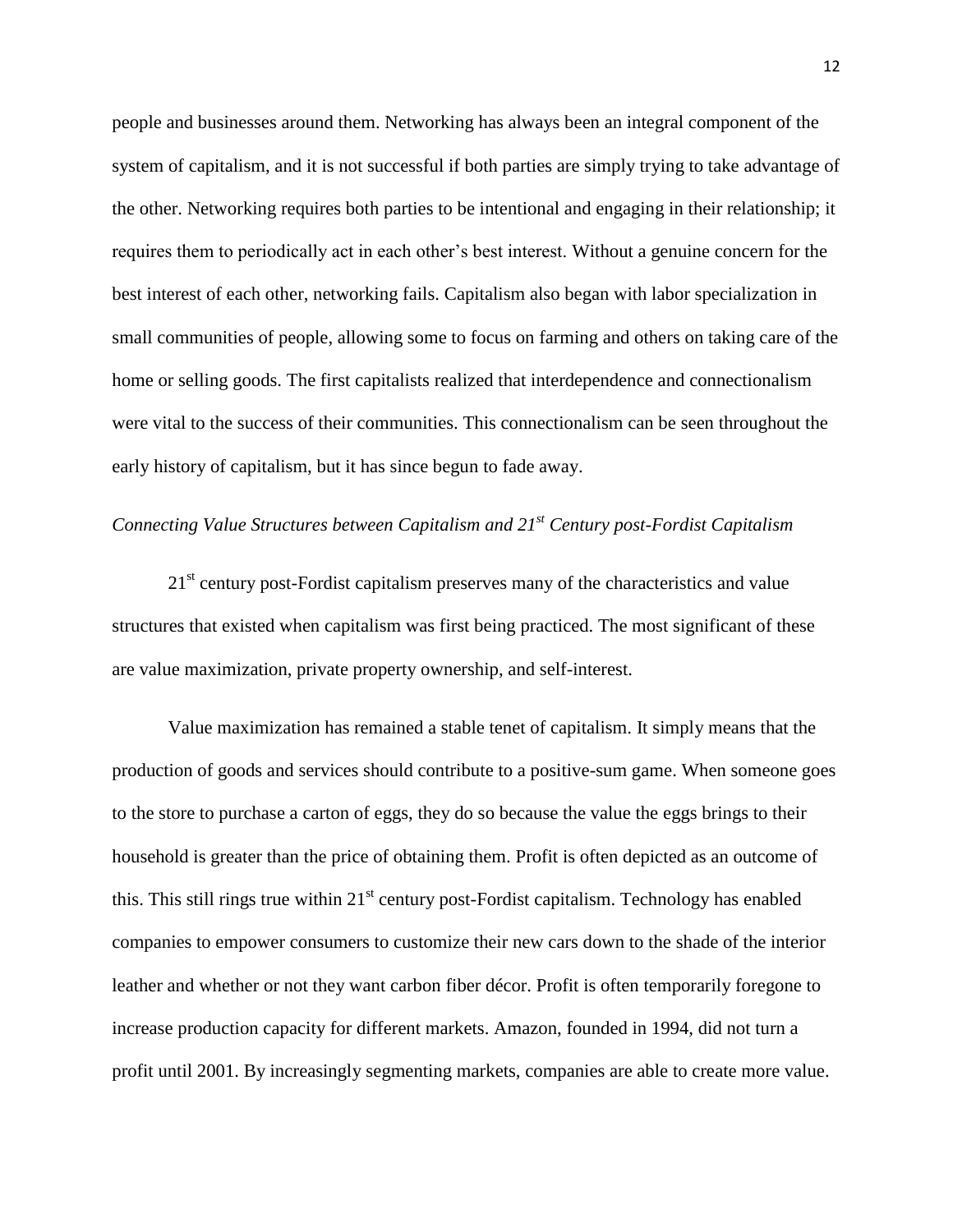Private property ownership is another fundamental facet of capitalism. In *Wealth of Nations*, Adam Smith agrees, saying, "As the capital of a private man, though acquired by a particular trade, may increase beyond what he can employ in it, and yet that trade [continues] to increase too, so may likewise the capital of a great nation." (p.158) The ownership of private property encourages people to create value for their households, and thus create value for their nation. For example, Kenya tried to encourage the conservation of elephants by instituting antipoaching laws and experienced a net loss in the elephant population. Zimbabwe, experiencing the same problem, instituted private property ownership rights over elephants and saw a net gain in the elephant population. For consumers operating under  $21<sup>st</sup>$  century post-Fordist capitalism, this truth persists. With a greater amount of personalized goods at their disposal, consumers can make better economic decisions for their households.

Self-interest, differentiated from selfishness and greed, is the hallmark and primary driver of capitalism. Self-interest means that people tend to do whatever is in their best interest. In the marketplace, expanding the options people have to act in their best interest is rewarded. This is often called the invisible hand theory, first pioneered by Adam Smith. Some economists, such as F.A. Hayek, argue for a system where bad individuals are weeded out of society in their concern for self-interest. Within  $21<sup>st</sup>$  century post-Fordist capitalism, people still act according to their self-interest. For example, Elon Musk is interested in sustainability and lowering the barriers to space exploration, leading him to create Tesla Motors and SpaceX. Market segmentation empowers companies to better cater to the specific needs of the consumers they serve.

# **Conclusions**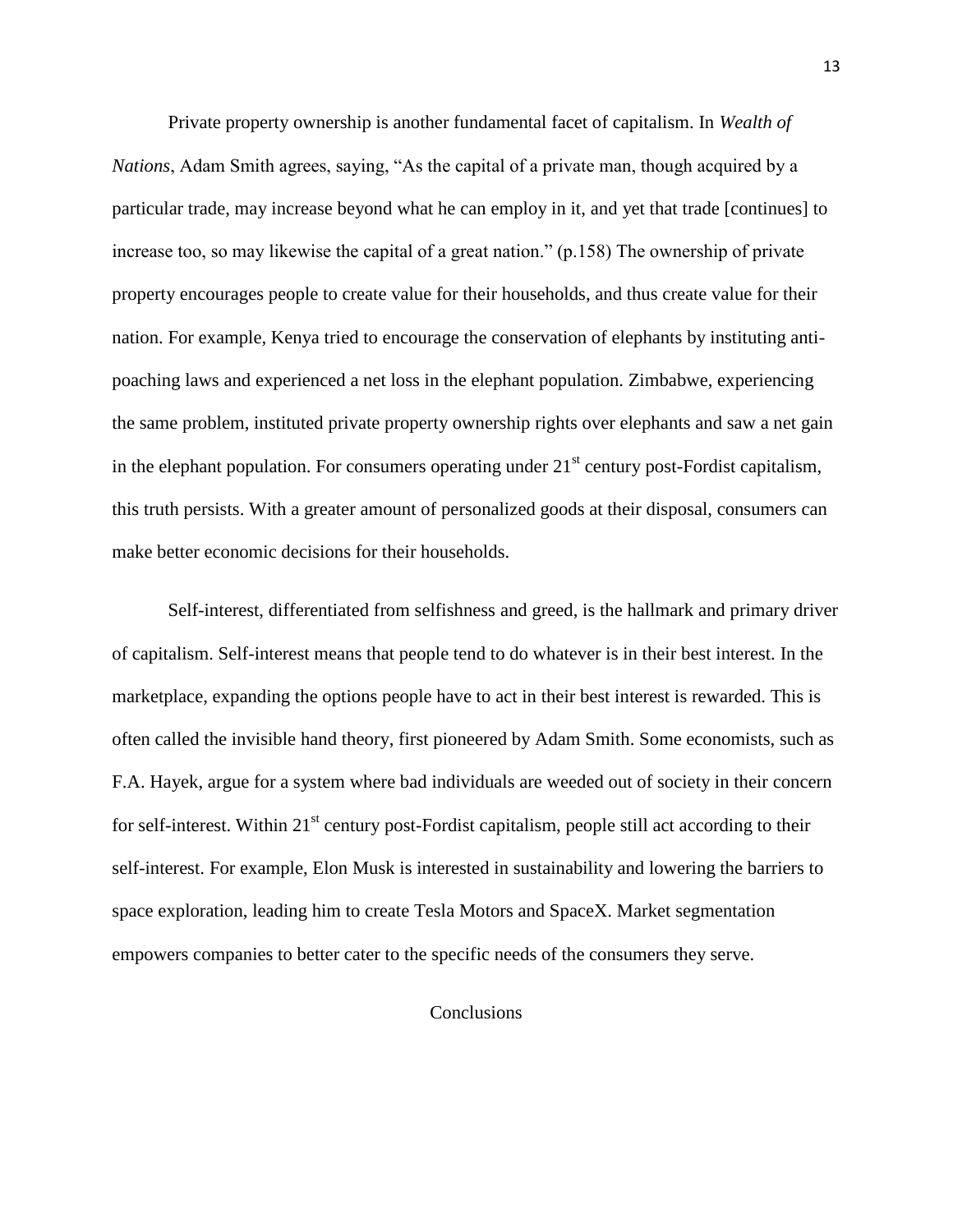At this point, I have articulated how there exists a material connection between the value structures found in Christianity and capitalism. I have asserted that this connection is naturally dynamic, which requires decision-makers to criticize it and think creatively about it. I have also contended that this dynamic relationship has led to some harmful changes in the value structures of both Christianity and capitalism. To avoid the dangers of abstraction, I have narrowed down Christianity to United Methodist polity and capitalism to  $21<sup>st</sup>$  century post-Fordist capitalism in the United States and provided adequate historical and conceptual context for each. In the next chapter, I hope to provide greater substance to each of these, present the primary value structures found within them, and discuss their relationship with each other.

#### **Chapter 2 – Defining the Shared Value Structures**

The purpose of this chapter is to highlight three of the key value structures that were shared between the fields of United Methodist polity and  $21<sup>st</sup>$  century post-Fordist capitalism in the United States in the  $16<sup>th</sup>$  century and to examine how these fields have deviated from these historical foundations. Since the UMC or Methodism didn't exist in the  $16<sup>th</sup>$  century, I will be looking to the roots of the UMC, which stemmed from the birth of Protestantism. The value structures these fields shared in the  $16<sup>th</sup>$  century are abundance over scarcity, innovation over traditionalism, and connectionalism over self-interest. Over time, capitalism has been slowly deviating from some of these value structures, especially since the proliferation of post-Fordist capitalism in the late  $20^{th}$  century and early  $21^{st}$  century in the United States. For both fields, I will provide a more in-depth analysis of their general organizational structures, talent acquisition systems, and internal judicial processes to comment on how these altered value structures are present in these fields today. By organizational structures, I am referring to the executive, legislative, and judicial structures found within each system and focusing on the general UMC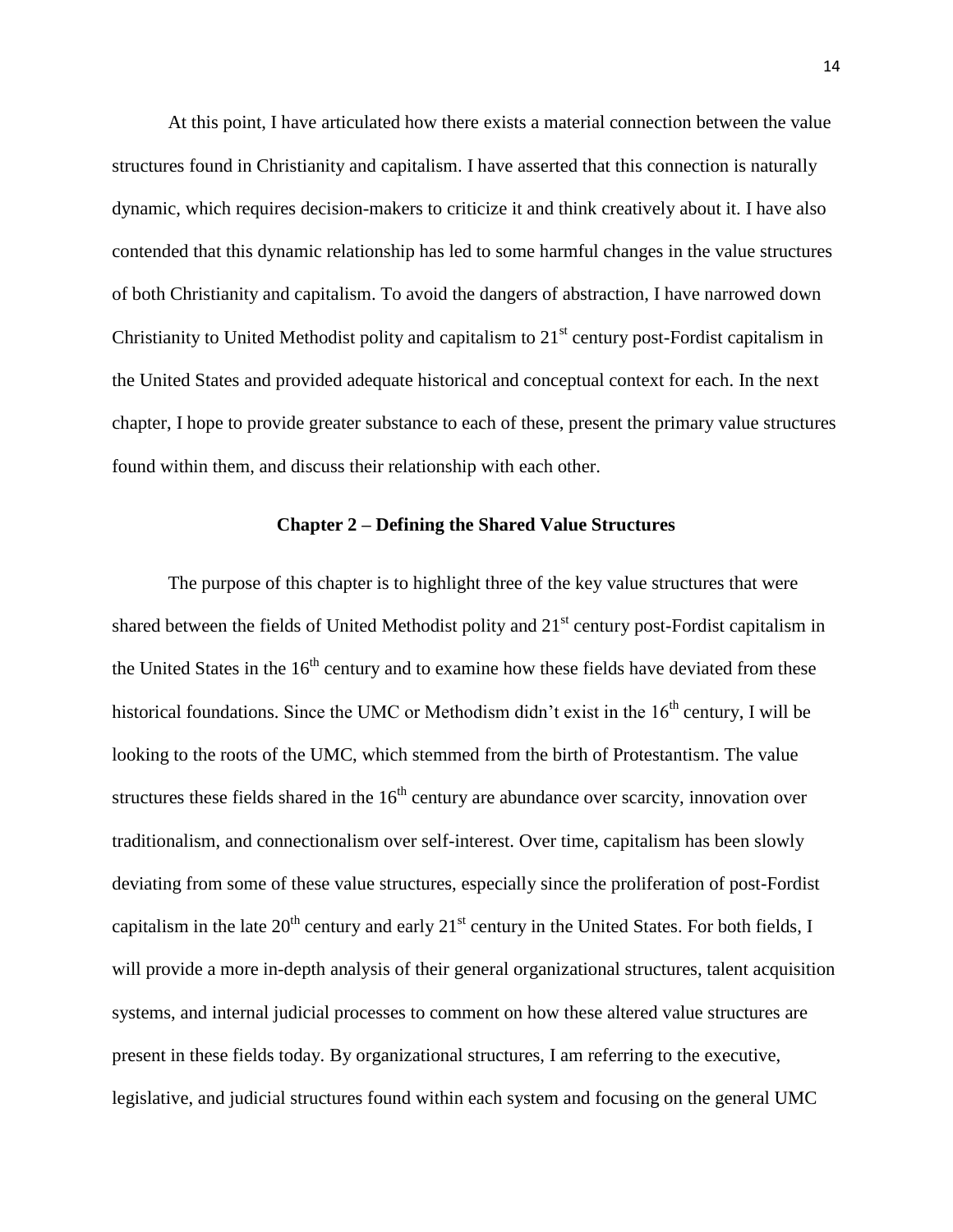organizational structure and the organizational structures of individual businesses. By talent acquisition systems, I am talking about how each field generally goes about hiring staff. By internal judicial processes, I am looking at how the UMC and individual businesses deal with breaches of internally-generated rules. These analyses will provide a more comprehensive picture of the deviations that have occurred from the value structures once shared between these fields in the early  $16<sup>th</sup>$  century.

#### Identifying the Shared Value Structures

I have provided sufficient context on the environments of United Methodist polity and 21<sup>st</sup> century post-Fordist capitalism to now highlight three of the key value structures once shared between these two fields. A value structure is a foundational trait that exists within a given system and affects, whether directly or indirectly, the way in which that system operates to a significant, material degree. A value structure places value and preference on one trait over another. For example, the value structure of preferential treatment of the poor over preferential treatment of the wealthy prioritizes helping poor people over helping rich people. Historically, the value structures shared between the aforementioned fields included abundance over scarcity, innovation over traditionalism, and connectionalism over self-interest. Abundance over scarcity means that the UMC or an individual business would prioritize the pursuit of opportunities and growth of strengths over defending against threats and fixing weaknesses in regards to its relationship with the external environment. Innovation over traditionalism means that these organizations would promote brainstorming, organizational flexibility, and research and development over adhering to the status quo of its operations. Connectionalism over self-interest means that the UMC and businesses would value the formation of relationships between individuals and other organizations over promoting unhealthy competition between them. I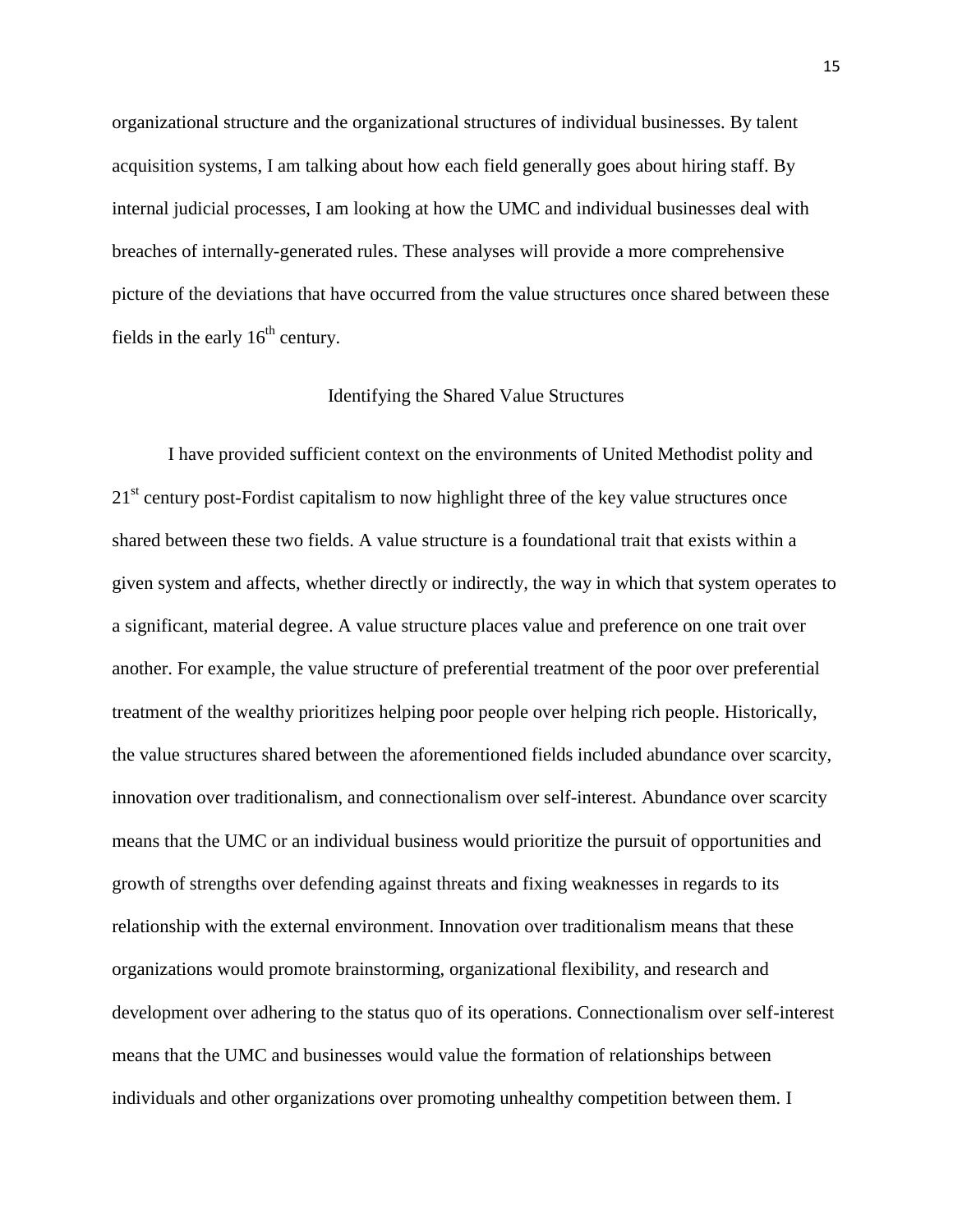contend that the value structures of modern capitalism have drifted toward scarcity as principle and self-interest. I also assert that the value structures of UM polity have drifted toward traditionalism. These deviations must be recognized and corrected to ensure the survival of each field.

# *Abundance and Scarcity*

Both UM polity and capitalism once shared the value structure of abundance over scarcity. The UMC recognizes that "God's grace is manifest in all creation even though suffering, violence, and evil are everywhere present."<sup>14</sup> This treatment of God's grace as abundant does not excuse humanity from responding through disciplined action because, in the spirit of the Book of James, faith is demonstrated through good works. Capitalism, too, once exemplified this value structure of abundance. In the  $16<sup>th</sup>$  century, "capital, more abundant merchandise, sailing ships, and weapons… were the means of expansion for commerce, discoveries, and conquests." John Calvin, as mentioned earlier, turned commercial success into a mark of divine election while justifying commerce and charging interest on loans.<sup>15</sup> Capitalism, with this religious justification, was focused on growth by utilizing the abundance of the means of production (land, labor, capital, etc.) rather than emphasizing the scarcity of these resources.

Now, capitalists appear to focus more on combating scarcity than celebrating abundance. The dollar is the "scarce resource for which every company has to fight every other to the death."<sup>16</sup> This zero-sum approach has led to poor wages for working-class citizens. Fortunately, the living wage movement has provided some push-back on this by arguing for the preferential

<sup>&</sup>lt;sup>14</sup> United Methodist Church (U.S.) et al., para. 102.

<sup>15</sup> Beaud, *A History of Capitalism, 1500-1980*, 18.

<sup>16</sup> Tanner, *Economy of Grace*, 38.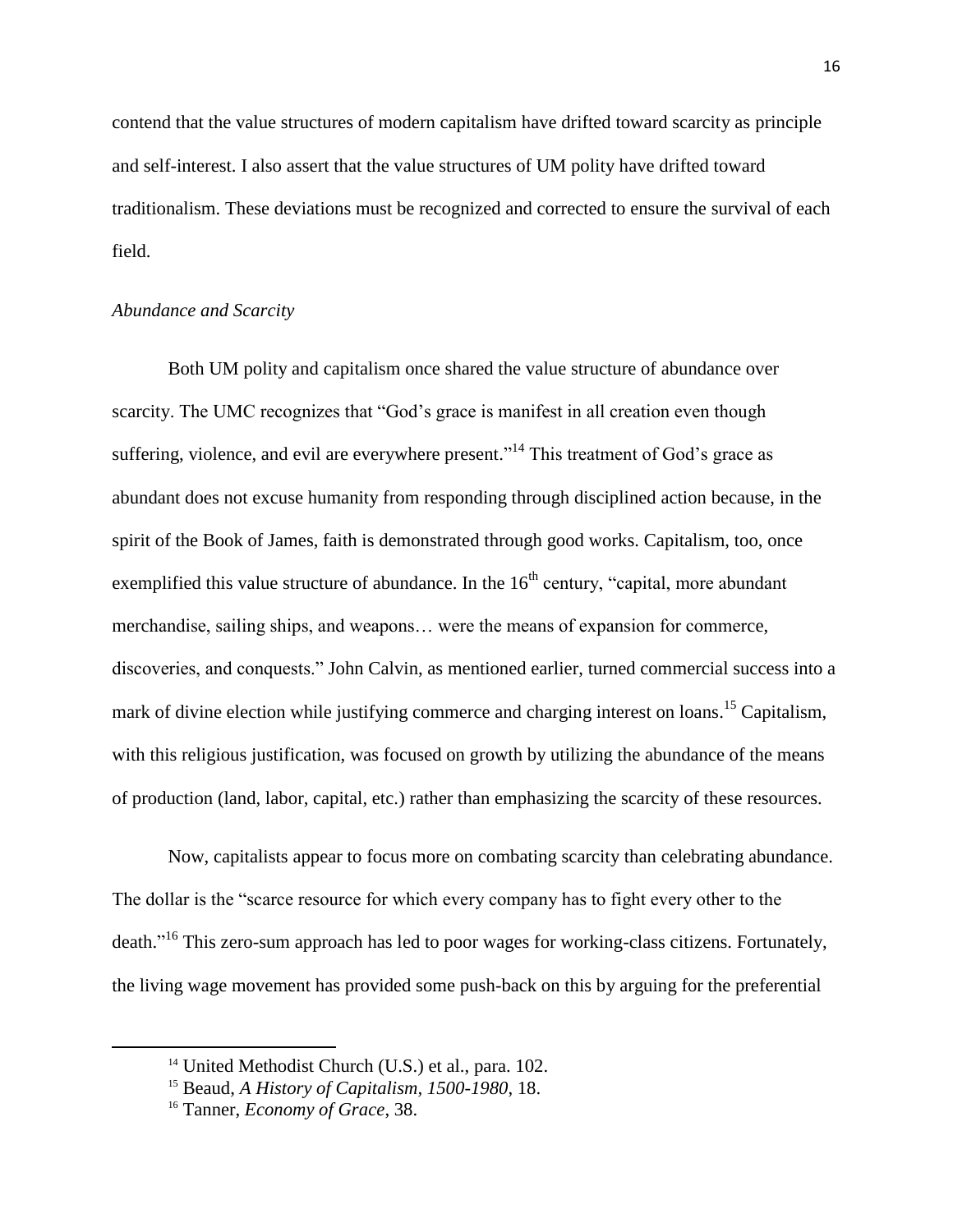option for the poor, which "emphasizes humanity's radical interdependence and particular responsibility to the 'least of these."<sup>17</sup> I will cover this topic more in the following chapter. I contend that the economic assumption of scarcity has led to a reduction in imaginative business modeling and political actions that nudge society toward positive-sum outcomes. For example, the fallacy of misplaced concreteness hinders the ability of economists to explore alternative economic solutions to many of today's most pressing issues (e.g., unfair wages). This scarcity outlook pits companies against each other rather than pulling them together for the benefit of society.

## *Innovation and Traditionalism*

Both UM polity and capitalism once shared the value structure of innovation. Both early capitalists and early Methodists sought to meet their ends, be they value or holiness, through systematic, disciplined means of innovation. The term "Methodist" was coined by students at Oxford University to mock the systematic approach of John Wesley's Holy Club to working toward sanctification. Wesley transformed the state of the universal church by igniting the proliferation of the practice of itinerancy through his field-preaching, through his devotion to mission and service, and by emphasizing the means of grace systematically. He openly opposed George Whitefield's commitment to predestination, presenting free will and salvation by faith as truth.<sup>18</sup> In short, John Wesley is characterized by the systematic and disciplined innovative movement that he began in protest of the Anglican Church. Unfortunately, UM polity has deviated toward a more traditionalist state to avoid risk. By "traditionalist", I am referring to the presence of an inappropriate level of resistance to change and subdual of creativity that has

<sup>17</sup> Snarr, *All You That Labor*, 52–54.

<sup>18</sup> Tomkins, *John Wesley*, 17.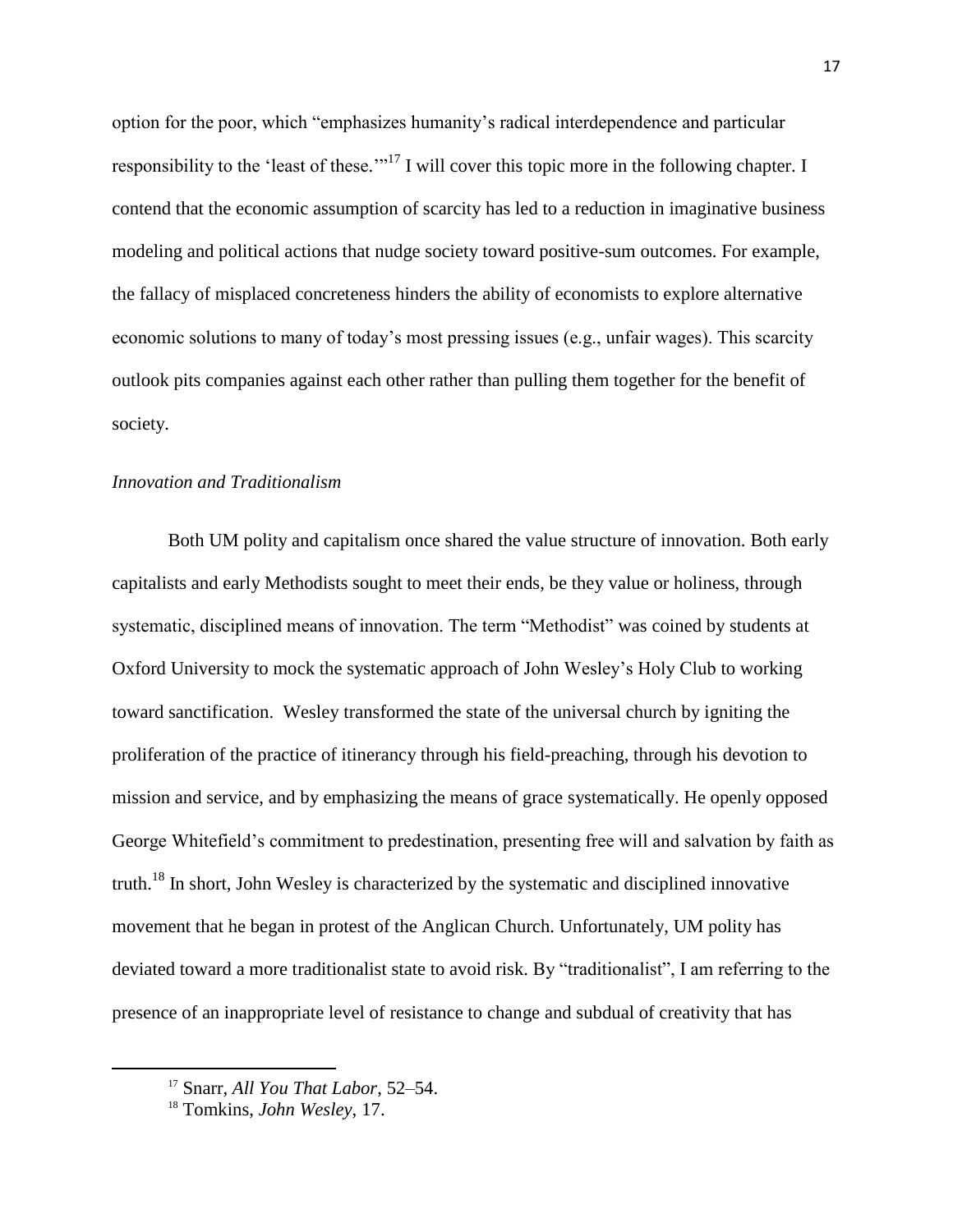negatively impacted the success of the church in achieving its mission. Capitalists, too, once agreed on a similar approach to innovation exhibited by John Wesley. Profits are achieved through systematic processes of brainstorming, research and development, manufacturing, and distribution. Capitalism rewards innovation rather plainly: through growth and profits. The objective of capitalism, both historically and today, is to maximize value. This is clear and evident in the synergy approach to strategic management within multibusiness companies, where a parent company seeks to leverage the core competencies of each subsidiary business unit and pursue shared opportunities. Value chain analysis, which is used to identify specific functional areas where value can be added in a business, is becoming increasingly popular in  $21<sup>st</sup>$  century post-Fordist capitalism in the United States.

## *Connectionalism and Self-Interest*

Both UM polity and capitalism once shared the value structure of connectionalism. This value structure is unique from the others because connectionalism is not inherently opposed to self-interest. In many cases, connectionalism is the result of the collective self-interest of a group of people. My intention is to assert that connectionalism should provide meaning and guidance to self-interest, not the other way around. Across most of the history of capitalism, connectionalism has empowered the working class to unionize and improve working conditions. For example, a strike by teachers in West Virginia in February and March of 2018 resulted in a 5 percent raise in salary. While one of the tenets of capitalism is the pursuit of one's own self-interest, one's best interest can be achieved most effectively through connectional cooperation. Self-interest is harmful insofar as it is brought to its extreme: greed. Unfortunately, self-interest has become more important than connectionalism when it comes to capitalism in the United States.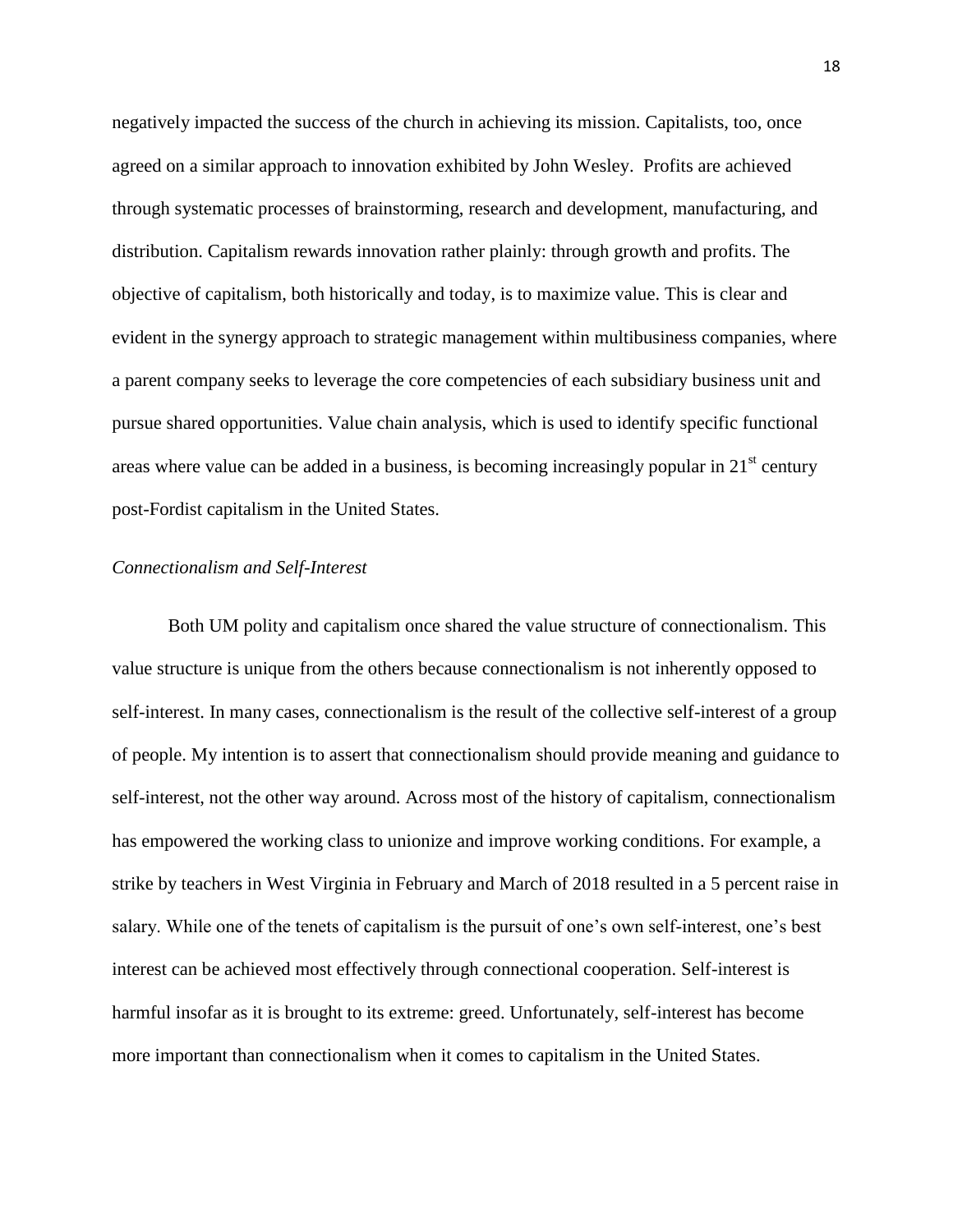Some areas of capitalism have deviated from connectionalism as an end toward unapologetic self-interest, where fraud is incentivized and wealth inequality is proliferated. Companies and special interest groups wield an undue sum of influence over lawmakers. After the 2018 school shooting in Parkland, Florida, many lawmakers across the United States hesitated to enact stronger gun regulations in part because they feared losing out on funding from the National Rifle Association. In addition, large corporations are no stranger to accounting scandals and insider trading (e.g., Enron, Worldcom, and Martha Stewart). Self-interest has suppressed the positive impact of connectionalism by incentivizing lawmakers and large corporations to make unethical decisions. The UMC is struggling with this as well.

Connectionalism is one of the foundational tenets of the UMC. In the UMC, there are believed to be means of grace, which are divided up into works of piety (individual) and works of mercy (communal). Works of piety include such disciplines as prayer, reading Scripture, and fasting. Works of mercy include disciplines like congregational worship, partaking in Communion, and doing missions. Together, these works function to connect humanity with God in meaningful ways and to make disciples of Jesus Christ for the transformation of the world. The latter demonstrates the importance of community, fellowship, and ultimately connectionalism within UM polity. True connectionalism looks like seeking unity through ongoing conversation and relationship-building rather than taking sides or simply agreeing to disagree. It looks like partnering with other local churches to advance the mission of Jesus Christ through ecumenical ministries rather than seeking to compete with the church next door. It looks like formulating intentional, reflective, and personal accountability processes rather than faceless accountability from a distance. Unfortunately, the UMC appears to be drifting away from connectionalism and toward self-interest. For example, some groups within the UM connection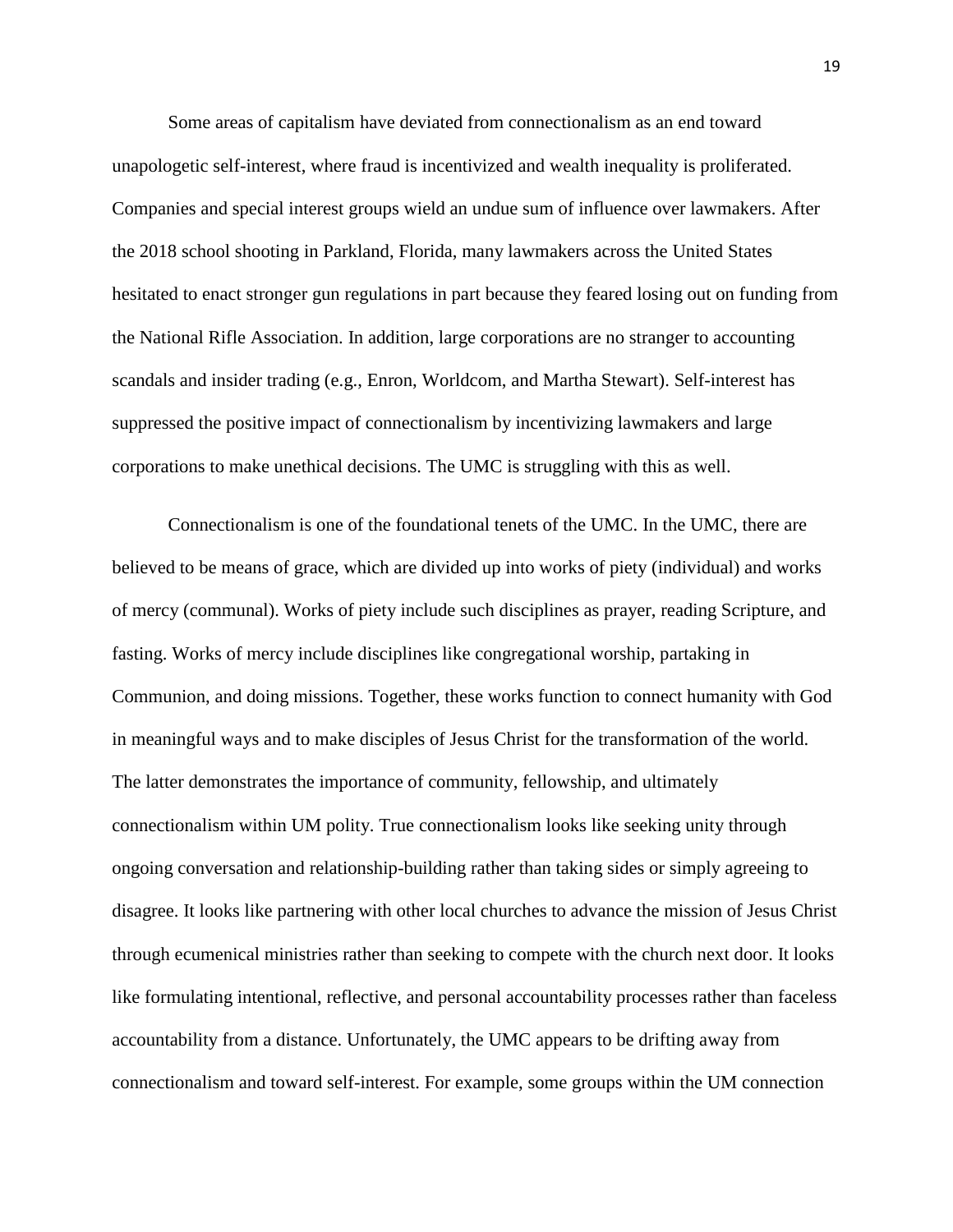have preferred divisiveness to advance their self-interest on either side of the homosexuality debate rather than connectionalism to have intentional and solution-driven discussions about it.

#### United Methodist Polity & the Value Structures

In this section, I will cover the general organizational structure of the United Methodist Church, its talent acquisition systems, and its judicial processes to demonstrate the truthfulness of the assertions I have made thus far about its value structures. I have gathered most of this information from the Book of Discipline, current United Methodist clergy and laity, and personal experience. The Book of Discipline functions as the rulebook of the UMC; it codifies the social principles, judicial processes, and organizational structure of the UMC.

The organizational structure of the United Methodist Church is best described as a connectional system. It is similar in many ways to the United States government because it has legislative, executive, and judicial bodies. It has a Constitution and has codified many of its standards, social principles, and ideals in the Book of Discipline and Book of Resolutions. The UMC is made up of approximately 7 million professing members<sup>19</sup> organized among  $44,112$ churches or preaching places.<sup>20</sup> Clergy generally plan, organize, lead, and control the day-to-day operations of local churches and are organized into two orders: Elder and Deacon. Elders are ordained to live a life of Word, Sacrament, Order, and Service and typically serve as Senior or Associate Pastors in local churches. Elders are called to proclaim the gospel, administer the sacraments of Holy Communion and baptism, order the church through leadership and administration, and to further the mission of Christ in the world. Deacons are ordained to live a life of Word, Service, Compassion, and Justice. In other words, they are called to proclaim the

<sup>&</sup>lt;sup>19</sup> United Methodist Church, "2016 Stats Summary with 2015 Comparison."

<sup>&</sup>lt;sup>20</sup> United Methodist Church, "Data Services - Quick UMC Facts."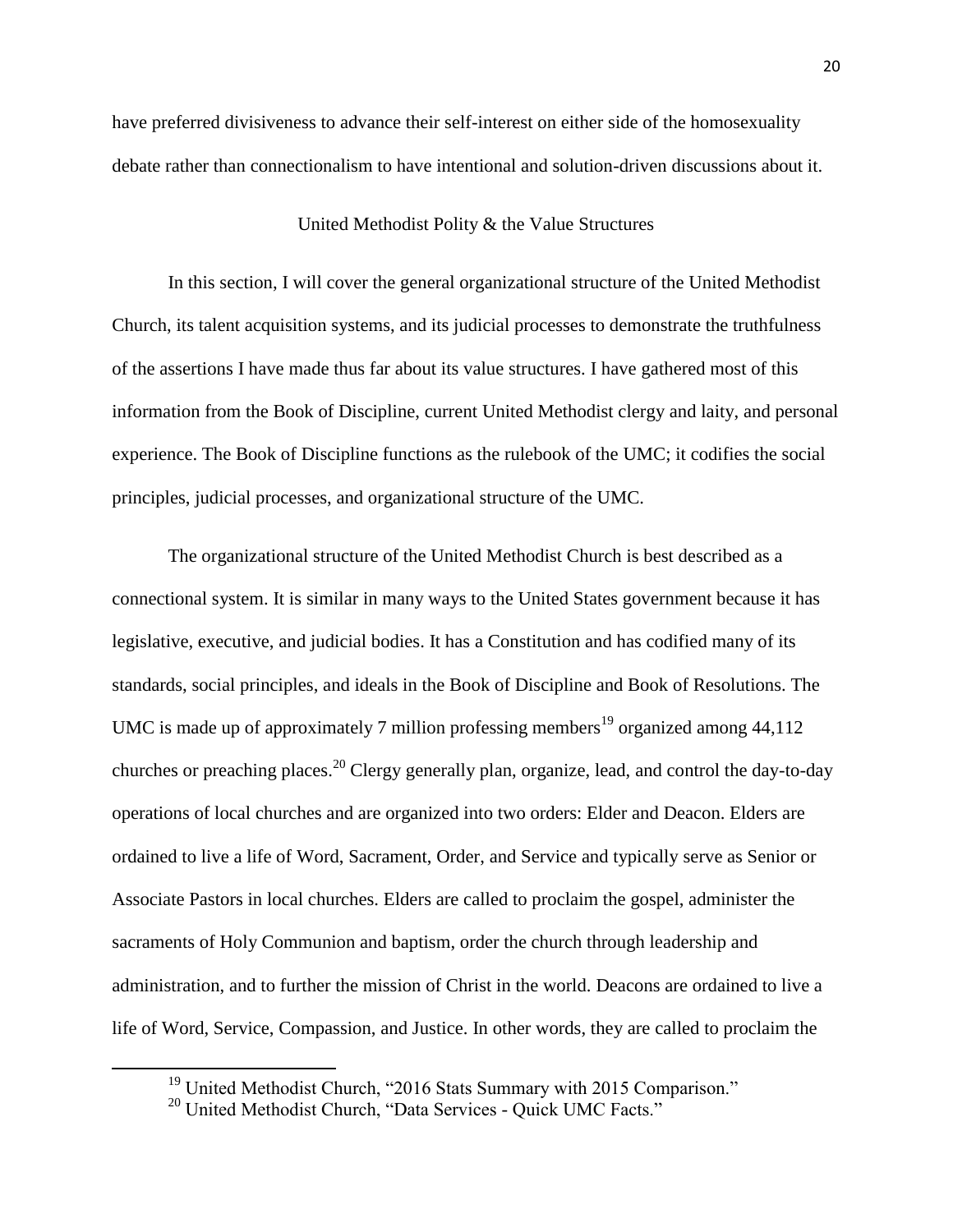gospel, further the mission of Jesus in the world, exercise compassion for the marginalized and oppressed, and advocate for just resolutions in response to wrongdoings. They typically specialize in a particular field of ministry and serve in local churches, as missionaries, as military or hospital chaplains, etc. These ordained clergy oversee local churches that are organized into Annual (in the United States) and Central (in Africa, Europe, and the Philippines) Conferences. In the United States, the Annual Conferences are gathered into five Jurisdictional Conferences based on geographic location. Every four years, around 1,000 clergy and laity (in 1:1 proportion) gather at a General Conference, where legislative changes to the Book of Discipline and Book of Resolutions are often made. Bishops are elected by the Jurisdictional and Central Conferences and generally oversee one or more of the Annual Conferences or geographic areas within their particular Central Conference.

For 46 years, the UMC has been wrestling with itself on whether to allow LGBT+ individuals to get married and become ordained clergy in the church. It has experienced an 18 percent loss in worship attendance between 1974 and 2012 in the United States.<sup>21</sup> Albeit ambiguous, there has been language in the UMC as of late about a new form of church appearing on the horizon; District Superintendent Rev. Dr. Candace Lewis describes it as a "software update". While this sounds promising, many young clergy remain uncertain about the future of the UMC. Progressive Methodists in the U.S. want the restrictive, conservative language found in the Book of Discipline (i.e., "the practice of homosexuality is incompatible with Christian

<sup>&</sup>lt;sup>21</sup> Hahn, "Economist: Church in Crisis but Hope Remains."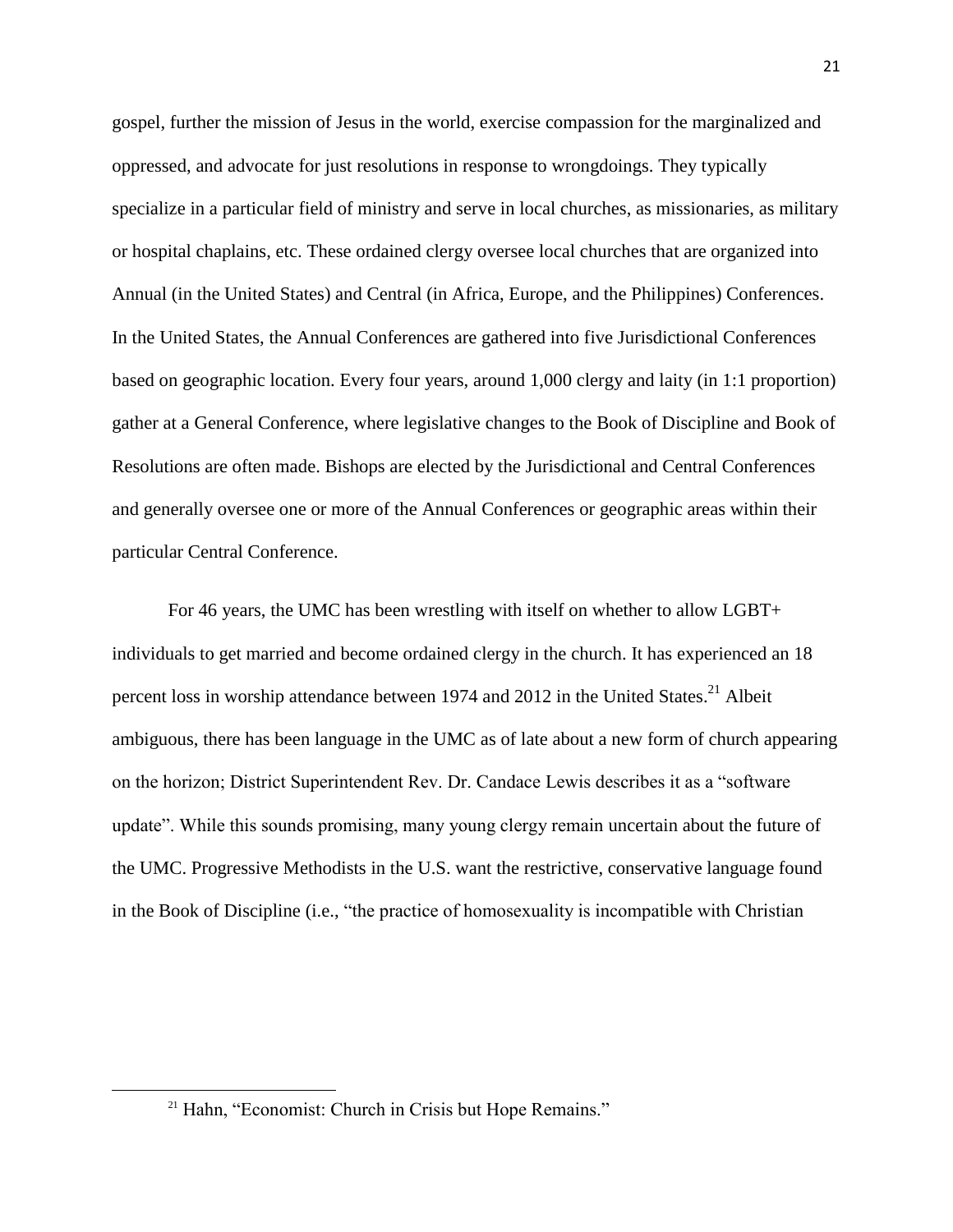teaching")<sup>22</sup>, to be changed. Many blame church leaders for prioritizing church property retention over discerning a proper solution.

The UMC has allowed special interest groups to exert an inappropriate amount of influence over its organizational structure. The Good News Movement, Wesley Covenant Association (WCA), and the Legal Counsel for the Wesley Covenant Association are special interest Christian organizations that advocate against LGBTQ inclusion in the UMC. In March 2018, they released statements that threatened to tear the UMC apart by getting conservative church to leave the denomination if the stance of the UMC changes. The WCA has pledged to "present alternative legislation opposing A Way Forward" and others have promised to provide legal counsel for churches wishing to take advantage of contractual loopholes to leave the denomination.<sup>23</sup> These threats are characteristic of competitive self-interest rather than connectionalism, and they are putting the UMC in jeopardy of a violent split.

As for talent acquisition, most staff members in local churches are laity members that are hired from the labor market. They may serve as teachers, choir directors, and staff members for a childcare service hosted by the church, among many other roles. Many churches do not have a Human Resources department, so much of the work falls on pastoral leadership and Staff-Parish Relations Committees. Clergy are recruited and trained through intense, systematic, and discernment-oriented candidacy and ordination processes. These processes include psychological and financial assessments, written and oral interviews, and education requirements (e.g., prospective Elders are required to earn a Master's degree in Divinity). They are appointed within the United Methodist itinerant system by the bishop of their respective conference. The purpose

<sup>&</sup>lt;sup>22</sup> United Methodist Church (U.S.) et al., *The Book of Discipline, 2012 (Free Edition).*, para. 304.3.

<sup>&</sup>lt;sup>23</sup> UMJEREMY, "UMC Schismatics Are Now in Plain View...but Why?"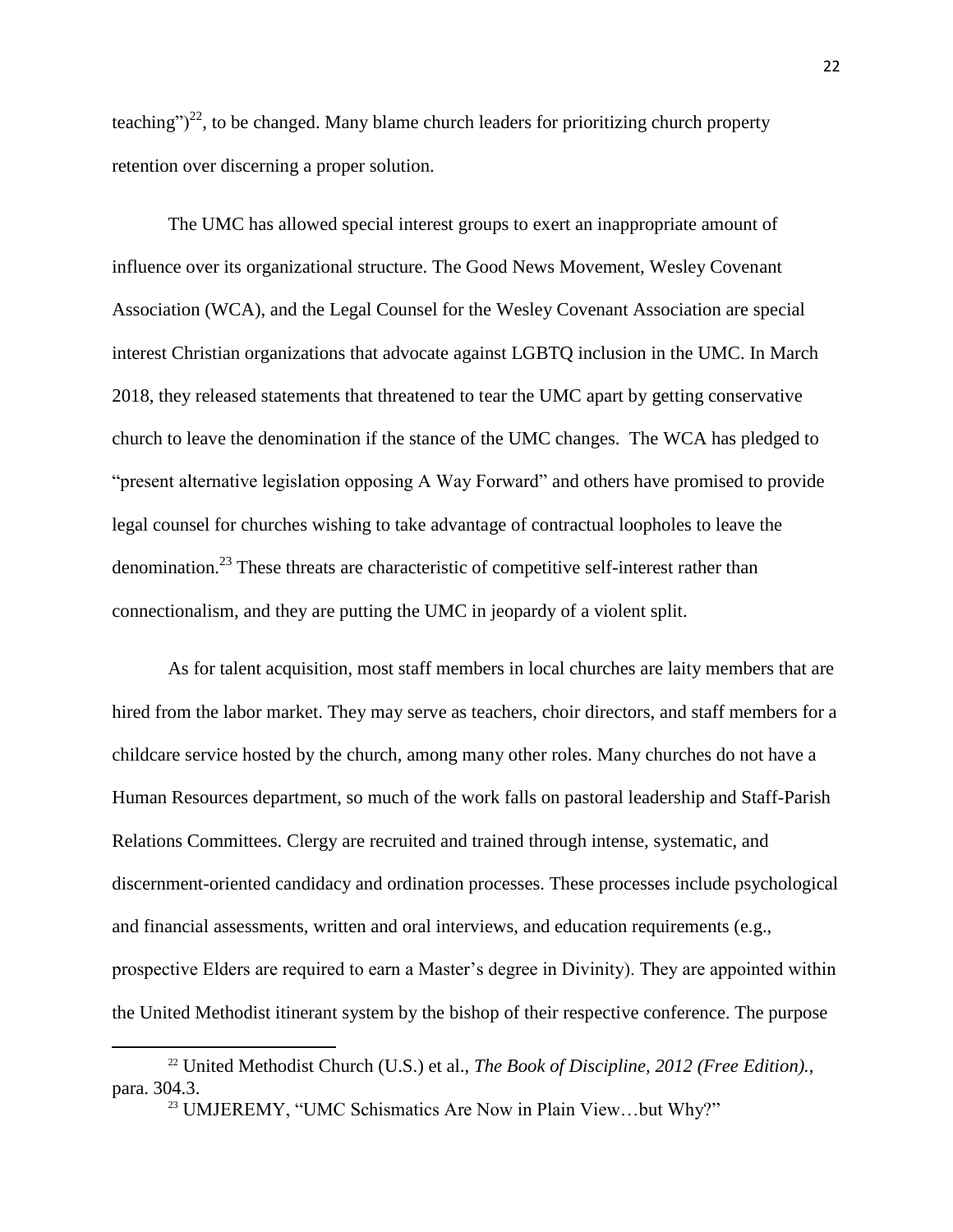of the itinerant system is to match the various skills and gifts of pastors with the diverse needs of congregations.

The process of clergy recruitment has evolved significantly over the years, but many of its core components have changed very little. This traditionalism, or resistance to considering new possibilities, often comes at the expense of pastors and their spouses. For example, the lack of change that has come from clinging to tradition for tradition's sake can be clearly found in some rural churches, where smaller populations allow them to disregard people who do not agree with them. Urban churches tend to be more progressive because they are surrounded by people with broader interests. The itinerant nature of the system has, in some cases, led to appointments where the needs of the congregation are not matched well with the skills of the pastor. If reappointments occur regularly, they can place a significant amount of stress on clergy marriages and hinder the pastor's ability to get integrated into their community. It takes many years to understand and shift the culture of a community. One study points out that the "average pastoral tenure in Protestant churches is less than 4 years", that three-fourths of growing churches had pastors that had been there for more than 4 years, and that two-thirds of declining churches had pastors that had been there for less than 4 years.<sup>24</sup> Elders in the UMC are also part of a guaranteed appointment system. As long as they continue to bear some fruit in their ministry and refrain from committing any egregious moral failures, they are effectively tenured until retirement. Unfortunately, this guarantee may be bringing harm to the UMC. It makes it harder for the connection to let go of ineffective pastors, and it clashes with  $21<sup>st</sup>$  century post-Fordist labor flexibility, which is characterized by a heightened level of job mobility among young adults and people typically working more than one job to support their families. For example, a

<sup>&</sup>lt;sup>24</sup> Arn, "Pastoral Longevity and Church Growth."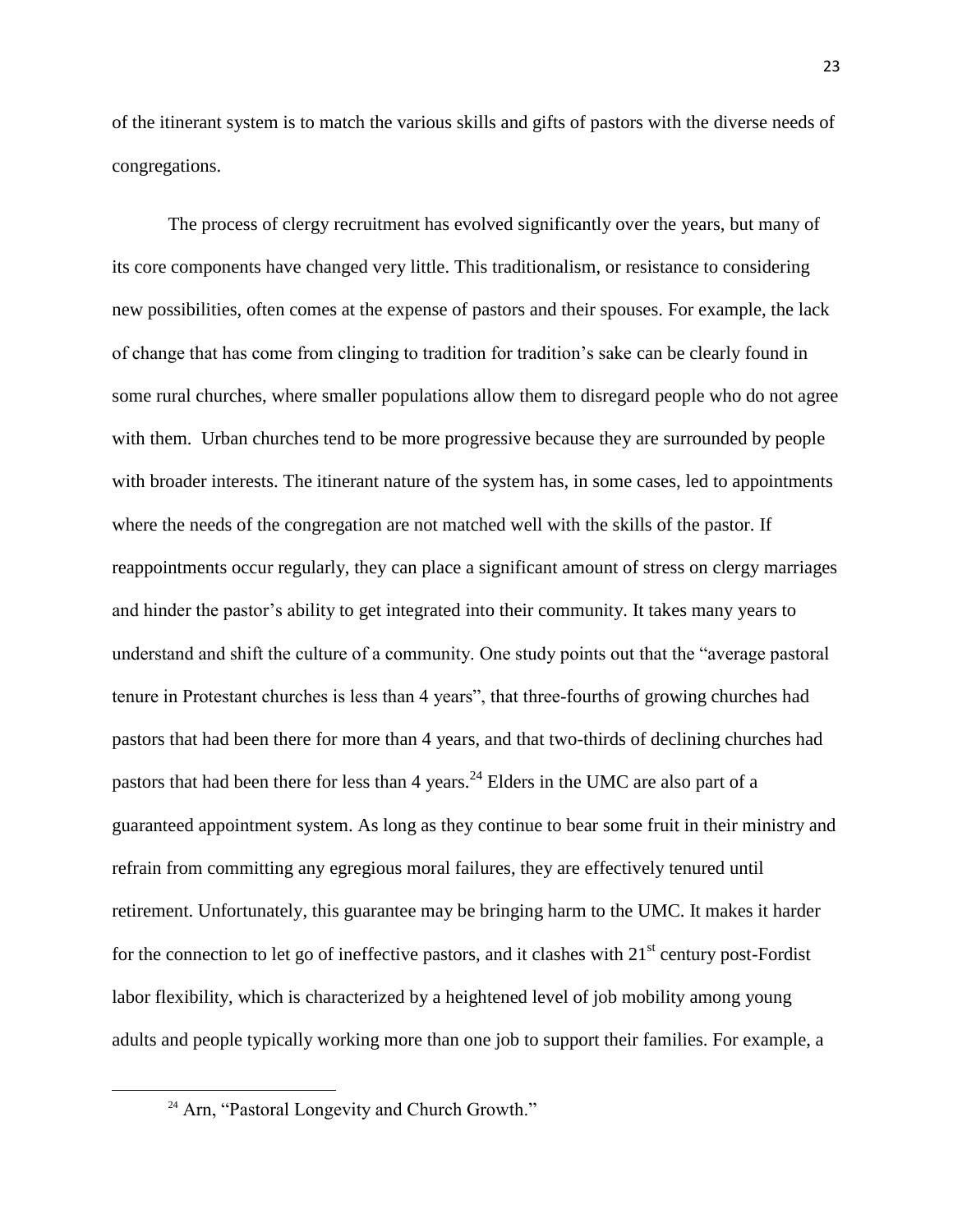parent might work in a hospital full-time during the day and drive for Uber at night. The itinerant system, coupled with the high working hour demands of serving as a pastor, can lead pastors to feel trapped. The itinerant system resembles the job and life security that was demanded strongly under the Fordist system, so alternatives should be seriously considered. The judicial system of the UMC, too, should be updated.

The judicial system in the UMC is similar to the judicial system of the United States (which also need updating, but that discussion falls outside the scope of this paper). For example, it includes the right of a complainant to notice of hearings<sup>25</sup> and the right of a respondent against double jeopardy<sup>26</sup>. The Judicial Council is the highest-ranking judicial body in the United Methodist Church and has the power to declare actions of the General Conference to be unconstitutional and affirm, alter, or reject decisions of law made by bishops in response to questions, among other powers. All actions by the Judicial Council are considered to be final, much like the decisions of the U.S. Supreme Court. Trial courts exist below the Judicial Council that may handle chargeable offenses made by clergy or laity. Consequences for charged offenses may include involuntary termination of employment, revocation of credentials, or removal from professing membership.<sup>27</sup> Most disputes are resolved at the local church, district, and conference levels. They may range from violations of good moral character on the part of clergy to disobedience to the Book of Discipline (e.g., by performing same-sex marriage ceremonies).

The Johnson Amendment, a change made in 1954 to the U.S. tax code, prohibits 501(c)(3) organizations, including the UMC, from supporting or opposing political candidates. In

 $\overline{a}$ 

<sup>25</sup> United Methodist Church (U.S.) et al., *The Book of Discipline, 2012 (Free Edition).*, para. 2701.1b.

<sup>&</sup>lt;sup>26</sup> United Methodist Church (U.S.) et al., para. 2701.2d.

<sup>&</sup>lt;sup>27</sup> United Methodist Church (U.S.) et al., para.  $2711.3$ .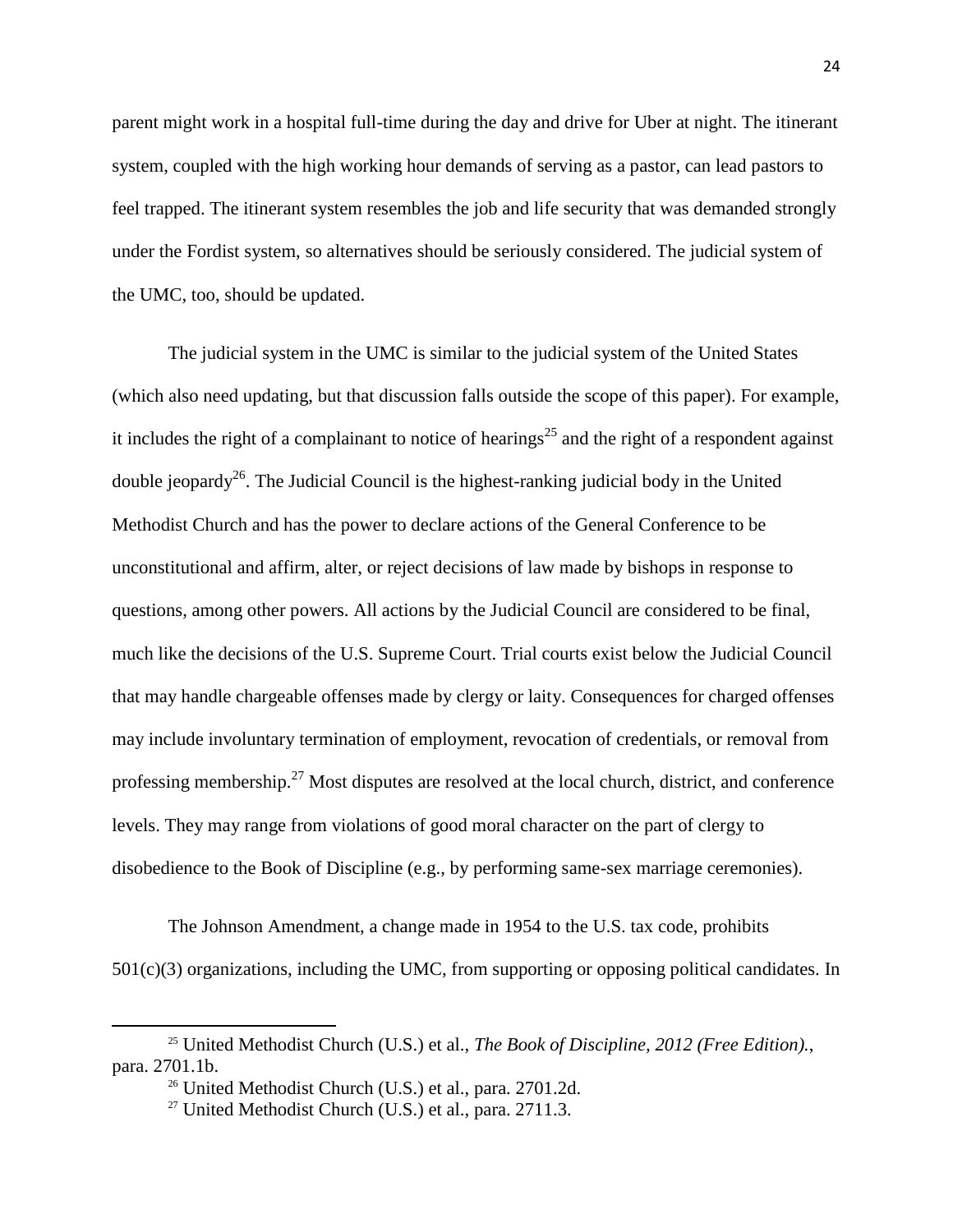effect, it prohibits churches and other non-profit organizations from serving as tax-exempt political machines. 79 percent of Americans oppose allowing pastors to endorse candidates from the pulpit.<sup>28</sup> However, some argue that Lyndon B. Johnson proposed the amendment to silence the conservative non-profit organizations that were opposing his reelection in the Senate. Opponents of the Johnson Amendment say that "the church has chosen to ignore open immorality in culture and in government while at the same time neglecting to call attention to those political leaders who do strive to live according to Christian morals and values".<sup>29</sup> Little debate has occurred among UMC pastors about this amendment. This silence exists partly because the large scale of the UMC, much like the large scale of toy companies and automobile manufacturers, has caused it to sway away from innovation. Innovating entails taking on risk, and the UMC appears to be risk-averse at this moment in history. Traditionalism is the safety net, but it may be killing the UMC.

# 21<sup>st</sup> Century post-Fordist Capitalism and the Value Structures

In many ways, the stakeholders that operate under  $21<sup>st</sup>$  century post-Fordist capitalism exist within a system very similar to that of the United Methodist Church. I will hone in on the general organizational structure, talent acquisition systems, and internal judicial processes that concern businesses under this heading to further exhibit the reliability of the allegations I have made thus far about its value structures.

Most businesses operate independently from one another and come in a wide variety of types. Sole proprietorships are ideal for small businesses that have relatively few assets and are owned by a single person. Partnerships are ideal for similar businesses with two owners. Limited

<sup>&</sup>lt;sup>28</sup> "The Case in Support of the Johnson Amendment."

<sup>&</sup>lt;sup>29</sup> Fiorazo, "The Johnson Amendment and the Agenda to Silence Christians."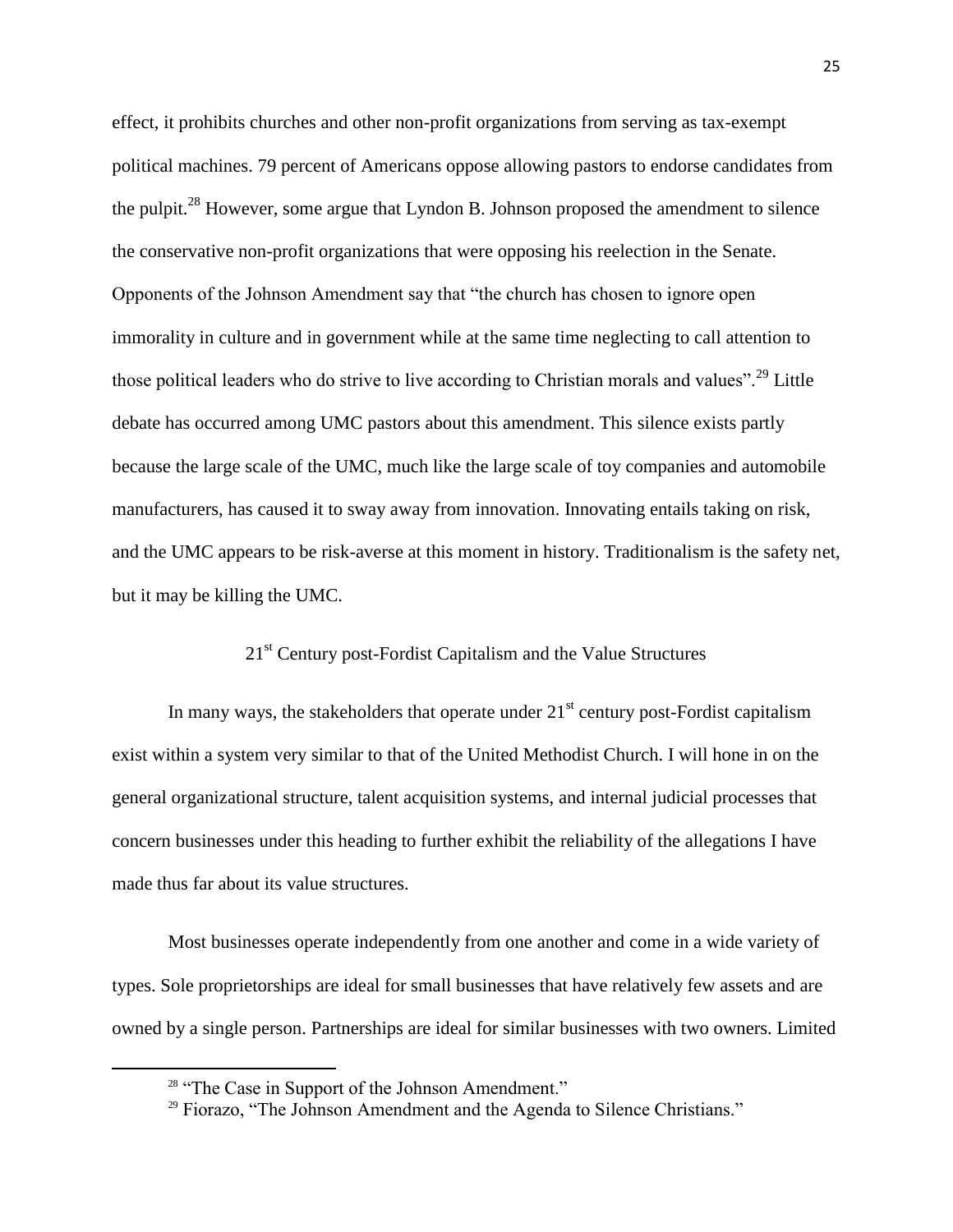liability corporations and limited liability partnerships help owners mitigate the risks posed to their personal assets in their business dealings. Corporations are ideal for large companies that need easy access to large amounts of capital. All businesses operating in the United States are subject to U.S. laws and regulations. Many companies have bylaws (e.g., in their Articles of Incorporation) that prescribe certain processes, standards, and methods that the employees of the firm must abide by. Generally speaking, every company desires to maintain itself as a going concern. Post-Fordist companies like Vistaprint, TurboTax, and Forever 21 tend to have wide chains of command and value innovation and customer service. Vistaprint, for example, will replace any product through priority shipping if a customer is not satisfied with it. Post-Fordism represents the shift from mass standardization to mass customization, and this is driven largely by the vast amounts of data companies can now collect about consumers. Facebook offers a customized user experience based on an individual's preferences, such as their political stance (derived from posts they have shared) and recent Internet searches.

The organizational structure of businesses in the United States today remains faithful to the shared value structure of innovation and empowers post-Fordist companies to more effectively meet the needs of their customers. In a sense, it enables businesses to be connectional. For example, Amazon, JPMorgan Chase & Co., and Berkshire Hathaway Inc. recently announced a joint venture project to reduce the costs of healthcare for their workers. In doing so, they are created a customized healthcare solution for their employees. Collaboration between businesses to pursue certain social initiatives like healthcare improvement is indicative of the presence of a connectional mentality because it demonstrates that their central focus is on improving lives rather than shutting down the competition. Businesses that solely focus on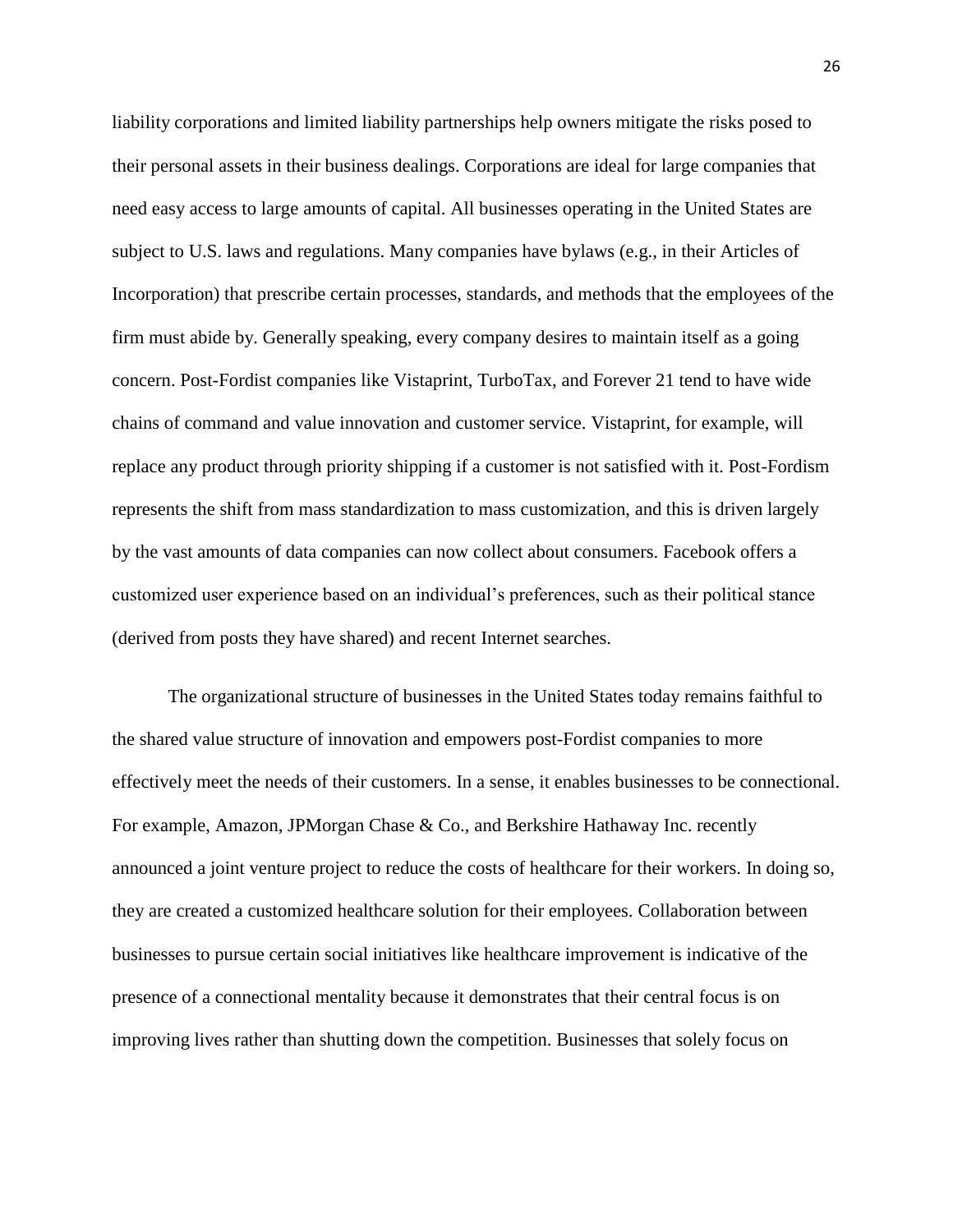eliminating competition lose sight of providing value to the customer and end up failing, and businesses that collaborate to shut down competition often run into trouble with anti-trust laws.

Unfortunately, connectionalism is not always the focus of businesses. Of the 14 workers that committed suicide at Foxconn, a major manufacturer of Apple iPhones in China, 13 of them jumped from the rooftops of the on-site dorms to "bring attention to a substandard wage structure and work environment"<sup>30</sup>. A single parent with two dependents in the U.S. working 60 hours per week at \$7.25 an hour (minimum wage) will take home just under \$20,000 a year after taxes, which is below the federal poverty line. No company should ever place securing profits above the welfare of its workers. Payday loan companies often charge predatory interest rates and high penalties for late repayment; this spurs a cycle of debt for families living paycheck-to-paycheck that is inescapable. Companies of all sizes must strive to pay their workers a fair wage and sufficient benefits to take care of at least the basic needs of their families.

The talent acquisition systems of companies operating under  $21<sup>st</sup>$  century post-Fordist capitalism are much more advanced than those of the UMC. Professionals such as Certified Public Accountants, lawyers, and doctors are required to complete specific educational requirements and successfully pass rigorous certification examinations. Businesses often reap the benefits of a larger labor market than churches; as a result, they find ideal candidates for open positions more efficiently. Large businesses typically have Human Resources departments that oversee recruiting, employee relations, and benefits. In a post-Fordist economic environment, information technology solutions make it easier for small businesses to outsource this work. Moreover, post-Fordist businesses are realizing that labor flexibility can provide them with

<sup>&</sup>lt;sup>30</sup> Freeman, "Inside the World's Factories Lie Centuries of Innovation & Dehumanization."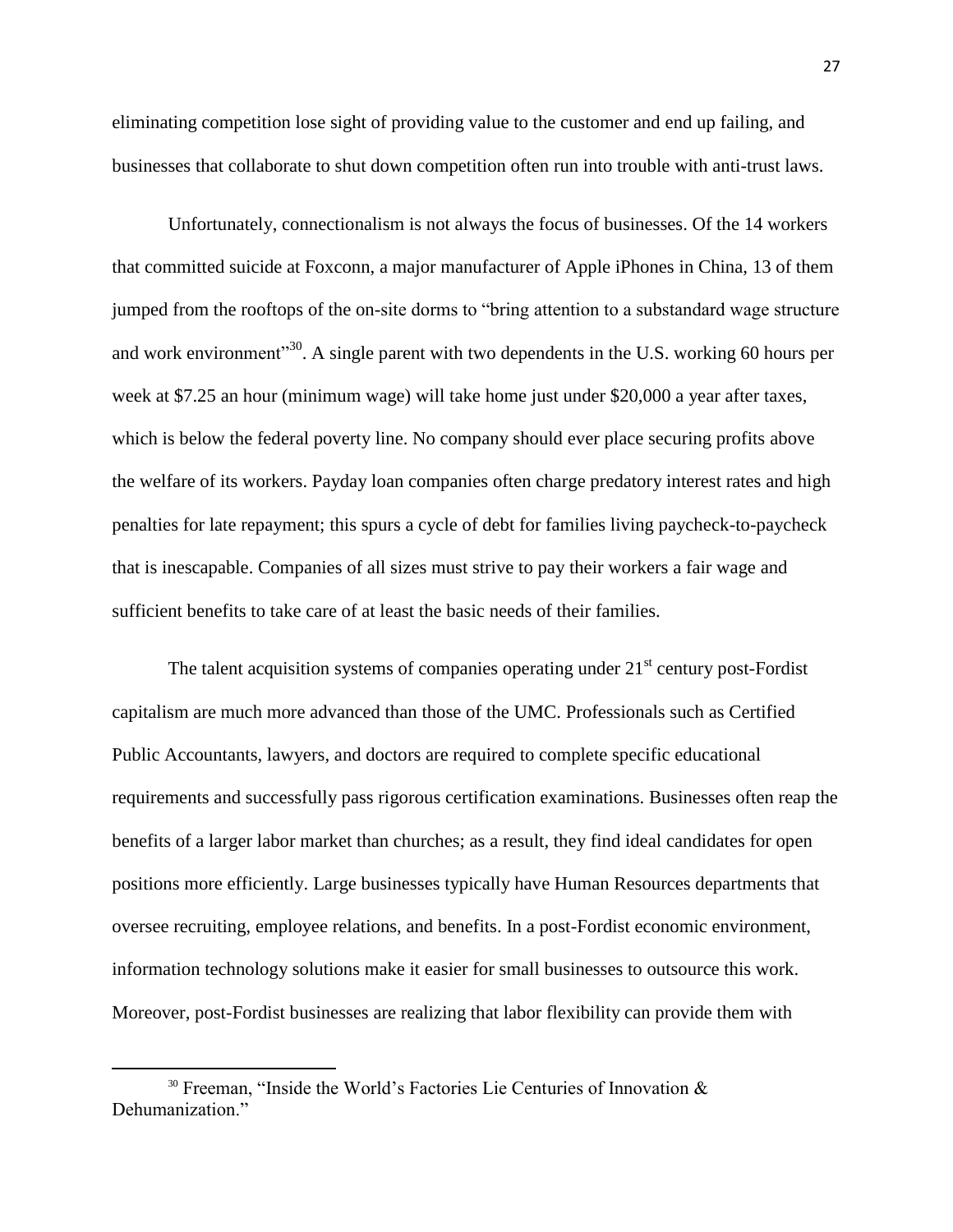immense benefits if used properly. Amazon, for example, hires seasonal workers during the winter season to help it fulfill its influx of holiday orders. The UMC could benefit from learning about these new systems.

Modern businesses have done an excellent job at innovating within the labor market, especially in the realm of information technology. They are starting to ask college graduates for ePortfolios of their work and recruiting through websites like LinkedIn and ZipRecruiter. Even with these innovations, a sense of job scarcity continues to exist. In 2012, the Bureau of Labor Statistics found that "about 44% of grads were working in jobs that didn't require a college degree"<sup>31</sup>. Another study showed that 45% of recent college graduates are still living at home.<sup>32</sup> Understandably, college graduates fear that they will end up working part-time or be underemployed when they join the workforce. To resolve this, businesses and colleges have started working more closely to use internships as a vehicle to full-time employment. However, much more needs to be done.

In many corporations, the Board of Directors may include provisions in the bylaws that dictate how internal or external disputes should be handled. For example, a company's bylaws might require the inclusion of arbitration clauses in contracts with clients to avoid racking up unnecessary legal fees. Publicly-held corporations, among other business types, are required to publish annual financial statements that provide shareholders and other stakeholders with enough information to make reasonable decisions. Generally Accepted Account Principles (GAAP), which can be found in the Financial Accounting Standards Board Codification, dictates what types of information a firm should report. Violating GAAP, while not illegal in most cases, often

<sup>&</sup>lt;sup>31</sup> Desilver, "5 Facts about Today's College Graduates."

<sup>&</sup>lt;sup>32</sup> Weissmann, "Here's Exactly How Many College Graduates Live Back at Home."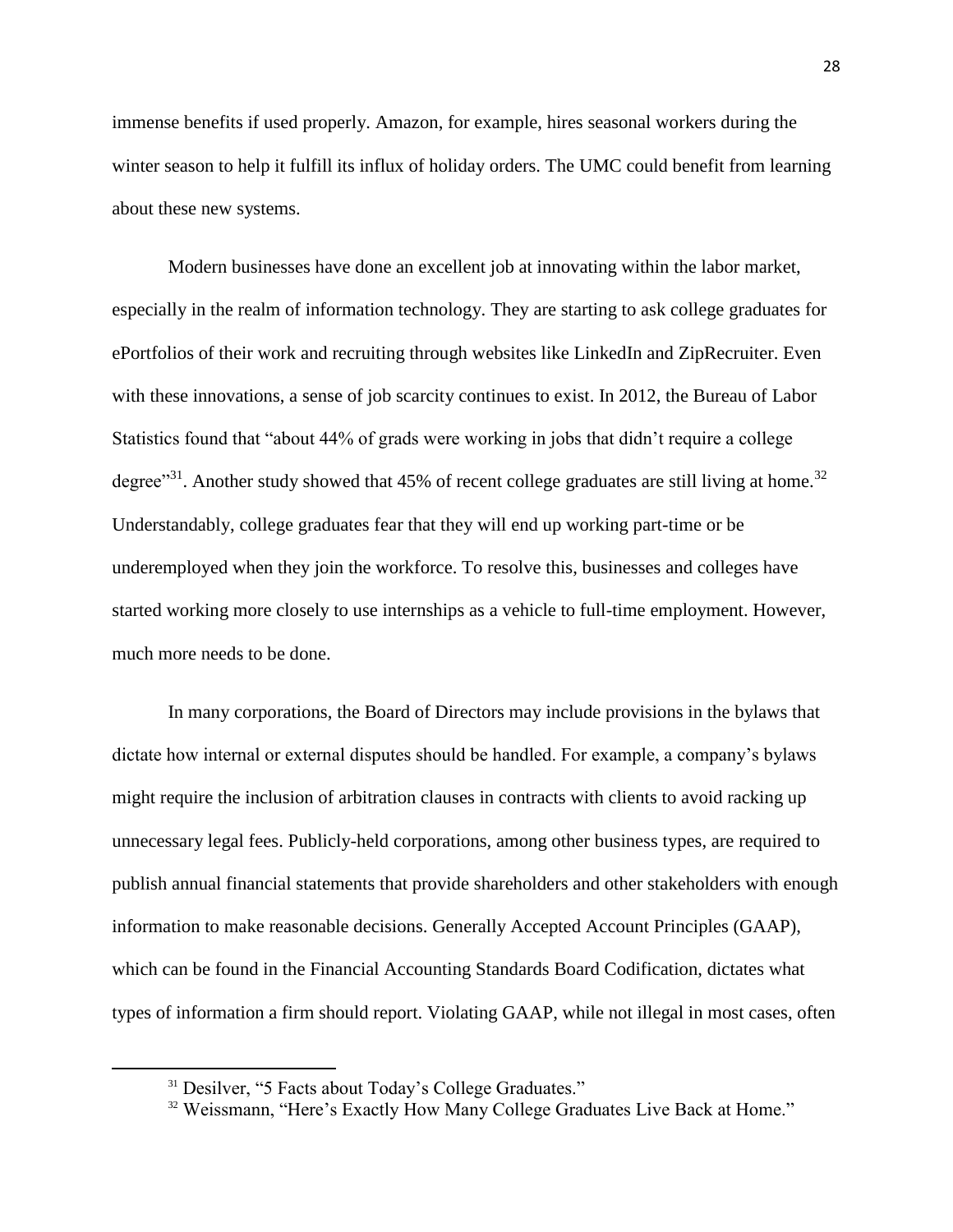results in significant financial setbacks (e.g., in the case of Enron) because it reduces the comparability and understandability of the financial statements. Responsibility for white-collar crimes such as embezzlement and money laundering often falls on the individual who committed them.

One of the most profound problems businesses and their employees are facing today is the extreme wealth inequality that results from the intermingling of self-interest, wealth accumulation, and politics. The wealth gap has been growing exponentially; over the past 30 years, the wealthiest 1% of Americans saw their share of income jump from 12 percent to 21 percent.<sup>33</sup> Between 1979 and 2007, they saw their after-tax income grow by 275 percent.<sup>34</sup> This disparity in income is reflected in the courtroom for three main reasons: 1) the U.S. Constitution does not establish social and economic rights, 2) the Equal Protection Clause does not prevent courts from discriminating on the basis of wealth, and 3) class-based distinctions are subject to a lenient rational-basis review (where the court merely determines if the distinction aligns with the purpose of the body that assembled the particular law). Between 2006 and 2009, "the party supported by the Chamber of Commerce prevailed in almost 70% of cases in which the Chamber of Commerce was either a party or amicus before the Roberts [Supreme] Court"<sup>35</sup>. Stated simply, success in court is positively correlated with wealth. This is one of the most egregious failures of capitalism: disincentivizing the preferential treatment of the poor in the name of self-interest and constructing false rationalizations for doing so.

## **Conclusions**

 $\overline{a}$ 

<sup>&</sup>lt;sup>33</sup> Gilman, "A COURT FOR THE ONE PERCENT: HOW THE SUPREME COURT CONTRIBUTES TO ECONOMIC INEQUALITY," 7.

 $34$  Gilman, 6.

<sup>&</sup>lt;sup>35</sup> Gilman, n. 159.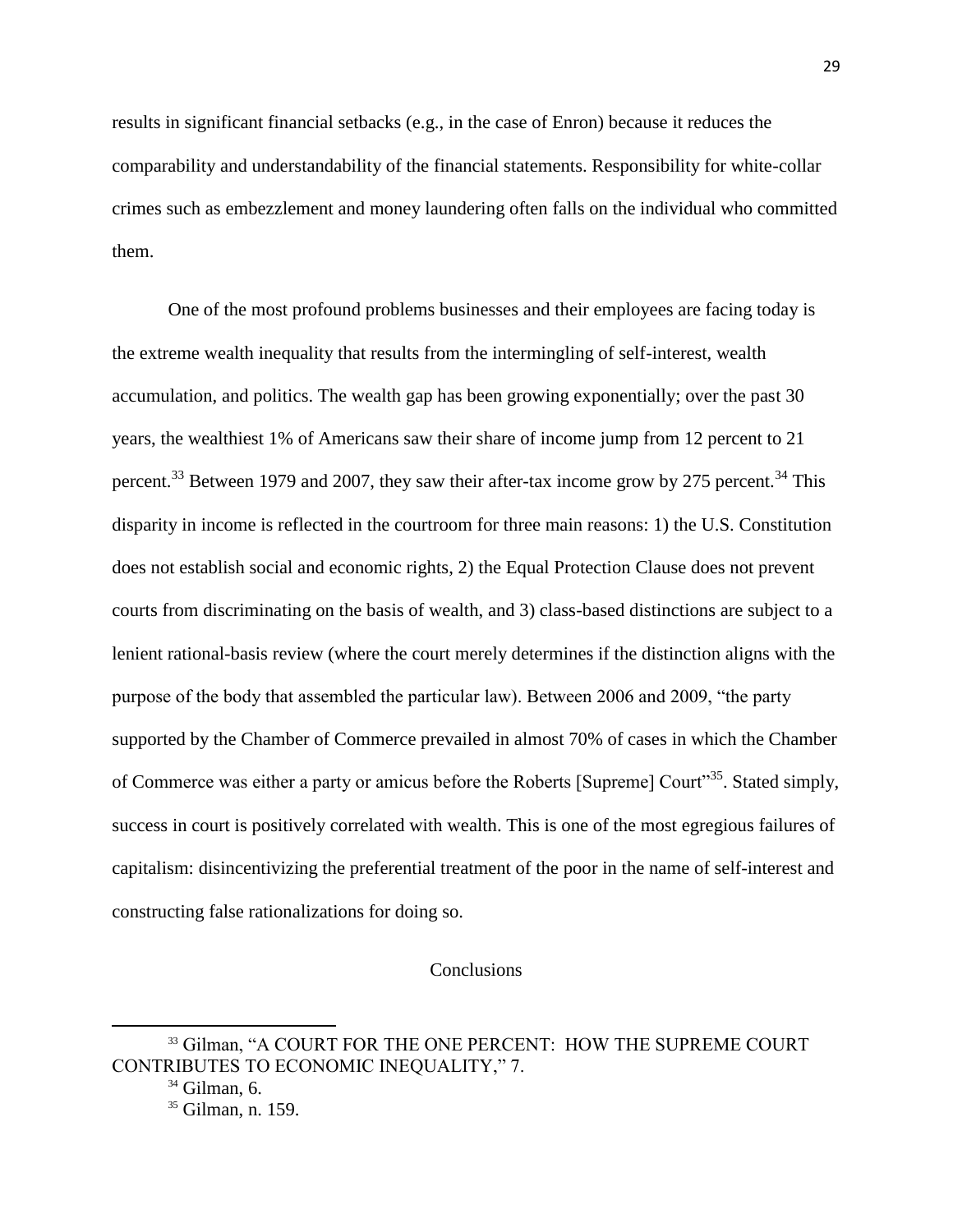Thus far, I have asserted that the value structures once shared between the fields of UM polity and 21<sup>st</sup> century post-Fordist capitalism were abundance, innovation, and connectionalism. I argued that UM polity has remained faithful to a theology of abundance, but has deviated away from innovation and connectionalism toward traditionalism and self-interest. I also asserted that 21<sup>st</sup> century post-Fordist capitalism has remained close to innovation, but has deviated away from abundance and connectionalism toward scarcity and self-interest. I provided a deeper look into the organizational structures, talent acquisition processes, and judicial systems of both fields and commented on how these deviations in value structures have negatively impacted each of them. Having introduced many of the problems each field is currently facing, it is my intention in chapter 3 to propose a few equitable solutions to each of them.

#### **Chapter 3 – Practical Solutions for these Deviations**

Now that I have established the historical and conceptual connection between UM polity and 21<sup>st</sup> century post-Fordist capitalism in the United States, highlighted their historically shared value structures (abundance, innovation, and connectionalism), and articulated how these fields have deviated from these value structures over time, I am now sufficiently prepared to present practical solutions to some of the major problems these fields face. Capitalism has always had some degree of scarcity and self-interest at its roots. However, these have been revealed as harmful when taken to their extremes. Thus, I propose that companies should pursue noncompetitiveness to combat issues such as the unacceptable increase in wealth inequality. UM polity's deviation toward traditionalism and self-interest has sparked divisive conflicts over the issue of homosexuality and caused the UMC to become risk-averse.

How Christians Participating in Capitalist Structures Ought to Behave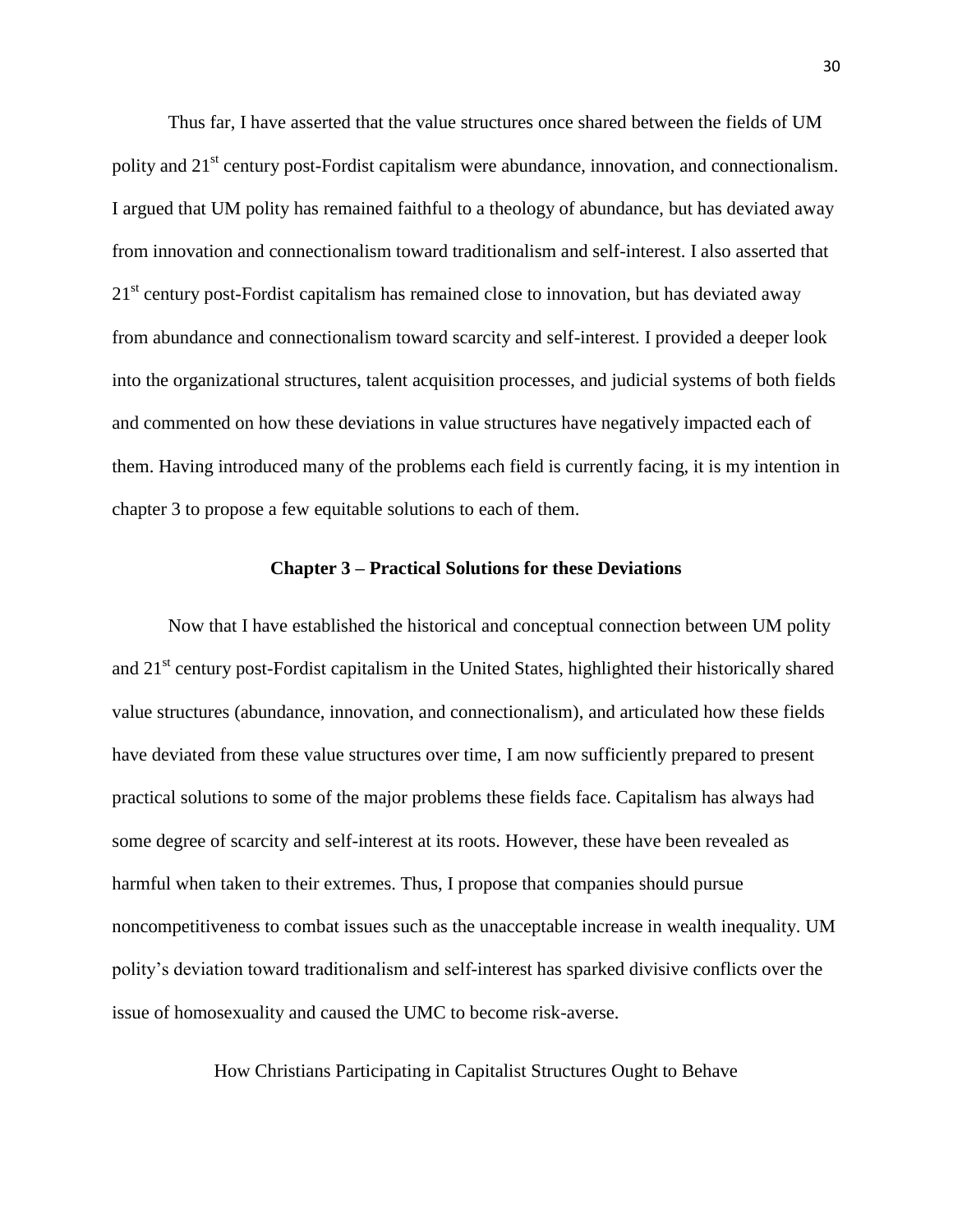To recap, my first contention is that  $21<sup>st</sup>$  century post-Fordist capitalism in the United States has deviated away from the historically-shared value structures of abundance and connectionalism toward extreme scarcity and self-interest while remaining generally faithful to the value structure of innovation. Unfortunately, this has led to excess competition between companies and an increase in wealth equality in the U.S. and abroad.

## *Replacing Competition with Noncompetitiveness*

This competition, while upholding capitalism's vow to innovation, has led companies in the United States to take on large amounts of debt to leverage themselves against their competition, resulting in great harm being done to their employees, consumers, and other stakeholders. The downfall of Toys R Us is a classic example. It had been paying \$400 million a year to service its debt of \$7.6 billion before it was acquired.<sup>36</sup> Hundreds of employees have been laid off, and many hundreds more are to come. Another example is the rapid growth of Bitcoin (BTC) and other cryptocurrencies, which are the capitalist's utopian dream: decentralized, free from hyper-regulation (for now), and available for nearly anyone, anywhere to purchase. Between 2010 and late 2017, the price of BTC jumped from just \$0.05 per BTC to just over \$17,500. At the time of writing, it now sits at \$7,000 per BTC, representing a loss of over \$207 billion over the course of just a few months.<sup>37</sup> I assert that five clear steps can be made to foster a community that is increasingly noncompetitive and enhance innovation: 1) incentivize companies to work together through joint ventures, strategic alliances, and consortia; 2) adopt a positive-sum mindset; 3) lower conditions on bailouts provided by the International Monetary Fund to encourage cooperation across borders; 4) reward companies for engaging in corporate

<sup>&</sup>lt;sup>36</sup> Hoza, "With Vultures Lurking, Toys R Us Never Had a Chance."

<sup>&</sup>lt;sup>37</sup> "Cryptocurrency Market Capitalizations."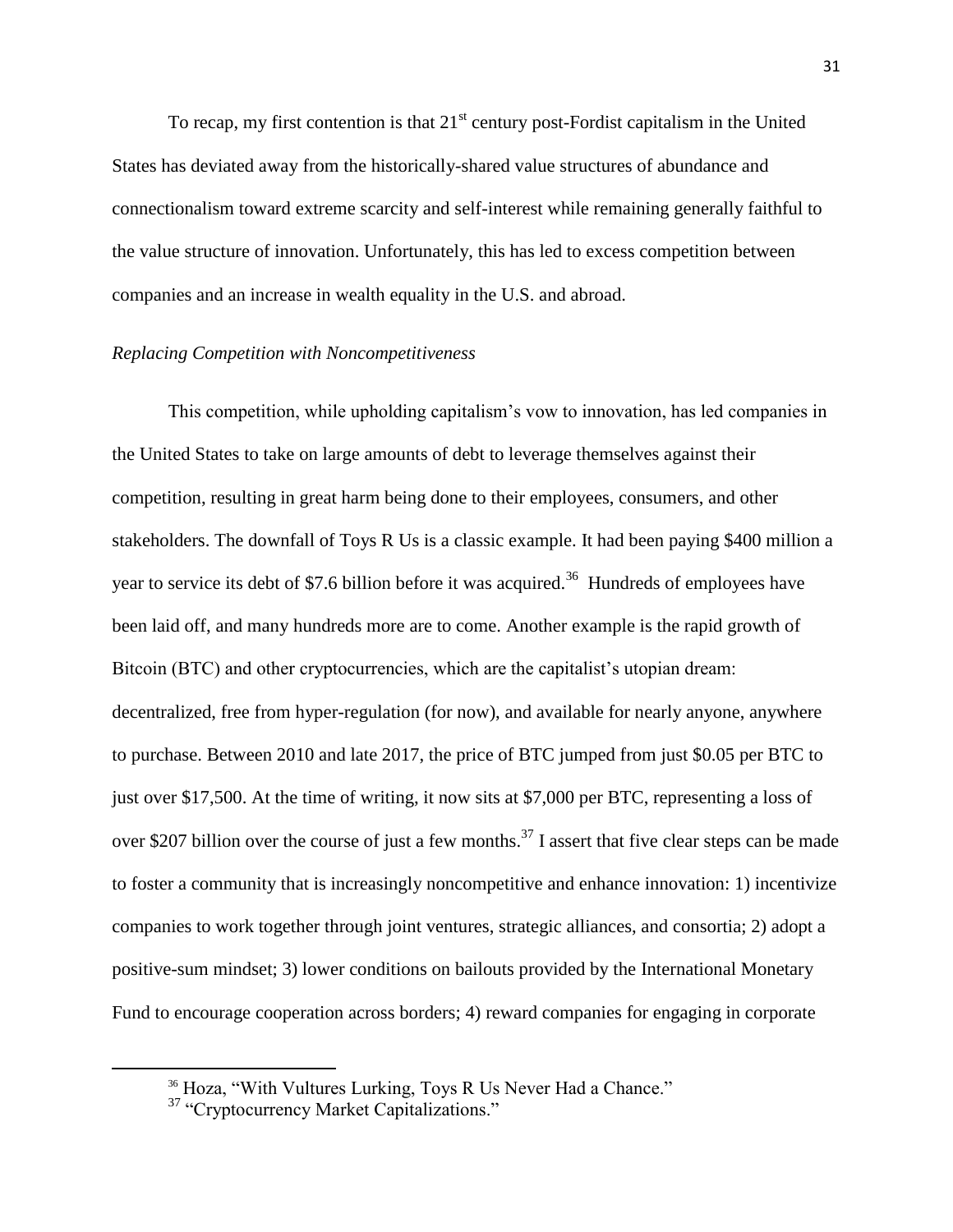social responsibility; and 5) hold companies responsible for the impacts they have on the environment.

One step businesses in the United States could take to return to the value structure of abundance and promote noncompetitive connectionalism is to lobby for laws or create nongovernmental organizations (NGOs) that incentivize companies to work together through joint ventures, strategic alliances, and consortia. Joint ventures occur when two or more companies band together and create a new company that benefits from the core competencies and strengths of the parent companies to provide some value-added good or service. For example, Amazon, Berkshire Hathaway, and JPMorgan Chase recently launched a new health care company to focus on reducing healthcare costs for their employees.<sup>38</sup> This initiative avoids the flaws associated with extreme competitiveness in capitalism because it directly seeks to help those who are often not rewarded for the success of their company: the front-line workers. It acknowledges that while capitalism generally increases wealth across the board, it does so discriminatorily in favor of the wealthy. In industries where few large companies dominate the market, strategic alliances could be beneficial for small businesses. A strategic alliance is similar to a venture, but the companies involved refrain from taking equity (ownership) stakes in each other. An example of this is the "Got Milk?" campaign in the milk industry. Companies should also be rewarded for assembling consortia, or "large interlocking relationships between businesses of an industry"<sup>39</sup>. In Japan, consortia are known as "keiretsus" and serve as a significant social phenomenon. In South Korea, they are known as "chaebols"; Samsung is a good example.<sup>40</sup> If government can be used to reward companies for cooperating together to create value through strategic initiatives

 $\overline{a}$ 

<sup>&</sup>lt;sup>38</sup> Chappell and Dwyer, "Amazon, Berkshire Hathaway And JPMorgan Chase Launch New Health Care Company."

<sup>39</sup> Pearce, Robinson, and McGraw-Hill Companies, *Strategic Management*, 234.

<sup>40</sup> Pearce, Robinson, and McGraw-Hill Companies, 234–35.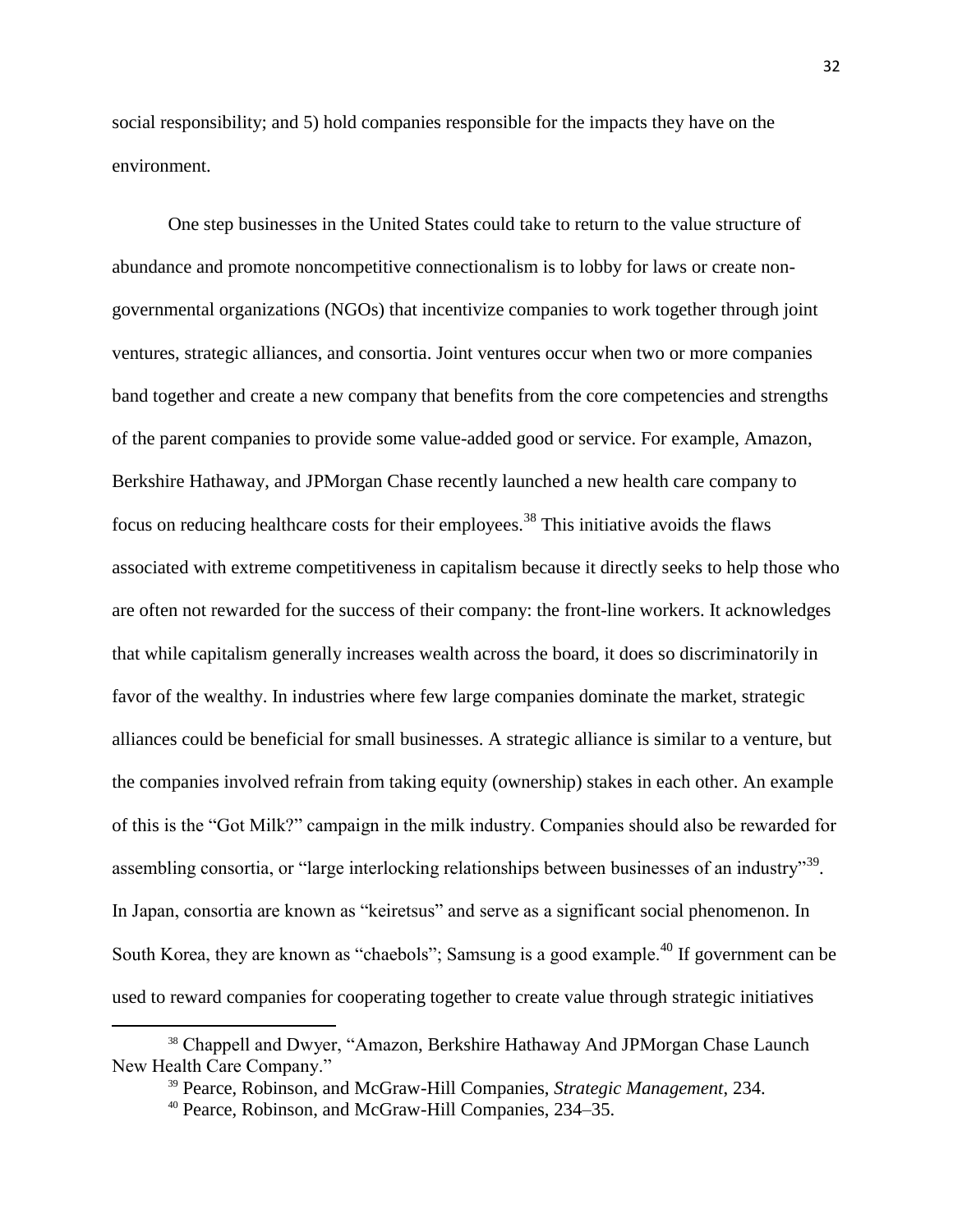like joint ventures, strategic alliances, and consortia, capitalism in the United States today can make healthy steps toward returning to its roots of abundance and concretely pursue the worthwhile goal of connectionalism.

Another step businesses could take to pursue noncompetitive connectionalism is to adopt a general positive-sum mindset when it comes to taking care of consumers. In game theory, a positive-sum game is one where the net gain is greater than zero. Retail sales often are indicative of a positive-sum game because the customer values the item greater than the cost of that item and the retailer values the customer's dollars greater than holding onto the item. A non-example would be a company coercing customers to purchase their products or dumping waste in the local river. In many cases, businesses prioritize outsmarting the competition over providing value to their consumers. For example, Exxon placed obtaining oil more efficiently than its competitors over practicing appropriate environmental protection standards, which led to the spillage of 11 million gallons of oil in  $1989<sup>41</sup>$  When companies divert their attention away from their consumers and solely focus on eliminating or disempowering their competition, it can negatively impact their goodwill and reputation.

Thirdly, companies should encourage the U.S. government to lower conditions on bailouts provided by the International Monetary Fund (IMF) to encourage noncompetition between companies across national borders. Currently, the IMF serves to bail out nations that have been struggling economically, like Greece, usually because they have taken on large amounts of debt. However, these bailouts come with extremely restrictive conditions that tend to give companies in developed nations the upper hand. Businesses in the U.S. should put pressure on international regulatory bodies such as the IMF and the World Bank to "take steps to set up

<sup>41</sup> Pearce, Robinson, and McGraw-Hill Companies, 57.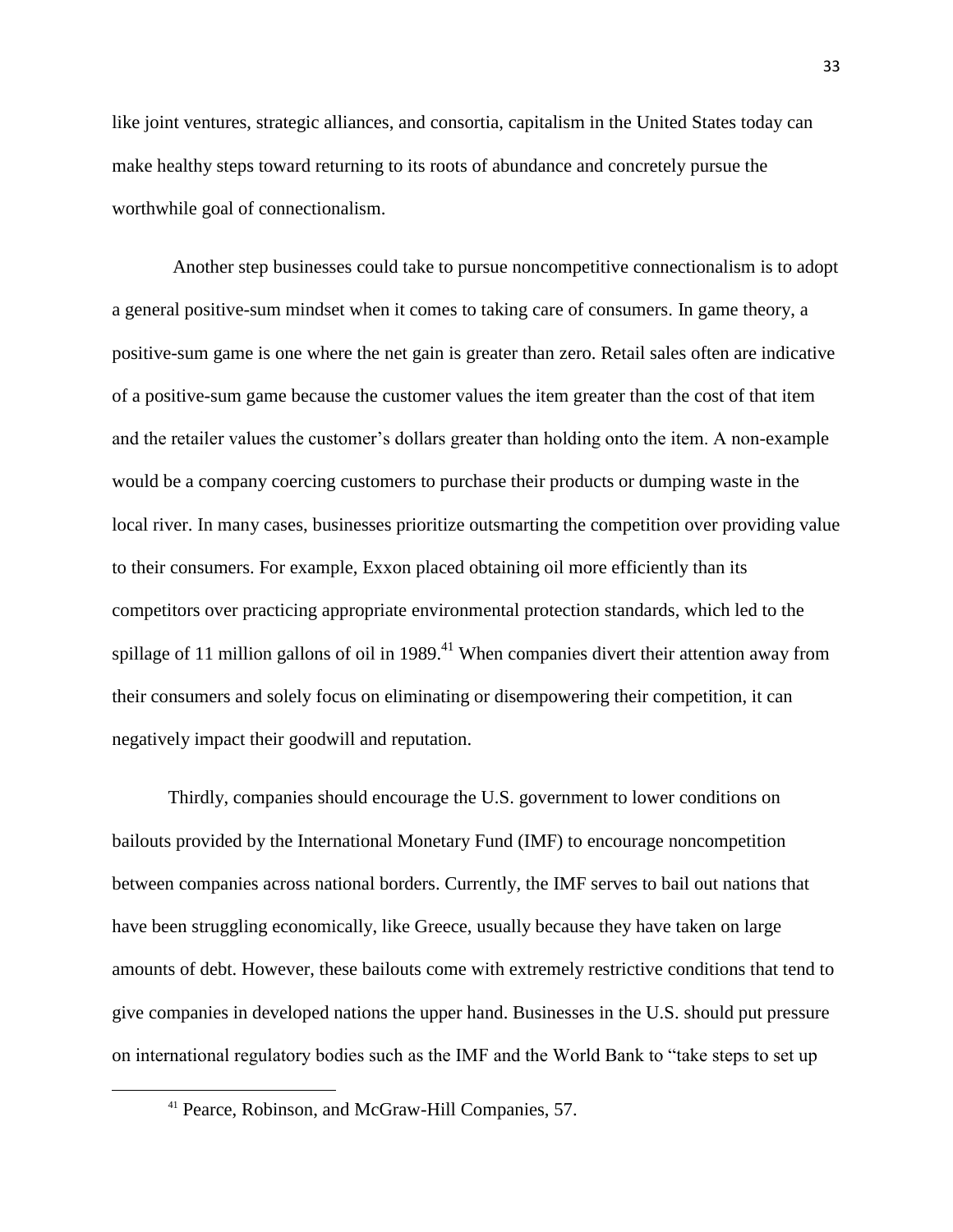international funding sources that would do for the global economy what a federal bank ordinarily does for a national economy… [dampen] the tendency of money to pile in when the going is good and flee when times get difficult".<sup>42</sup> Generally, the free flow of capital is beneficial, but it is harmful when its liquidity has the power to spell disaster for the stability of the economic systems of developing nations. By relaxing the conditions on bailouts and slowing the extreme liquidity of capital across national borders, steps can be made toward a more noncompetitive world. Restricting businesses from interacting with one another hinders connectionalism.

Another way noncompetitiveness can be promoted in  $21<sup>st</sup>$  century post-Fordist capitalism in the U.S. is to reward companies for engaging in corporate social responsibility (CSR). CSR is "the idea that business has a duty to serve society in general as well as the financial interest of stockholders<sup>"43</sup>. The reinvigoration of the environmentalism movement, increasing buyer power, and globalization are ongoing trends that push for the use of CSR in business. While studies have shown inconclusive results on the impact of CSR on a firm's bottom line, practicing CSR has been shown to benefit a firm's reputation and goodwill when it properly balances its collaborative social initiatives between active engagement and philanthropy. Recently, Facebook took a reputation hit for disclosing the profile information of 50 million of its users to data analytics firm Cambridge Analytica.<sup>44</sup> This happened in part because Facebook failed to exercise its CSR to protect the data it collected from its users and disclose when and with whom it was sharing that data. CSR drives firms to self-regulate, which decreases the costs associated with more governmental regulations. Tim Cook, the CEO of Apple, has called on the government to

 $\overline{a}$ 

<sup>42</sup> Tanner, *Economy of Grace*, 128.

<sup>43</sup> Pearce, Robinson, and McGraw-Hill Companies, *Strategic Management*, 56.

<sup>44</sup> Lam, "Everyone Is Talking about Cambridge Analytica, the Trump-Linked Data Firm That Harvested 50 Million Facebook Profiles — Here's What's Going on."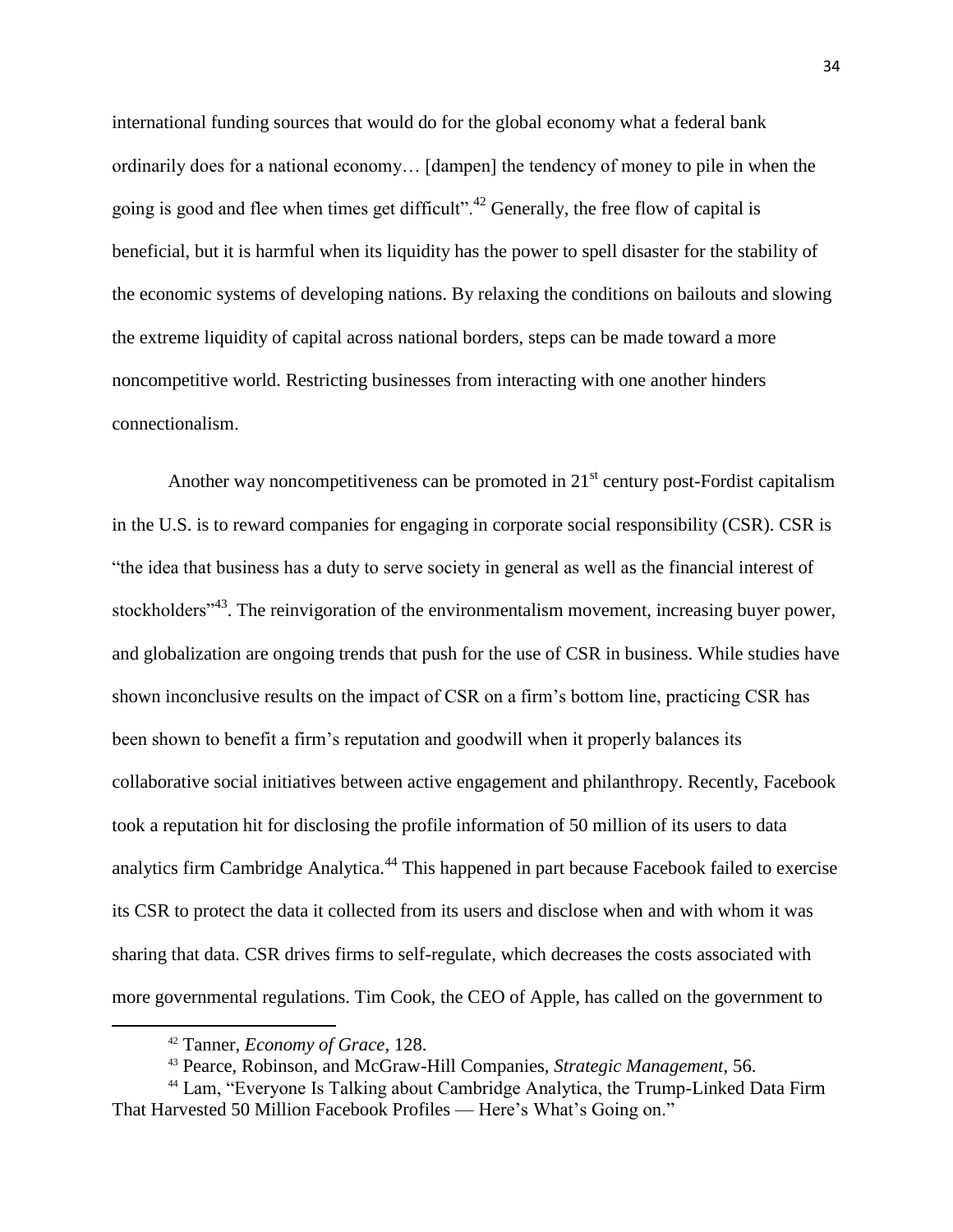impose regulations on social media platforms like Facebook. The benefits of CSR drive firms to work together noncompetitively to reduce costs and maximize value because it emphasizes a company's economic and social responsibility for the society it operates within. CSR attempts to assign value to the efforts a company demonstrates toward creating a more connectional consumer environment.

Further, noncompetitiveness can be supported by holding companies responsible for the impact they have on the environment. Large companies have been known to dump chemicals into rivers, trash into landfills and the ocean, and pump CO2 into the atmosphere. Businesses in the United States, either through regulations or NGOs, should be rewarded for adopting practices such as just-in-time (JIT) inventory management and total quality management (TQM). They could lobby for the issuance of CO2 licenses and imposition of carbon taxes to dissuade companies from polluting the air, especially near large cities. Environmentalism is a goal that every firm, regardless of its purpose, can gather around. Consumers are becoming increasingly aware of the ecological impacts of firms and are factoring that awareness into their purchasing decisions. By working together to achieve sustainability, companies can become increasingly noncompetitive and provide fairer wages for their workers. Businesses need to see themselves as members of a community that includes not only the other businesses that they compete with, but consumers and the environment as well.

#### *Resolving Wealth Inequality*

The aforementioned deviations from the historically-shared value structures have empowered conservative policies with capitalist roots to yield poor wages for low-skilled labor in the U.S. As noted in the previous chapter, the wealth gap between the poorest and richest U.S.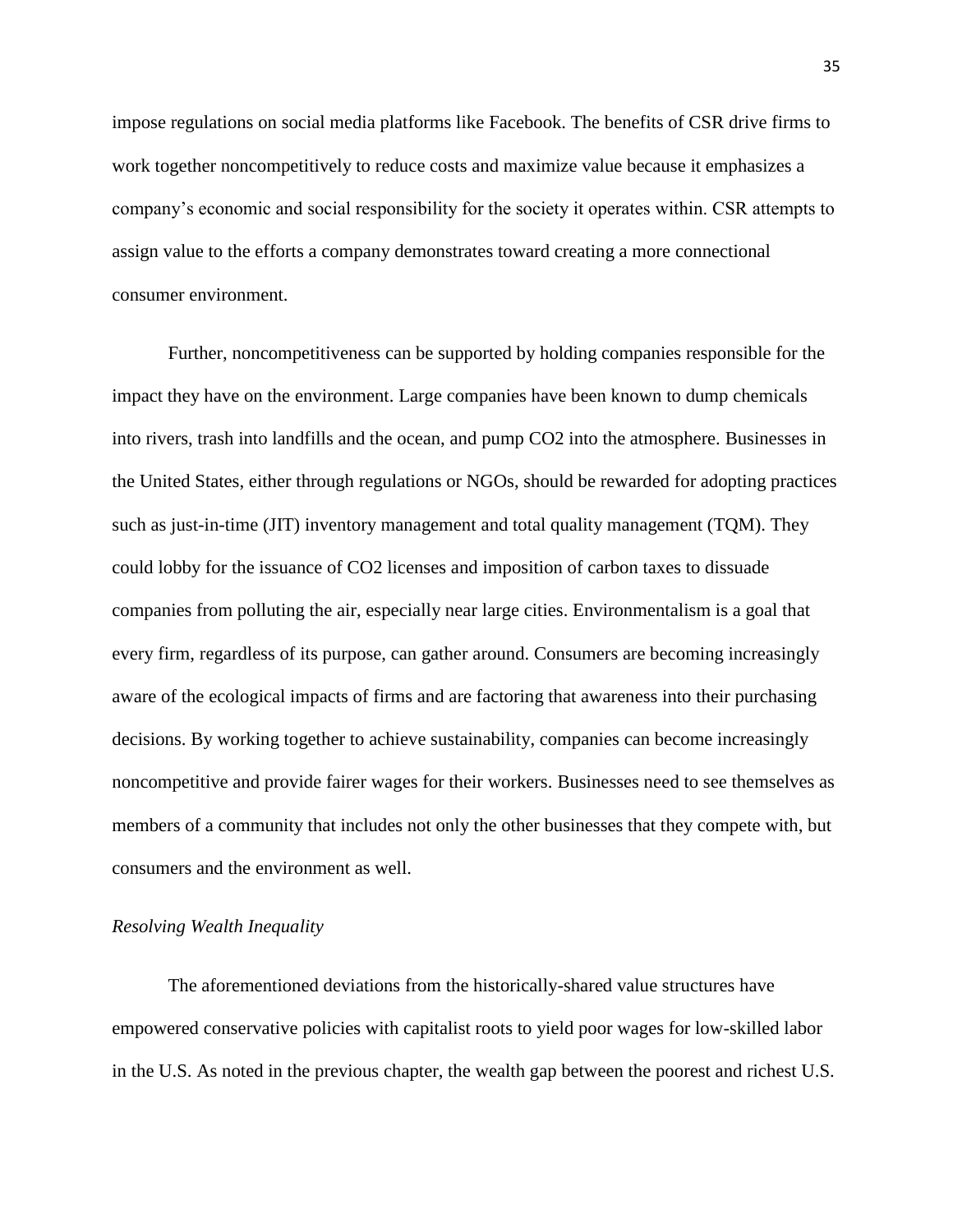workers is growing. Women and people of color are receiving disproportionately lower incomes than their white male counterparts, even when their level of education and work experience are equivalent. The following five measures could be implemented to help reduce this gap: 1) increasing the quantity and quality of public goods, 2) connecting the minimum wage to a sufficient consumer price index, 3) stopping predatory payday loan companies, 4) investing in training for workers whose jobs have been replaced by automation, and 5) guaranteeing equitable legal counsel for the poor.

One step businesses could take toward reducing wealth inequality in the United States is to increase the quantity and quality of public goods such as transportation infrastructure, parks, and technology centers. Mobility is one of the most significant factors when it comes to reducing poverty in a given area. By reducing the time it takes to get from one place to another, such as from a job to night classes at a local college, low-skilled workers can more easily take care of their families and move upwards in their income.<sup>45</sup> Compared to its European neighbors, the U.S. has much work to do on improving its transportation infrastructure. Improvements might include more regular bus schedules and incentivizing ride-sharing by designating more carpool lanes on highways. Parks, especially in urban environments, can provide temporary housing for the homeless and improve morale and job satisfaction. Technology centers could be included more readily in libraries to assist low-skilled workers in their job hunting by providing free-to-use computers and WiFi; many homeless and low-income people do not have access to a computer to receive email or do homework on. These options represent an opportunity for people to be increasingly connectional with each other and with the labor market because they reduce barriers that currently stand in the way of relationships being formed.

<sup>45</sup> Bouchard, "Transportation Emerges as Crucial to Escaping Poverty."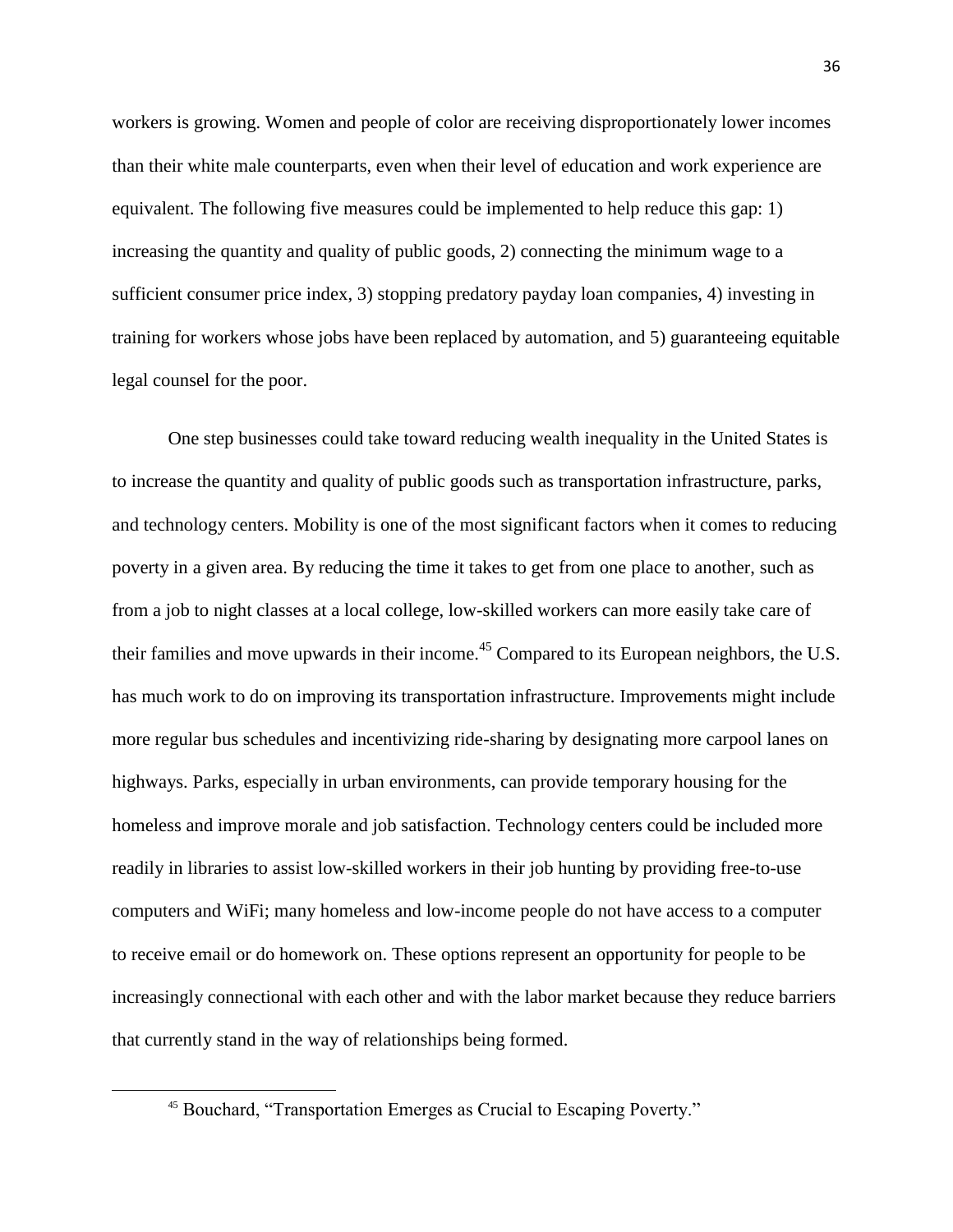Another way wealth inequality in the U.S. could be reduced is by connecting the federal minimum wage to a sufficient consumer price index (CPI). The federal minimum wage is updated infrequently and is often overlooked. Moreover, the increases that do occur appear to be arbitrary and inflation-blind. By connecting the minimum wage to a CPI and adjusting for inflation and cost of living at least semiannually, we can ensure that low-skilled workers can make enough income from a 50 hour workweek (just above the average of 35 to 40 working hours a week) to provide housing, food, clothing, and some insurance for themselves and their dependents. This would reduce the need for initiatives like the USDA Food Stamp Program. Moreover, it would communicate that the minimum wage is intended to be a tool that affirms the abundance (as opposed to scarcity) of labor talent present in the U.S.

Further, businesses should encourage the voters to stop payday loan companies from charging predatory interest rates and fees. In many cases, these companies single-handedly keep low-income families stuck in a perpetual cycle of debt. The actions of predatory loan companies are indicative of a capitalism that values self-interest and scarcity. If a family is trying to pay their bills, taking on debt only makes the problem worse. Churches and NGOs could provide zero-interest, short-term loans tied to educational programs to struggling families to help them get above the poverty line. This model, also known as microlending, has been proven fruitful when the funds are used for increasing income generation.<sup>46</sup> By investing in this model and barring payday loan companies from charging extreme interest rates and fees, we can more effectively reap the benefits of a capitalism that is connectional and abundance-driven.

In addition to stopping predatory payday loan companies, the U.S. government should invest in training for workers whose jobs have been replaced by automation. For example, the

<sup>&</sup>lt;sup>46</sup> "About the Microfinance Connection."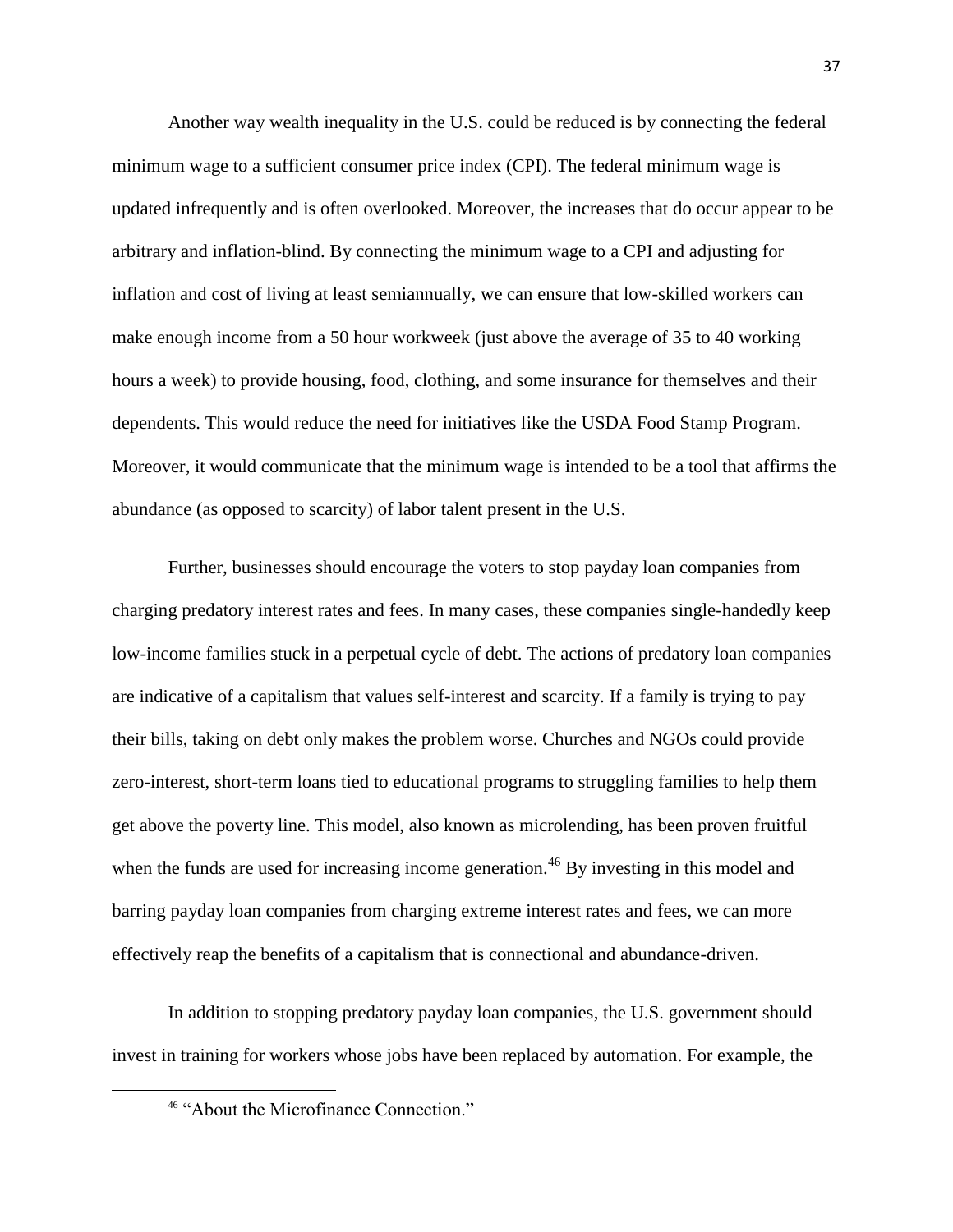number of self-service check out machines in large stores such as Walmart and McDonalds are rapidly reducing the need for check-out clerks. Reducing wealth inequality requires these people to remain employed in some way. Education is the most viable means of ensuring that happens. While the cost of college tuition is on the rise, many community colleges and vocational training institutions are keeping their costs low. In fact, employers are starting to value work experience more, especially in fields that do not require a significant relative level of hard skills, such as business and education. Providing workers with this assurance would show that capitalism can be a means to job security. Allowing jobs to become obsolescent without providing options for workers to pursue other opportunities is not a connectional strategy.

The final (and perhaps most significant) step I propose is to ensure equitable legal counsel for the poor. Without access to significant cash reserves, people who find themselves in poverty in the U.S. often receive low-quality legal representation while large companies can hire lawyers that can drive up legal fees until the individual can't afford to keep fighting. More than 5,000 lawsuits are filed against Walmart each year, or about 14 times per day, for poor business practices, which include gender discrimination, denial of overtime, and forcing workers to work off-the-clock, among other complaints.<sup>47</sup> Walmart often settles out of these lawsuits for less than would be awarded otherwise. It would be beneficial for the Bar Association to require lawyers to spend a designated number of hours per year serving low-income families. Some churches and NGOs have started providing low-cost or free legal counsel to these families, but the issue of quality remains. Providing quality legal counsel to the poor is just one of the ways capitalism can become more connectional and less focused on scarcity because it illustrates that ensuring

<sup>47</sup> Van Riper, "Wal-Mart Stands Up To Wave Of Lawsuits."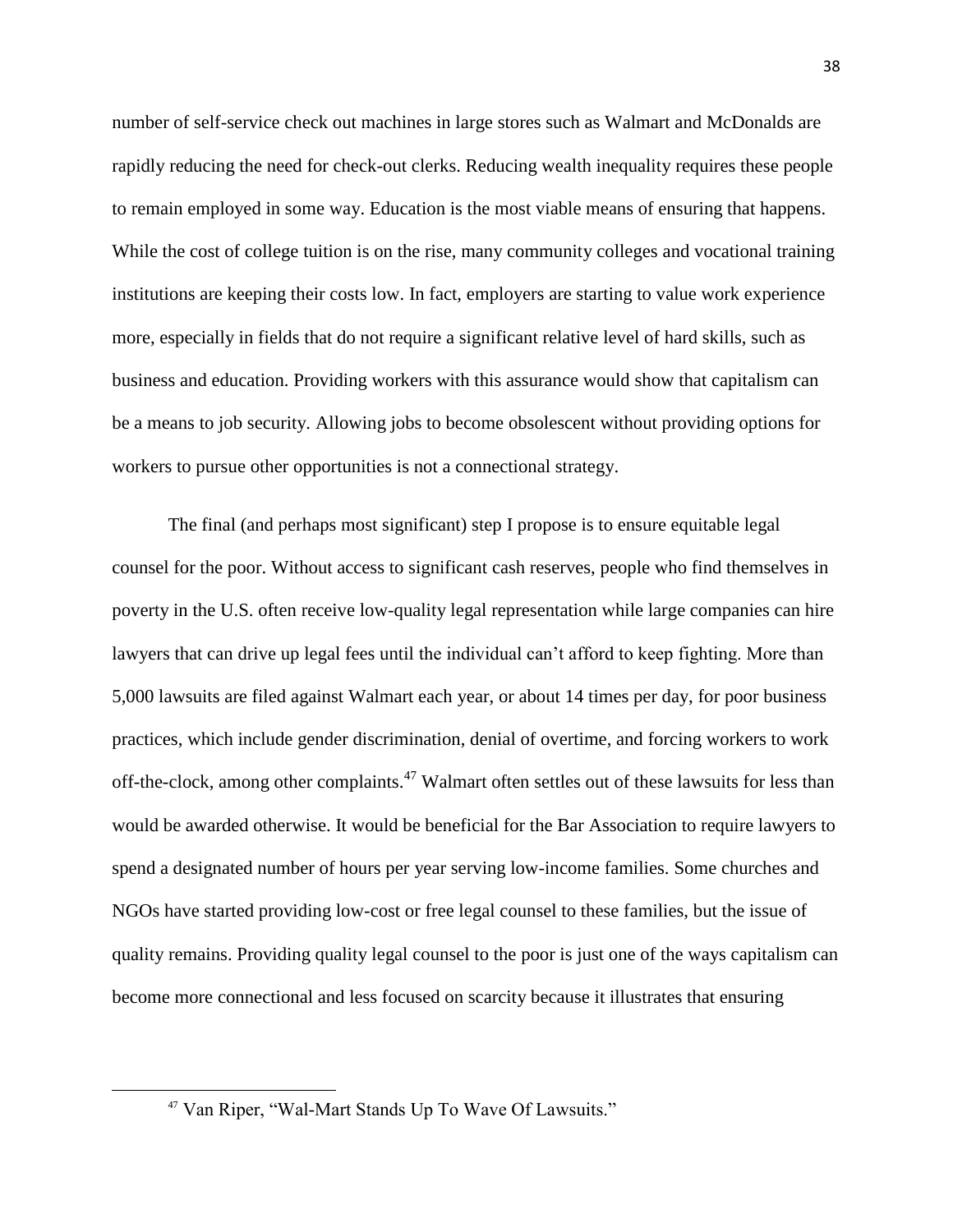equitable opportunities is beneficial to the formation of relationships and celebrates the economic value that all people can bring to the table, regardless of income.

## How Christians Participating in UM Polity Ought to Behave

My second contention is that UM polity has deviated away from innovation and connectionalism toward traditionalism and self-interest. The two major issues UM polity is facing are divisive conflict and how risk-averse it has caused the UMC to become. Regarding the first, I will explore recent debates about the ordination of clergy and marriage of individuals who identify as homosexual. My hope rests in the opportunity the UMC has to become more flexible, more connectional, and more innovative.

## *Resolving the Issue of Homosexuality*

During the General Conference of 2016, the Commission on a Way Forward was approved by the Council of Bishops to discern ways to empower unity within the church on the topic of human sexuality. The Commission was tasked with looking at all passages concerning human sexuality in the Book of Discipline and to consider making revisions. In spite of this, several special interest groups have abandoned the Methodist emphasis on connectionalism to pursue their own agendas. I contend that the UMC needs to recall the innovative roots from which it came and empower its connectional nature to bear more fruit by: 1) supporting the Commission on a Way Forward with an open mind, 2) temporarily exercise a greater degree of mercy in the trial courts and Judicial Council in cases involving LGBT+ rights, 3) discourage misplaced concreteness, 4) support the protection of the Johnson Amendment, and 5) conduct regular audits of the church to identify areas where undue political influence and false information exists.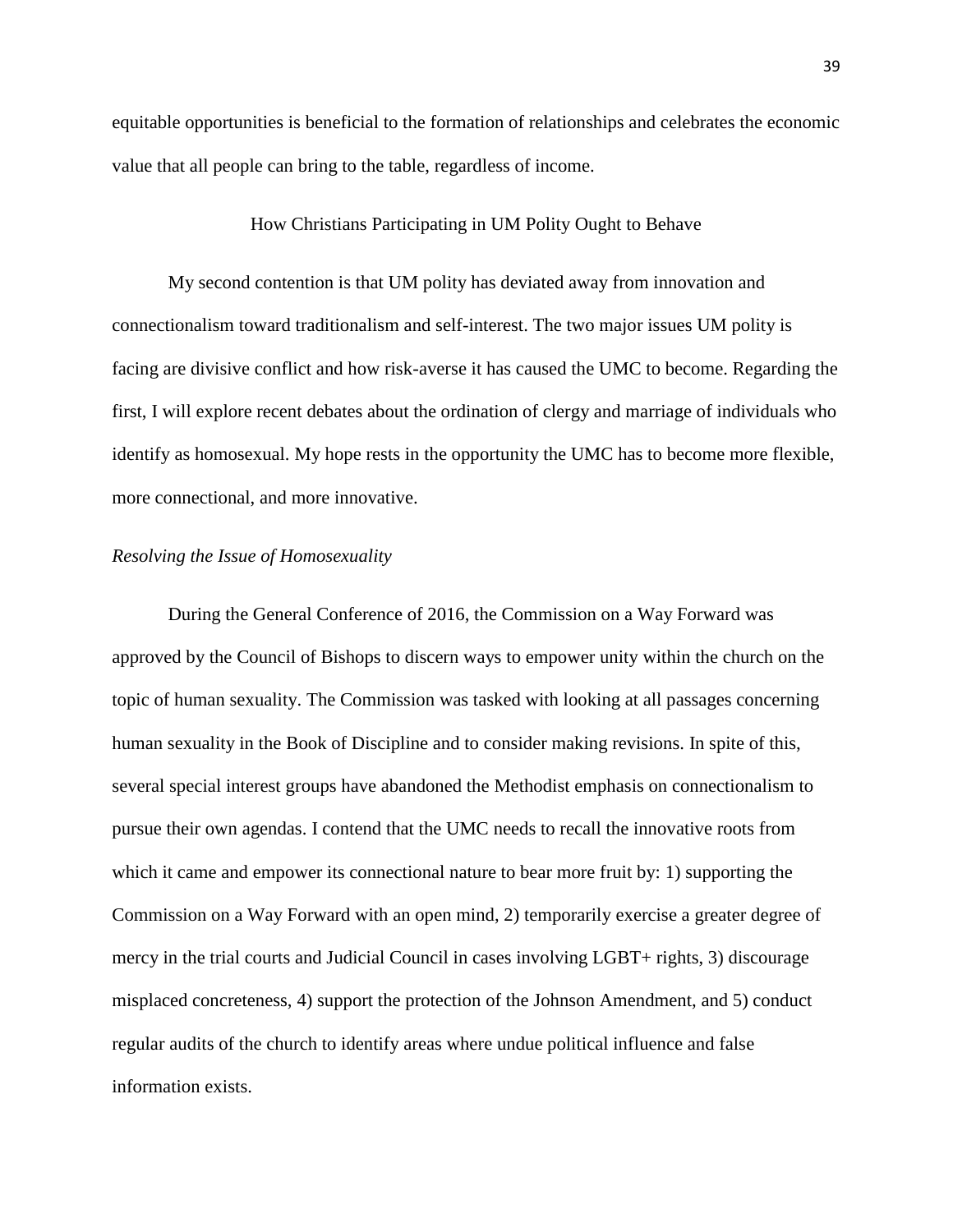Members of the UMC can return UM polity to its connectional and innovative roots by lending an open ear to the Commission on a Way Forward and to members of the LGBT+ community. It is easy to have an argument about any topic, but being a Christian means listening to stories and looking for meaning in them – Jesus spoke in parables, not arguments. That being said, the UMC needs to reduce its tolerance of threats made by special interest groups. It also needs to make room within the denomination for these conversations to happen. Special interest groups tend to be formed when people feel like they cannot safely exercise their beliefs within a given system on their own. When freedom of speech is denied in the church, people begin to form their own echo chambers which appear to exacerbate the disagreement. Connectionalism is deteriorated when divisiveness through the work of special interest groups is tolerated. This tolerance can be reduced by requiring churches to construct and adhere to district-approved behavioral covenants that promote inclusiveness when it comes to divisive issues. Doing so would place connectionalism and the abundance of God's grace above any divisive issue that could ever face us.

I contend that the trial courts and Judicial Council of the UMC should temporarily exercise greater mercy in cases involving LGBT+ rights. I acknowledge that this breaches precedent, but flexibility must be exercised to leave room for the Holy Spirit to work. While the Book of Discipline currently excludes LGBT+ persons from getting married or ordained in the UMC, many members (especially in the U.S.) disagree with the current language. As the UMC discerns the best avenue for retaining unity, stripping clergy of their credentials in the midst of such divisiveness does not feel ethically sound. The proper solution to such a massive issue as this will not be found by silencing one side of the aisle. Connectionalism is deteriorated when people are pushed out of the connection.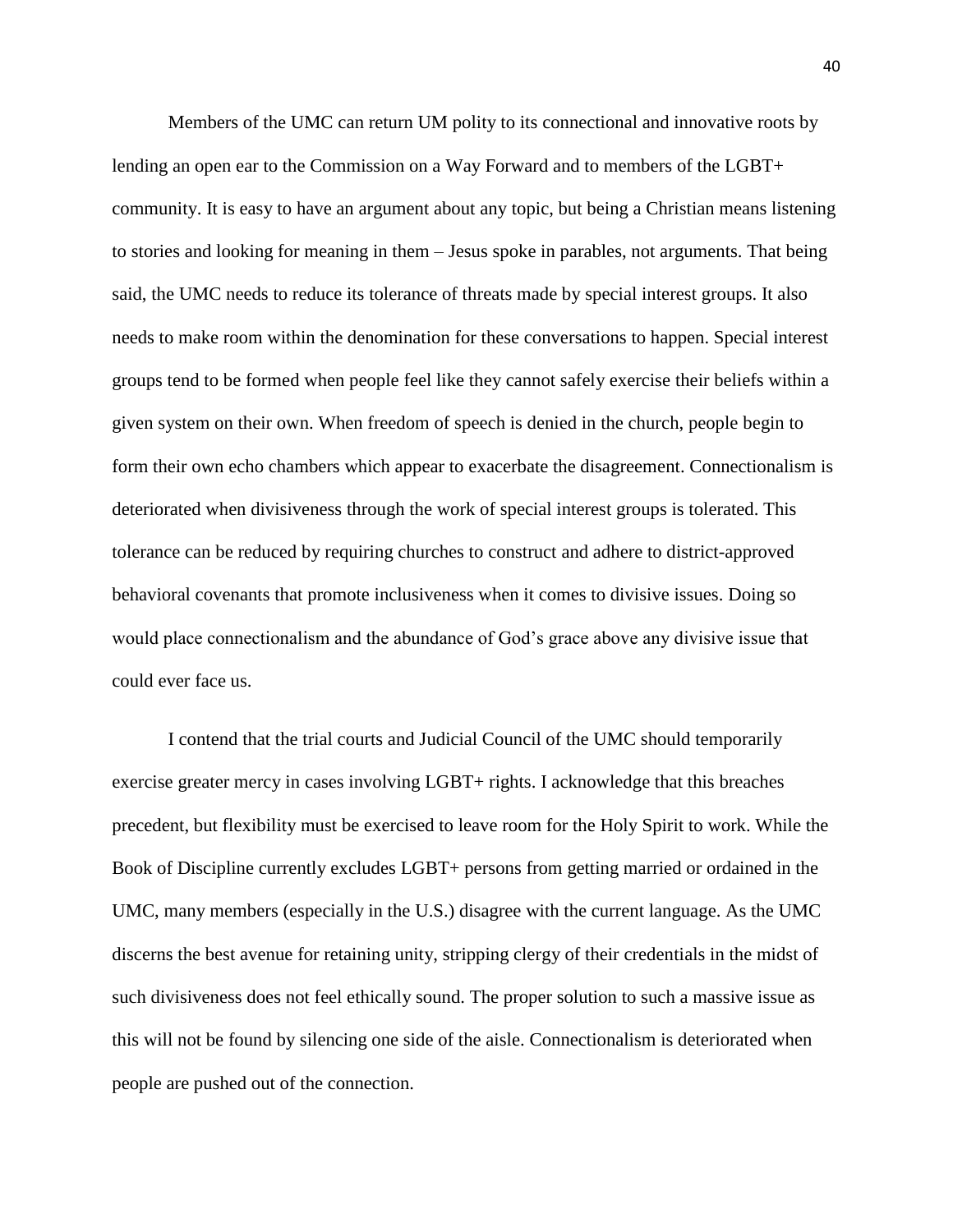Further, I suggest that members of the UMC should promote unity by discouraging misplaced concreteness in their discernment. As mentioned in chapter 1, misplaced concreteness is the fallacy that occurs when high levels of abstraction are encouraged in a field, resulting in unfairly concrete claims to be made about multifaceted subjects. At the essence of this assertion is my plea for members of the church to listen to each other intently. It is easy to sit in a trench; it is much harder to climb out of it. Regardless of where each layperson or clergyperson stands theologically, it is my hope that they might afford each other the room to listen and to be heard. Problems with easy solutions tend to be resolved quickly; this is not one of those problems.

The UMC's support for the Johnson Amendment, the tax law that prevents church leaders from supporting political candidates, should be codified in the Book of Discipline because its repeal might result in an unapologetic political takeover of the church. Without the Johnson Amendment, churches would be able to endorse political candidates and contribute to their campaigns tax-free. Repealing it would expand the divisiveness that already exists within the church, especially regarding human sexuality. This is not to say that churches should not engage in political discussions; Christianity is inherently political in the sense that it announces and beckons the coming of the kingdom of God. Repealing the Johnson Amendment would cause many to further abandon their trust in the church, which is a move away from connectionalism and toward self-interest.

Lastly, the UMC should conduct regular audits of the church to identify areas where undue political influence and false information exists. The UMC has a responsibility to uphold the primacy of Scripture in its dealings. To protect itself from being taking advantage of, UM polity should be crafted to encourage members on either end of the political spectrum to move toward unity with one another rather than divisiveness (e.g., on the topic of homosexuality). In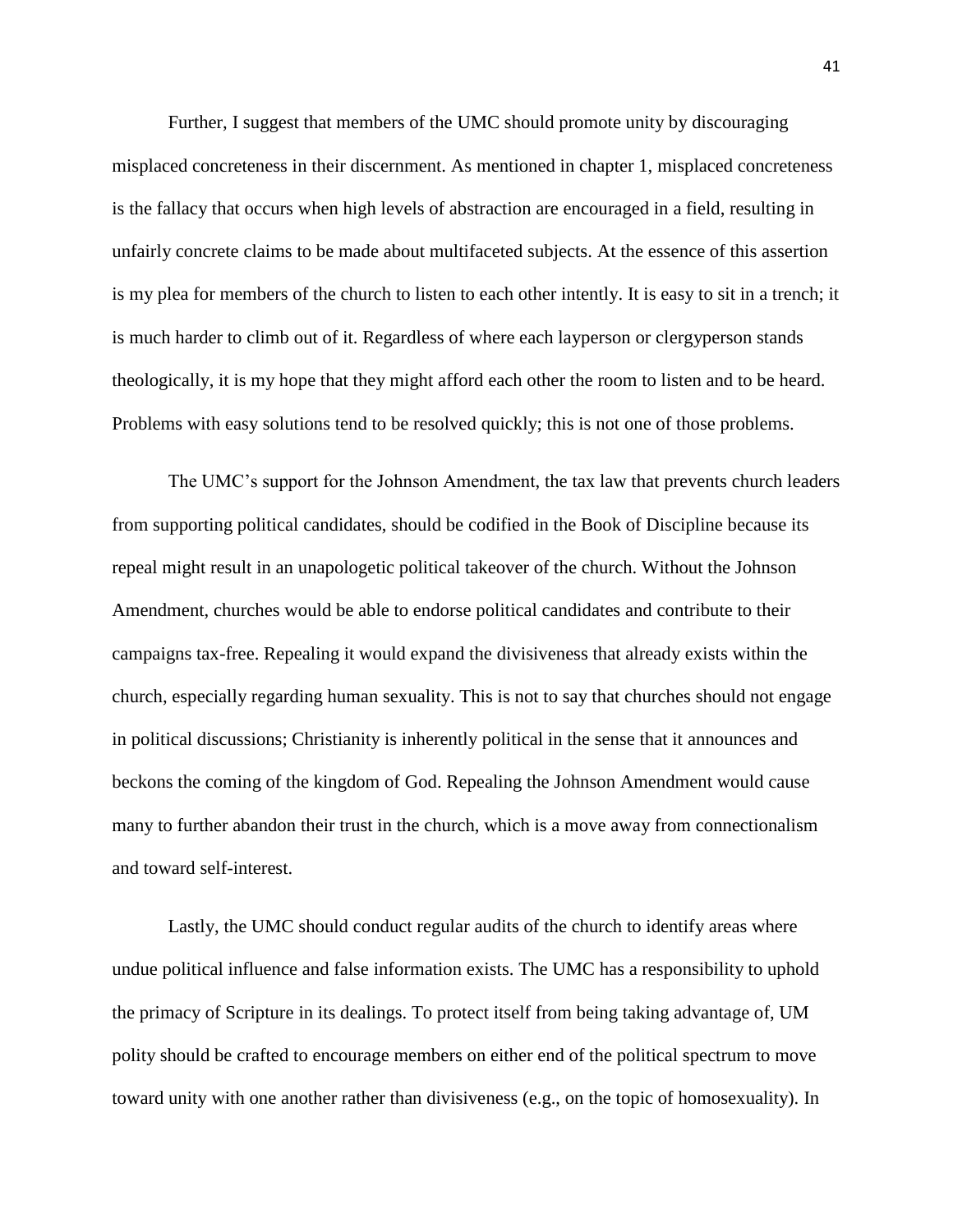an era where large companies such as Facebook and Google collect vast amounts of information from their users and sell targeted advertisement space to companies based on this information, the problem of divisiveness is growing. Advocating for unity will place connectionalism over self-interest and the abundance of God's grace over any mention of scarcity in UM polity.

## *Resolving the UMC's Aversion to Risk*

John Wesley, the father of the Methodist church, was an innovator. He started the Holy Club at Oxford University in protest against the weak preaching and teaching of the Anglican Church. In a world that denied women preachers, he encouraged Sarah Crosby to "preach but to avoid as far as possible the form of preaching"<sup>48</sup>. When Charles Perronet, a Methodist lay preacher, provided Communion to those listening to him, John Wesley's brother Charles was appalled that a lay member had done so. John nudged it off as "the logical conclusion of appointing lay people to preach".<sup>49</sup> The fall of UM polity into self-interest and scarcity has deprived it of much of Wesley's innovative spirit. For example, only Elders can administer Communion and baptize people, unless a bishop grants sacramental authority to an ordained Deacon to do so. In response to this risk-aversion, the UMC could promote connectionalism and abundance by: 1) amending the Book of Discipline to promote flexibility over rigidity, 2) revising the guaranteed appointment system, 3) providing Deacons with the same authority to administer Communion and baptize people that Licensed Local Pastors (LLPs) receive, 4) incentivizing the development of Fresh Expressions and similar movements, and 5) making districts more connectional.

<sup>48</sup> Tomkins, *John Wesley*, 167.

<sup>&</sup>lt;sup>49</sup> Tomkins, 150.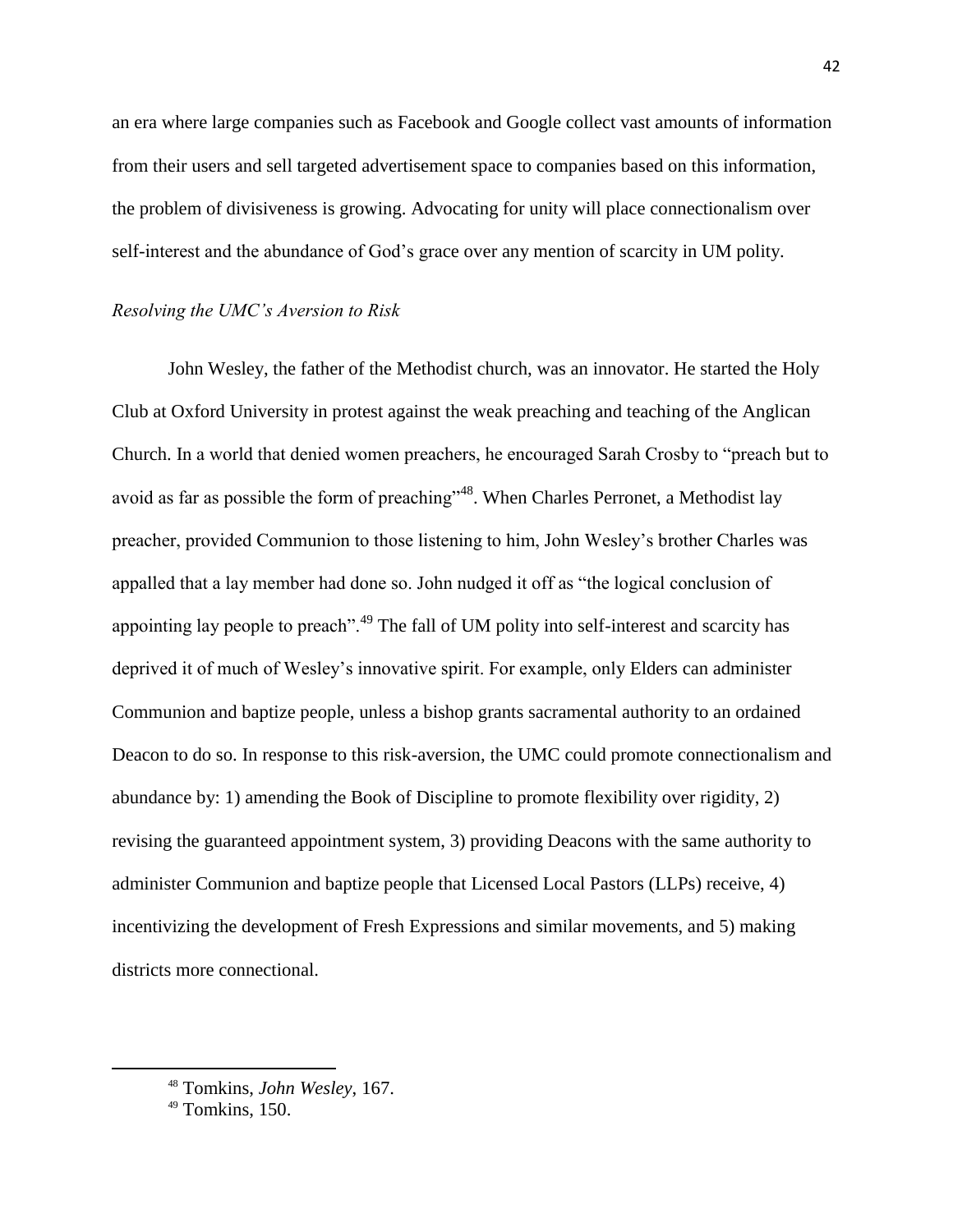I propose that the UMC should amend the Book of Discipline to encourage both clergy and laity to act innovatively in the ministries they lead. A practical example might include designating certain churches as "experimental" or "laboratory" churches that are afforded a greater degree of leniency in regard to adherence to the Discipline and are provided with additional conference funding. In the Gulf Central District of the Florida Annual Conference, my home church (Anona UMC) is designated as such a church, but is not allowed to permitted to act outside the boundaries of the Book of Discipline. It would benefit the church to follow the lead of companies like The LEGO Group, which pioneered the innovation matrix model. The model highlights the main functions of a given business (e.g., hospital visitation) and ranks them based on whether they marginally improve current operations, add greater value to an existing function, or attempt to redefine a function entirely.<sup>50</sup> By adopting this model and including language in the Book of Discipline to encourage clergy and laity to innovate, the UMC can make strides to become less risk-averse, less traditionalistic, and more connectional. A connectional church is willing to take on risks to stay relevant, challenge the status quo, and bear fruitful growth.

Another way UM polity could be improved to better reflect the UMC's history of abundance and connectionalism over scarcity and self-interest is to revise the guaranteed appointment system. At the 2012 General Conference, legislation to end guaranteed appointment for ordained Elders passed, but it was swiftly overturned by the General Council. The Study of Ministry Commission, supported by the UMC under the General Board of Higher Education and Ministry, found that "job tenure for elders limited the church's ability 'to respond to the primacy of missional needs' and created a financially unstable oversupply of clergy in certain

<sup>50</sup> Robertson and Breen, *Brick by Brick*, 176.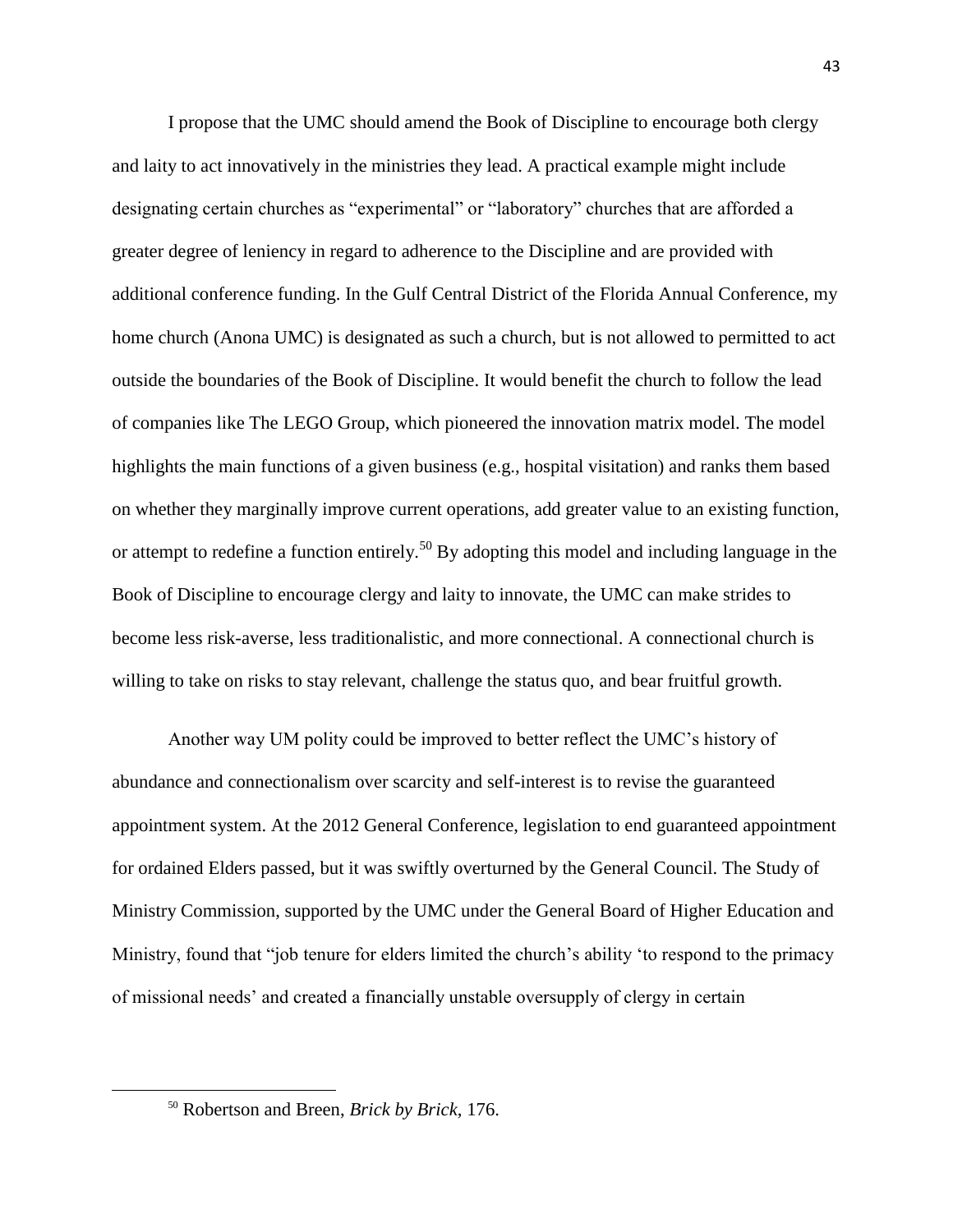conferences."<sup>51</sup> One change that could be made is to implement long-term review processes and continuing education requirements that assess and equip clergy for fruitfulness in ministry. If an elder proves to be unfruitful over the long-term, their conference should consider providing them with additional training or an exit plan. Training would empower the UMC to be more connectional in its overall mission and vision, and assessments would encourage ministers to take appropriate risks in their ministries rather than fall into static, traditionalistic, and mundane weekly schedules.

Further, UM polity should be adapted to equip Deacons with the authority to administer the Eucharist and baptize people to the same degree that LLPs have. While Elders are called to administer the sacraments, fewer and fewer young people are becoming ordained as Elders in the UMC. It is becoming inefficient to only equip Elders and LLPs with the authority to bless the elements and baptize people. The primacy of the Order of Elder's devotion to the sacraments can be maintained while empowering other clergy to administer them as well. Currently, Deacons can administer the sacraments under the express authority of a District Superintendent or bishop, but this loophole is exercised only in rare instances. LLPs have the authority to administer the sacraments strictly within their charge or congregation. Allowing Deacons and to administer the sacraments with the same degree of authority as LLPs would free up time for them to explore more innovative and connectional ministry opportunities.

Fresh Expressions is a movement in the Florida Conference designed to connect UM churches with "nones and dones," which include people who have no religious affiliation or are done with religion entirely. UM polity could easily include incentivizing structures for this innovative type of ministry. The Florida Conference has already shown significant support for

<sup>&</sup>lt;sup>51</sup> Hodges, "Guaranteed Appointment Debate to Resume at GC2016."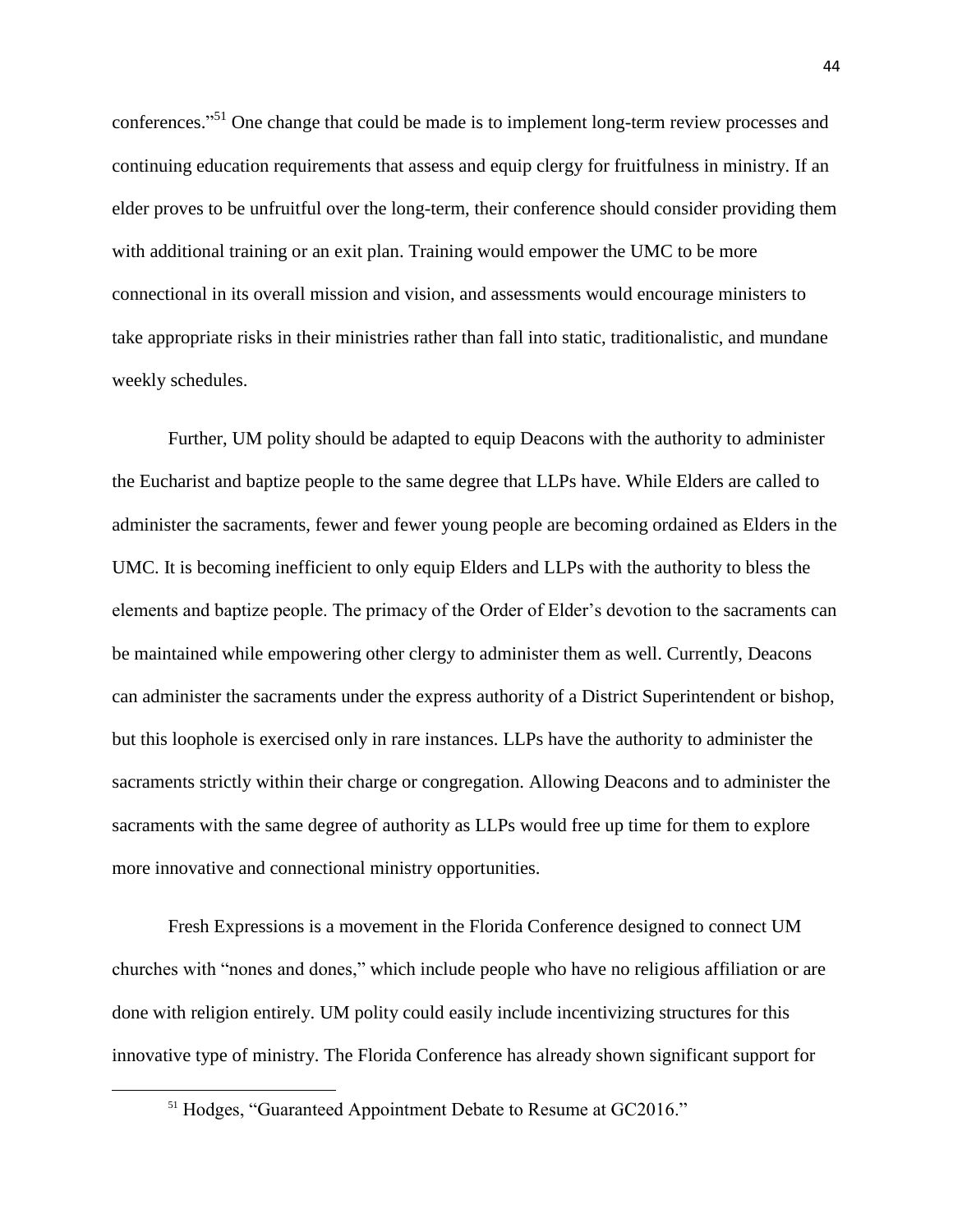this movement in part because Bishop Ken Carter co-authored the book *Fresh Expressions*. This opportunity, among others, is a chance for churches to combine their core competencies and engage in joint ventures. Fresh Expressions is a new means through which churches can break from their traditional way of doing things, innovate, and become increasingly connectional.

Lastly, and perhaps most importantly, UM polity must promote connectionalism within and between the districts in each of the annual conferences. In every one of the several pastoral internships I have served in, the pastor I served under has expressed the desire to be involved in pastoral accountability groups and to have a stronger positive working relationship with their District Superintendent. One of the greatest and most underutilized assets the UMC has at its disposal is its connectional heritage and ability. I would advocate for mutually beneficial collusion between churches. The UMC could be a global leader not only through connectionalism within itself, but through ecumenical connectionalism as well.

## **Conclusions**

In this chapter, I have presented very practical solutions to the problems of excess competition and increasing wealth inequality caused by the deviation of  $21<sup>st</sup>$  century post-Fordist capitalism in the United States toward self-interest and scarcity. I have also proposed solutions to the divisive conflicts and risk-aversion caused by the deviation of UM polity toward traditionalism and self-interest. My hope is that these solutions would enable these fields to learn from each other's shortfalls and become increasingly mutually beneficial.

## **Final Thoughts**

United Methodist polity and 21st century post-Fordist capitalism in the United States are deeply interconnected and can bear more fruit together than apart. This connection exists because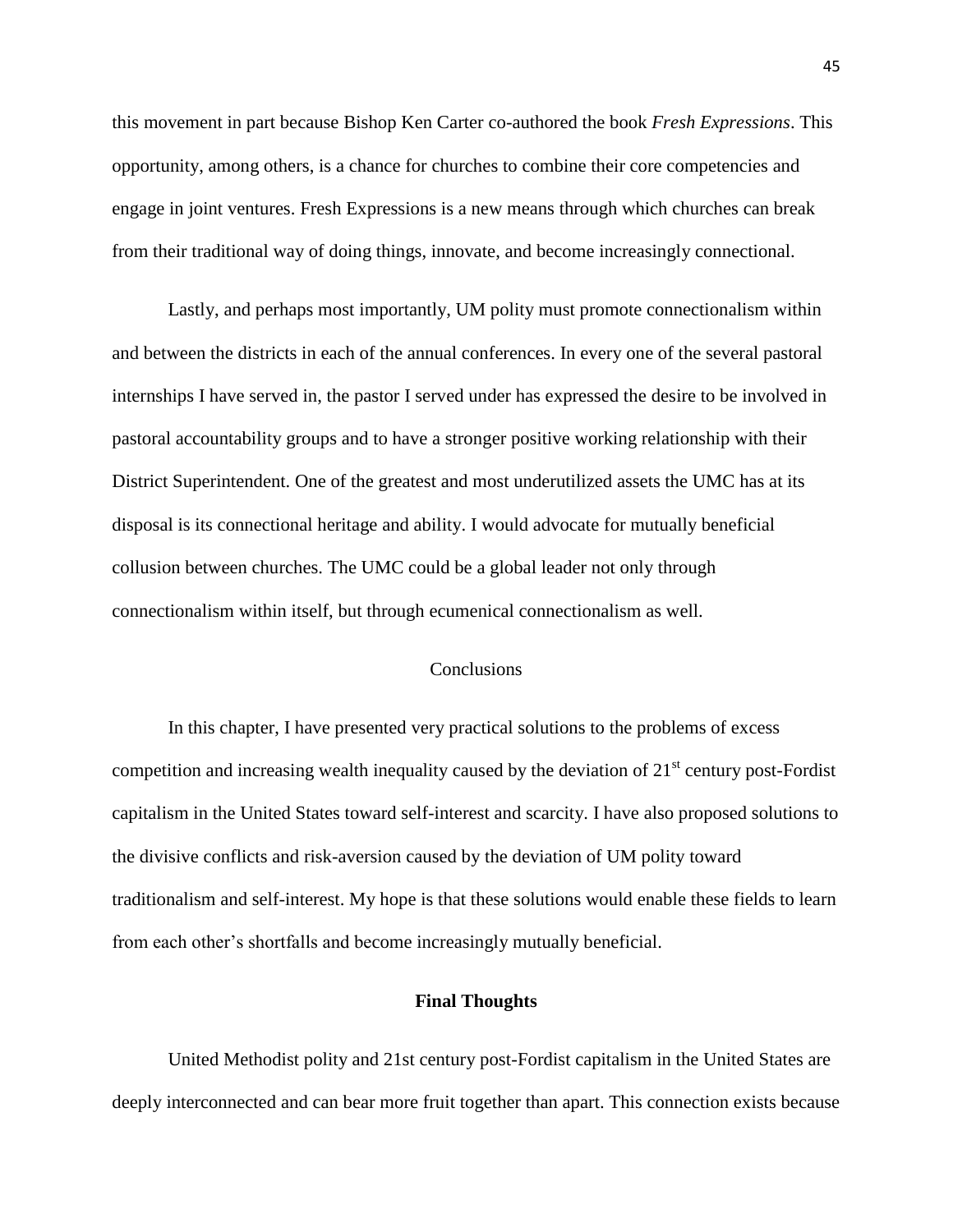the value structures found within capitalism are deeply rooted in Christian history. While some decision makers have remained faithful to the original purpose of the value structures found within these fields, others have not. The historical value structures (abundance, connectionalism, and innovation) have been betrayed in part by both fields. United Methodists and business leaders can learn something new about their operations by examining these consistencies and deviations. United Methodists ought to recall their innovative roots in the Protestant Reformation and in the life of John Wesley, the founder of the Methodism. Businesspeople in the United States ought to recall the roots capitalism has in Christian history and make movements toward noncompetitive connectionalism and a mindset of abundance. With greater awareness of the relationship that exists between these fields, we can explore practical solutions to some of the greatest problems church and business leaders are facing today.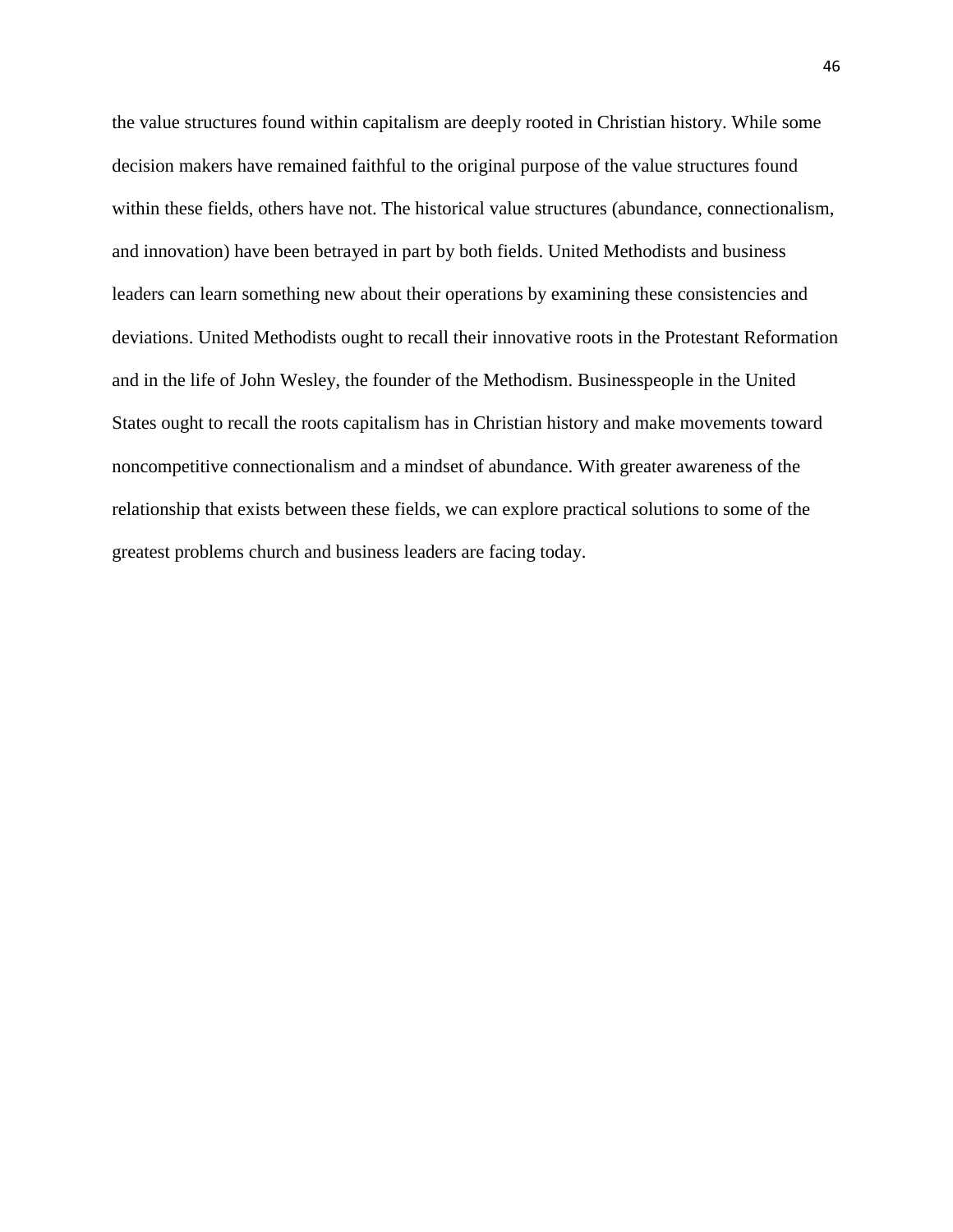# Bibliography

- "2016 Stats Summary with 2015 Comparison." General Council on Finance and Administration. Accessed March 8, 2018. http://www.gcfa.org/data-services-statistics.
- "About the Microfinance Connection." Accessed March 31, 2018. https://www.umcmicrofinance.org/about/.
- Arn, Charles. "Pastoral Longevity and Church Growth." *Wesley Connect Online* (blog), November 4, 2012. http://wesleyconnectonline.com/pastoral-longevity-and-church-growth-charles-arn/.
- Beaud, Michel. *A History of Capitalism, 1500-1980*. New York: Monthly Review Press, 1983.
- Bose, K. S., and R. H. Sarma. "Delineation of the Intimate Details of the Backbone Conformation of Pyridine Nucleotide Coenzymes in Aqueous Solution." *Biochemical and Biophysical Research Communications* 66, no. 4 (October 27, 1975): 1173–79.
- Bouchard, Mikayla. "Transportation Emerges as Crucial to Escaping Poverty." *TheUpshot - The New York Times* (blog), May 7, 2018. https://www.nytimes.com/2015/05/07/upshot/transportationemerges-as-crucial-to-escaping-poverty.html.
- Chappell, Bill, and Colin Dwyer. "Amazon, Berkshire Hathaway And JPMorgan Chase Launch New Health Care Company." *The Two-Way* (blog). Accessed March 30, 2018. https://www.npr.org/sections/thetwo-way/2018/01/30/581804474/amazon-berkshire-hathawayand-jpmorgan-chase-launch-new-healthcare-company.
- "Cryptocurrency Market Capitalizations." CoinMarketCap. Accessed April 14, 2018. https://coinmarketcap.com/currencies/bitcoin/.
- Daly, Herman E., John B. Cobb, and Clifford W. Cobb. *For the Common Good: Redirecting the Economy toward Community, the Environment, and a Sustainable Future*. 2nd ed., updated and expanded. Boston: Beacon Press, 1994.
- "Data Services Quick UMC Facts." General Council on Finance and Administration. Accessed March 8, 2018. http://www.gcfa.org/data-services.
- Desilver, Drew. "5 Facts about Today's College Graduates." *FactTank* (blog), May 30, 2014. http://www.pewresearch.org/fact-tank/2014/05/30/5-facts-about-todays-college-graduates/.
- Fiorazo, David. "The Johnson Amendment and the Agenda to Silence Christians," May 25, 2015. http://davidfiorazo.com/2015/05/the-johnson-amendment-and-the-agenda-to-silence-christians/.
- Foster, Richard J. *Celebration of Discipline: The Path to Spiritual Growth*. London: Hodder & Stoughton, 2005.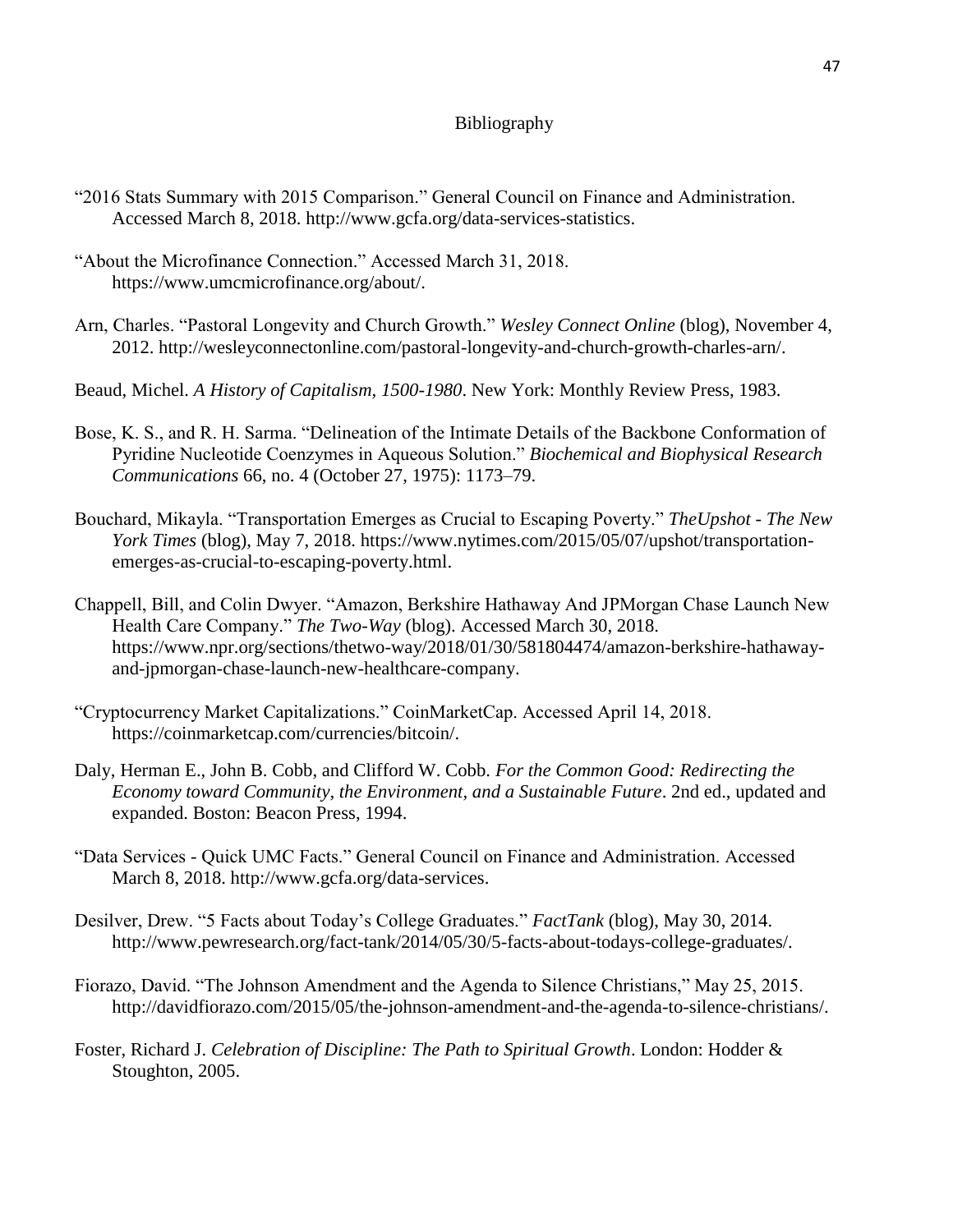Freeman, Joshua. "Inside the World's Factories Lie Centuries of Innovation & Dehumanization." *Watertown Daily Times* (blog), March 11, 2018. http://www.watertowndailytimes.com/curr/inside-the-worlds-factories-lie-centuries-ofinnovation--dehumanization-20180311.

Gilman, Michele. "A COURT FOR THE ONE PERCENT: HOW THE SUPREME COURT CONTRIBUTES TO ECONOMIC INEQUALITY." Legal Studies Research Paper. University of Baltimore. Accessed March 20, 2018. https://poseidon01.ssrn.com/delivery.php?ID=7180890010900310050850080851080990140990 410340670910250051021220181170061060950650810110611191260510160160710161181240 780800030100250860750351250061150971071160050950550631060681210160651191031160 84065120109070086099106007009002126097030094096104031&EXT=pdf.

- Hahn, Heather. "Economist: Church in Crisis but Hope Remains." Nashville, TN: UMNS, May 20, 2015. [http://www.umc.org/news-and-media/economist-united-methodist-church-in-crisis.](http://www.umc.org/news-and-media/economist-united-methodist-church-in-crisis)
- Hazlitt, Henry. *Economics in One Lesson*. New York: Arlington House Publishers, 1979.
- Hodges, San. "Guaranteed Appointment Debate to Resume at GC2016," March 29, 2016. http://www.umc.org/news-and-media/guaranteed-appointment-fight-to-resume-at-gc2016.
- Hoza, Mark. "With Vultures Lurking, Toys R Us Never Had a Chance," March 23, 2018. https://www.bozemandailychronicle.com/opinions/letters\_to\_editor/with-vultures-lurking-toys-rus-never-had-a-chance/article\_9b4f1aac-9394-5a63-b6c8-bf854faaa424.html.
- Lam, Stephen. "Everyone Is Talking about Cambridge Analytica, the Trump-Linked Data Firm That Harvested 50 Million Facebook Profiles — Here's What's Going on," March 19, 2018. https://finance.yahoo.com/news/everyone-talking-cambridge-analytica-trump-141952839.html.
- Pearce, John A, Richard Braden Robinson, and McGraw-Hill Companies. *Strategic Management: Planning for Domestic & Global Competition*. New York: McGraw-Hill, 2015.
- Robertson, David C., and Bill Breen. *Brick by Brick: How LEGO Rewrote the Rules of Innovation and Conquered the Global Toy Industry*. First edition. New York: Crown Business, 2013.
- Snarr, C. Melissa. *All You That Labor: Religion and Ethics in the Living Wage Movement*. Religion and Social Transformation. New York: New York University Press, 2011.
- Tanner, Kathryn. *Economy of Grace*. Minneapolis: Fortress Press, 2005.
- "The Case in Support of the Johnson Amendment." Accessed March 21, 2018. https://ffrf.org/faq/state-church/item/28822-the-case-in-support-of-the-johnson-amendment.

*The Wesley Study Bible: New Revised Standard Version*. Nashville, TN: Abingdon Press, 2009.